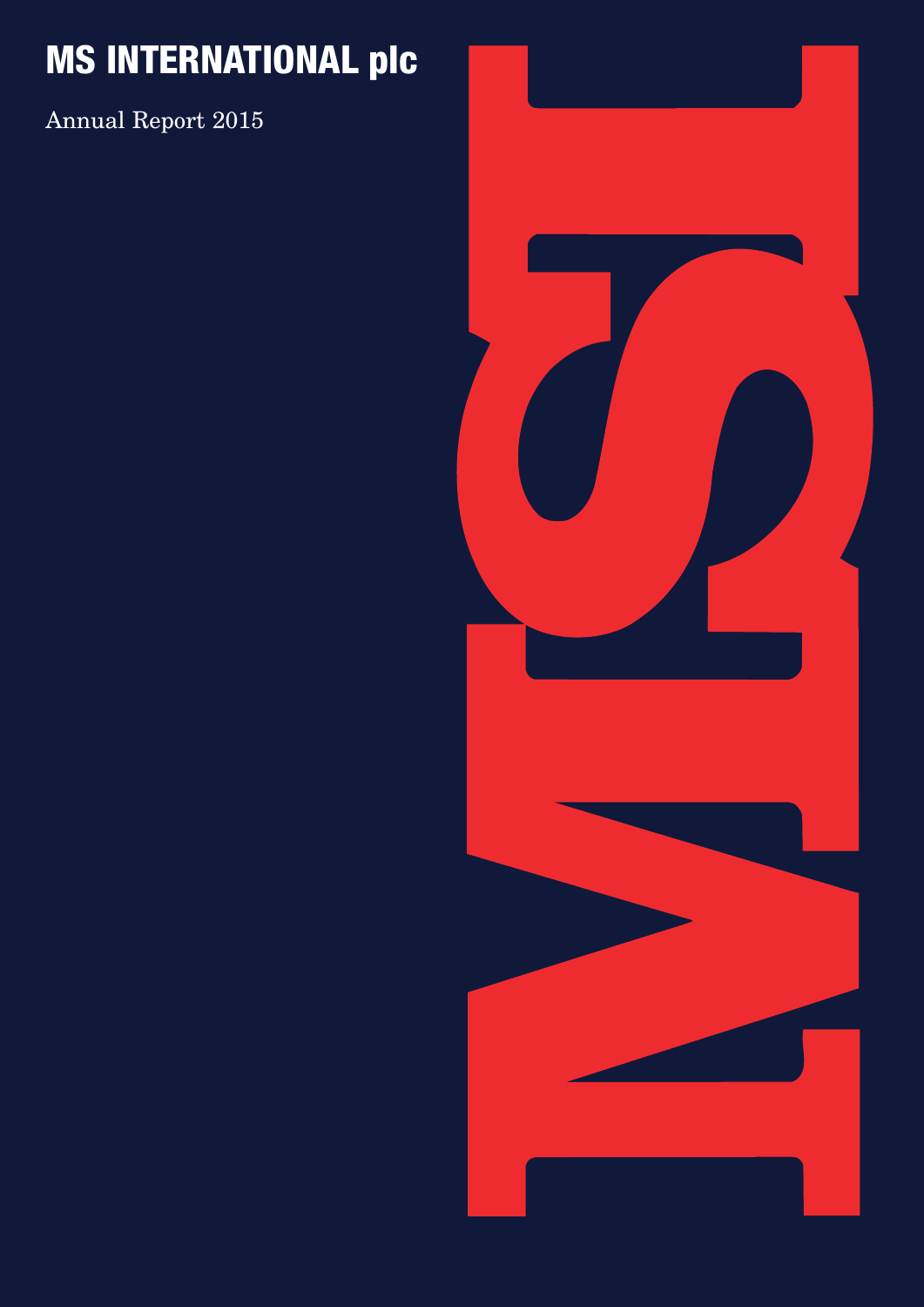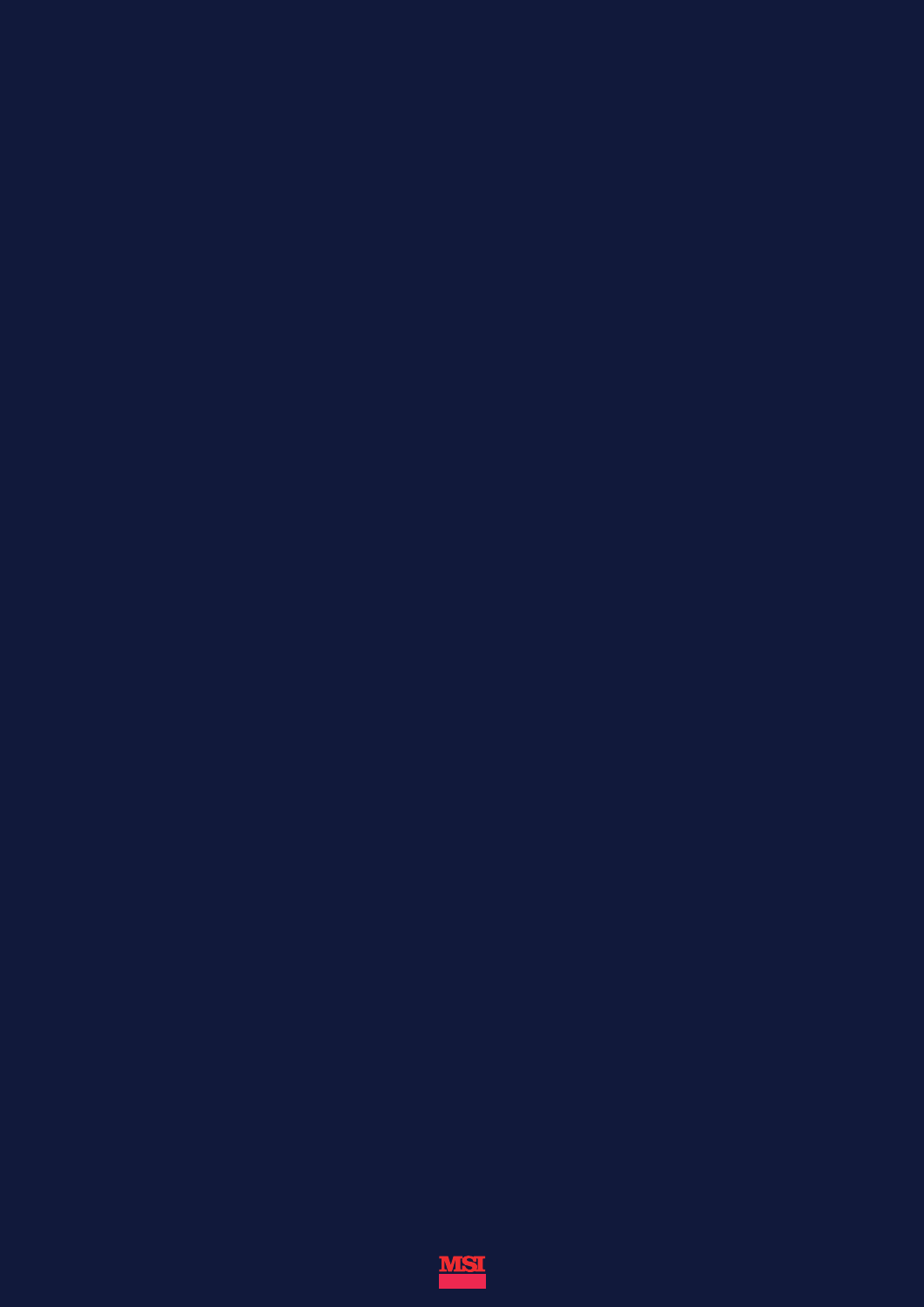## **Contents**

| The year in brief                                              | $\mathbf{2}$    |
|----------------------------------------------------------------|-----------------|
| <b>Chairman's Statement</b>                                    | 3               |
| <b>Directors</b>                                               | 5               |
| <b>Advisors</b>                                                | 6               |
| <b>Strategic report</b>                                        | 7               |
| <b>Statement of directors' responsibilities</b>                | 8               |
| <b>Report of the auditors</b>                                  | 8               |
| <b>Consolidated income statement</b>                           | 10              |
| Consolidated and company statement of comprehensive income     | 10              |
| <b>Consolidated and company statement of changes in equity</b> | 11              |
| <b>Consolidated statements of financial position</b>           | 12 <sup>2</sup> |
| <b>Cash flow statements</b>                                    | 13              |
| <b>Notes to the financial statements</b>                       | 14              |
| Summary of group results 2011 - 2015                           | 39              |
| <b>Corporate governance statement</b>                          | 40              |
| <b>Report of the directors</b>                                 | 42              |
| <b>Directors' remuneration report</b>                          | 46              |
| <b>Principal operating subsidiaries</b>                        | 49              |
| <b>Notice of Annual General Meeting</b>                        | 50              |

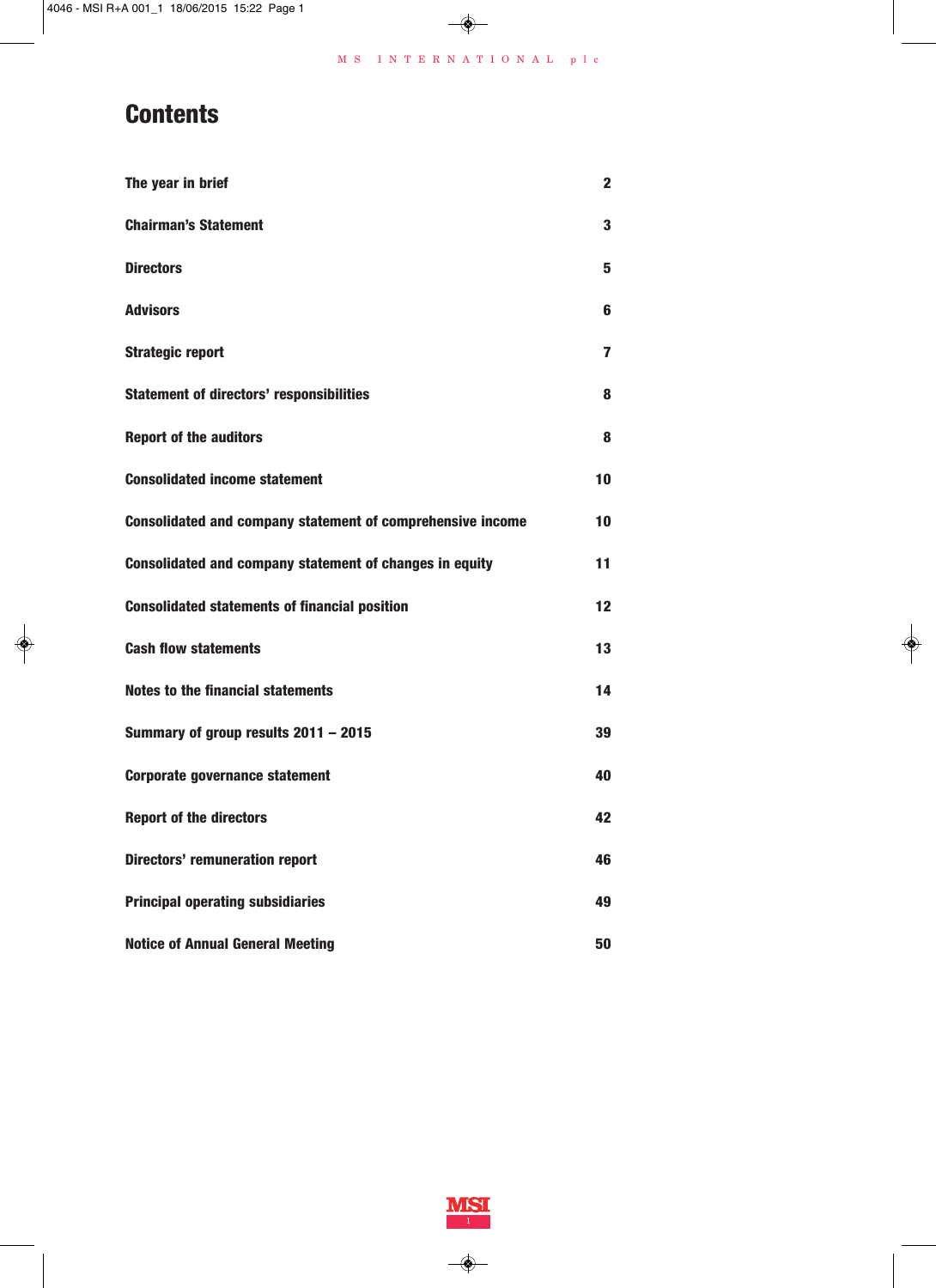## **The year in brief**

|                             | 2015         | 2014   |  |
|-----------------------------|--------------|--------|--|
|                             | <b>Total</b> | Total  |  |
|                             | £000         | £000   |  |
| Revenue                     | 45,503       | 47,130 |  |
| Profit before taxation      | 1,541        | 2,928  |  |
| Earnings per share          | 8.20p        | 14.6p  |  |
| Dividends payable per share | 8.00p        | 8.00p  |  |
|                             |              |        |  |

### **Financial Calendar Key Dates**

| Annual Results Announced    | June     |
|-----------------------------|----------|
| Annual General Meeting      | July     |
| Final Dividend Payable      | July     |
| Half-Year Results Announced | November |
| Interim Dividend Payable    | December |

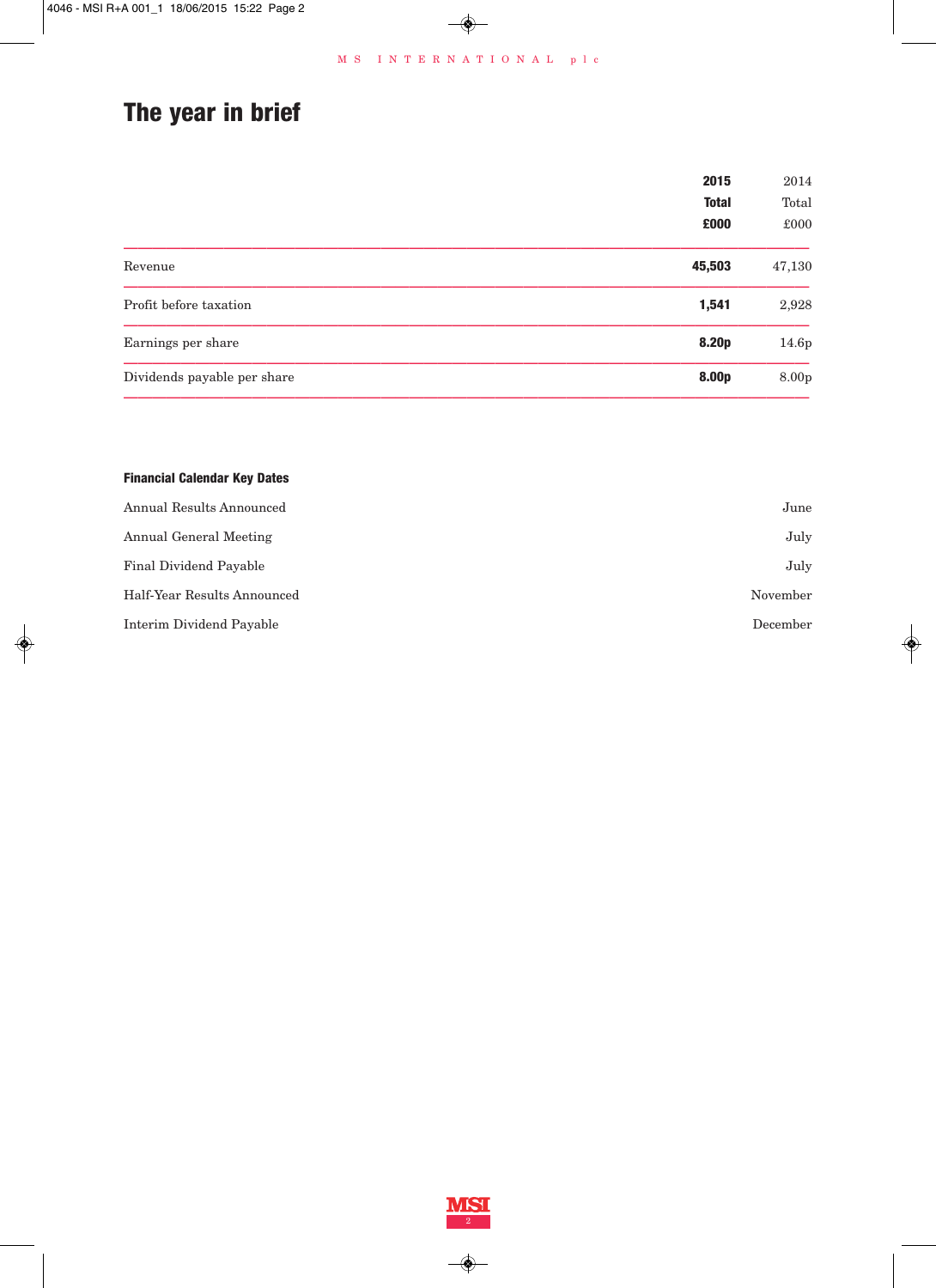### **Chairman's Statement**

#### **Results and review**

I am pleased to announce that there has been a much improved performance by the Group during the second half of the year. Accordingly, for the 12 months to 2nd May, 2015, profit before tax was £1.54m (2014 – £2.93m) on revenue of £45.50m (2014 – £47.13m). Earnings per share were 8.20p (2014 – 14.6p).

Net cash and short term deposits increased once again to a record high of £17.15m (2014 – £14.29m) at year-end.

The Group's current order book remains very strong. While marginally lower at year-end than that the £46m reported for 2014, it has since increased following the award of a follow-on two year contract by the UK MoD for the maintenance and support of MSI-DS 30mm naval gun systems and associated ancillary equipment in the RN fleet. Although the exact value of that contract is confidential, I can reveal that it is in excess of £12m.

'Defence' the global equipment markets of which remain constrained, despite the incredibly high number of conflicts and threats to international stability that are erupting, or intensifying, around the world. Restricted financial budgets, political instability and tensions, are critical factors that continue to disrupt military procurement plans and planning. As a consequence 'Defence' revenue was 15% lower than the previous year. This, combined with the essential investment committed to a number of major 'in-house' research and development programmes for new products – aimed at broadening our product range and extending our market opportunities – resulted in a full year loss, albeit considerably reduced from that reported at the interim stage.

'Forgings' achieved advances in both revenue and profit over the previous year. The UK and USA operations performed extremely well and ahead of our expectations, reaping the benefit of operational improvements, supported by plant and equipment upgrades. The South America operation, although highly efficient, had to contend with the negative impact of a weakening market and currency, owing to the region's current fiscal difficulties.

'Petrol Station Superstructures' overall revenue was similar to that of the previous year, with an increase from the UK operation as a result of strong growth in the number of forecourt convenience stores completed in the period. Conversely, there was a distinct reduction in activity of the Poland based business that traditionally services many of the East European countries. Political uncertainty in the region discouraged many customers and potential developers to commit to their plans for new petrol station construction projects and station upgrades.

#### **Outlook**

'Defence', we are predicting an improvement in the level of activity for our business in the second half of the current year, even though markets remain constrained. A very positive result from our substantial new product development programme is the winning of the first order for our new MSI-DS 20mm naval gun system. The requirement for three systems – received from a European shipbuilder – will be delivered in the current year and installed on new ships for an overseas navy. This is an important breakthrough for the Group, and is part of our commitment to broaden the range of our product offering directed at the growing international market for small naval vessels. We look forward to completing the development of other new products that will become available to market in the course of the next 12 months.

'Forgings', should maintain a relatively stable position. The division's short lead-time order books are highly sensitive to variations in demand and the prevailing economic conditions in its individual global markets. Currently, we are planning to expand our capacity and capability in the United States to accommodate opportunities in that market. Throughout the division, we remain firmly committed to ensuring that we maintain and develop highly efficient production equipment and systems.

'Petrol Station Superstructures' markets continue to transform with the major oil companies leading the way in withdrawing from front line retailing by disposing of parts of their estates to independent dealers, dealer groups and operators. We perceive this to be an opportunity to expand our position in the market through providing an enhanced service to customers not only in terms of new build but also in relation to station maintenance and upgrades.

#### **Post year-end event; Acquisition**

I am pleased, also, to announce that the Company has acquired the entire issued share capital of Petrol Sign B.V., a company based in the Netherlands. The consideration for the acquisition is €3.4 million on a cash and debt free basis and includes "normalised" working capital. The consideration has been satisfied from the Company's existing cash resources.

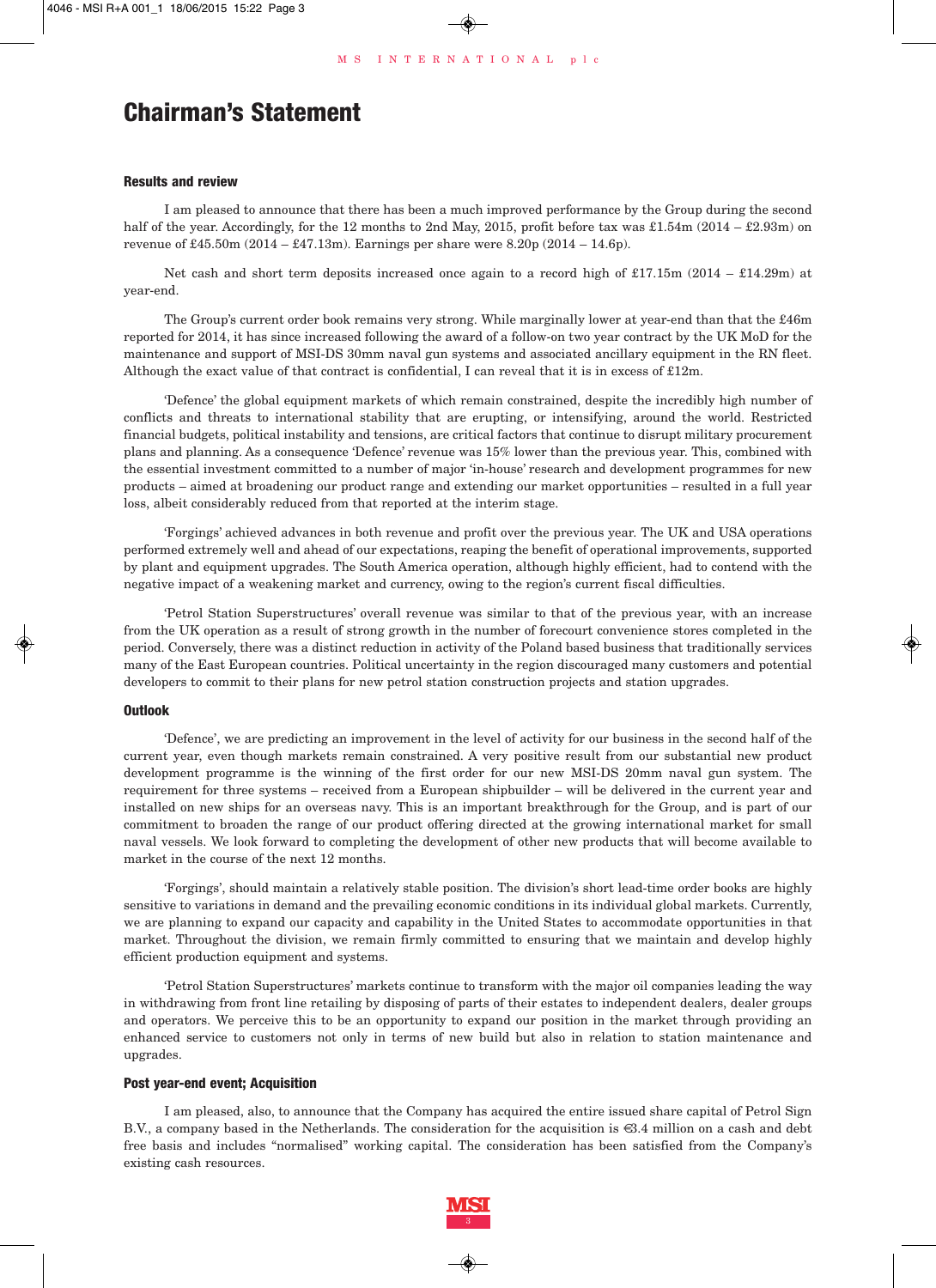## **Chairman's Statement**

Continued

Petrol Sign designs, restyles, produces and installs the complete branding and signage appearance of petrol station superstructures and forecourts throughout many parts of Western Europe. The acquisition will enhance our ability to offer and include branding and signage services as an option to petrol station markets and customers and will become an integral part of the Groups 'Petrol Station Superstructures' division. The vendor and managing director of Petrol Sign will continue to be employed by the company as its managing director.

Further details relating to this acquisition are set out in a separate announcement.

All matters considered the Board recommends the payment of a maintained final dividend of 6.5p per share  $(2014 - 6.5p)$ , making the total for the year of 8p  $(2014 - 8p)$ . The final dividend is expected to be paid on 24th July, 2015 to those shareholders on the register at the close of business on 26th June, 2015.

minai Sur ፞፟፟፟፞፟፟፟

**Michael Bell**

17th June, 2015

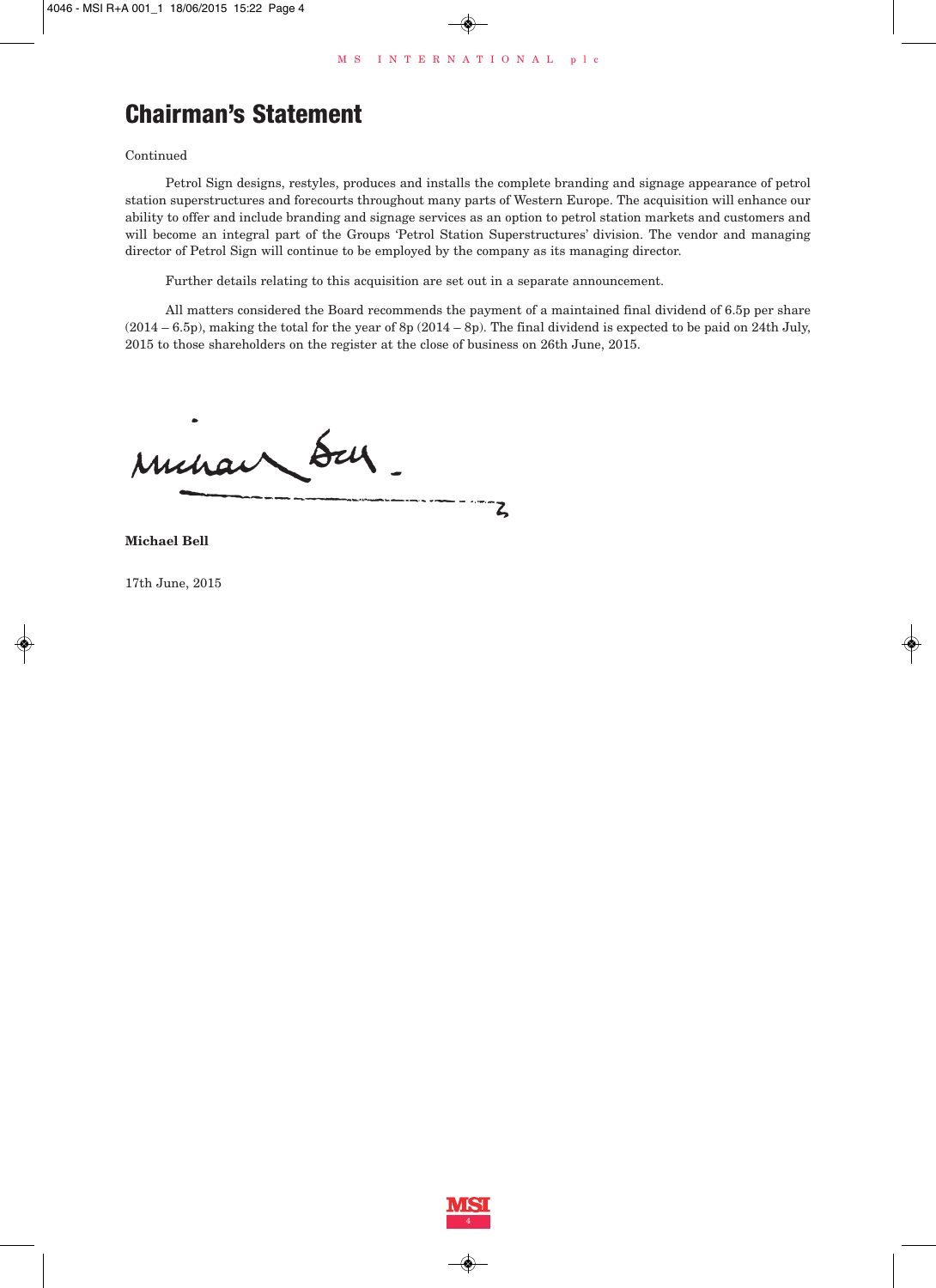### **Directors**

### **Directors**

Executive

Michael Bell ARICS (Executive Chairman) Michael O'Connell FCA (Finance) Nicholas Bell

Non-executive

Roger Lane-Smith – Age 69

Appointed a director on 21st January, 1983. He is a non-executive director of Dolphin Capital Investors, Timpson Group plc, Lomond Capital Partners and a number of other private companies. He is also a Senior Consultant at DLA Piper UK LLP.

David Pyle – Age 69

Appointed an executive director on 9th July, 1980. He stepped down as an executive director on 27th April, 2013 and was appointed a non-executive director.

David Hansell – Age 69

Appointed a non-executive director on 3rd June, 2014. David has been with MS INTERNATIONAL plc, working at MSI-Defence Systems Ltd since 1962, becoming managing director in 2002.

**222222222222222222222222222222222222222222222222**

**222222222222222222222222222222222222222222222222**

**222222222222222222222222222222222222222222222222**

### **Company Secretary**

David Kirkup FCA

#### **Registered Office**

Balby Carr Bank, Doncaster, DN4 8DH England

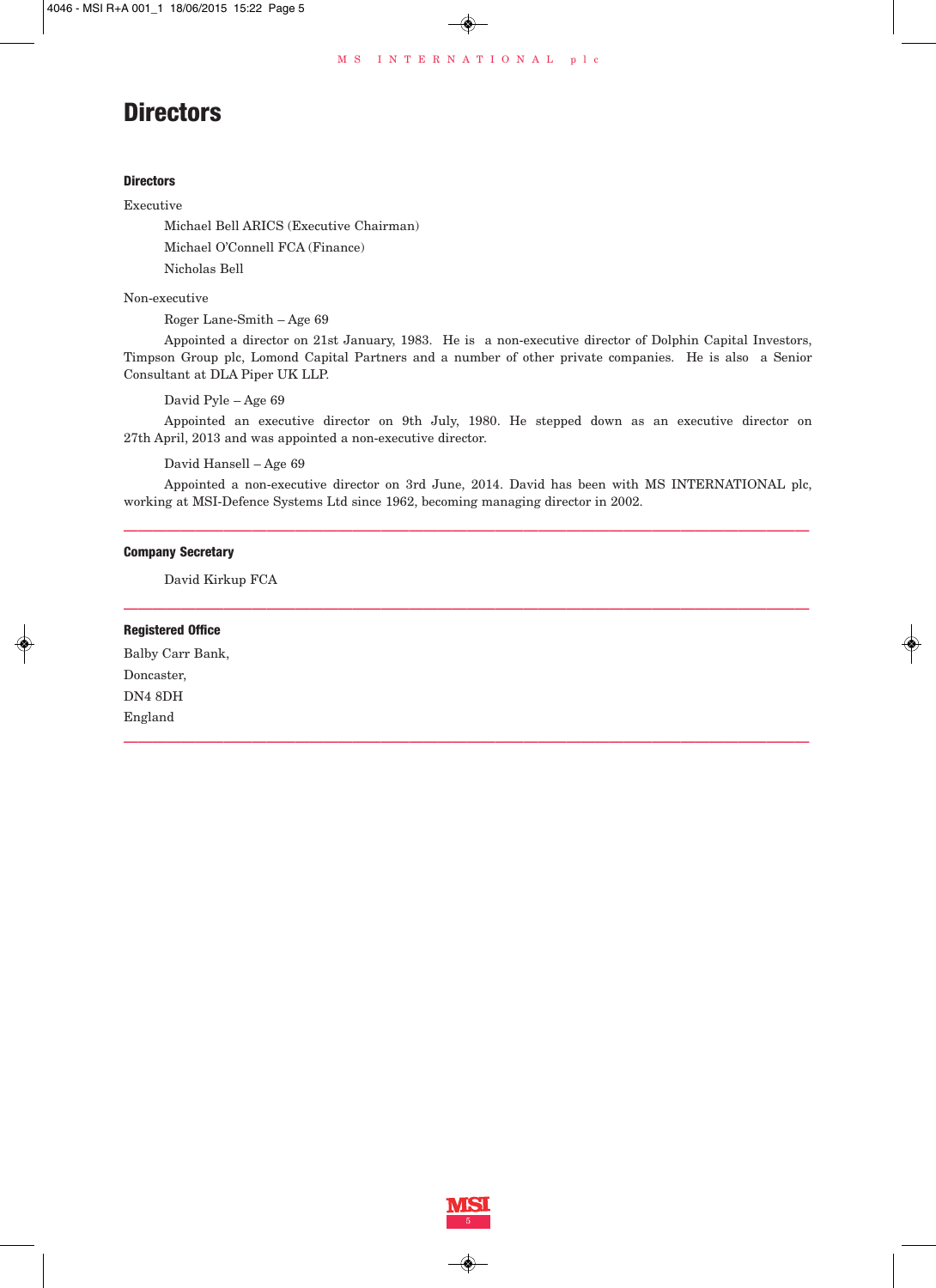**222222222222222222222222222222222222222222222222**

**222222222222222222222222222222222222222222222222**

**222222222222222222222222222222222222222222222222**

**222222222222222222222222222222222222222222222222**

**222222222222222222222222222222222222222222222222**

## **Advisors**

### **Auditors**

Ernst & Young LLP, 1 Bridgewater Place, Water Lane, Leeds, LS11 5QR

### **Registrars and Transfer Office**

Capita Asset Services, The Registry, 34 Beckenham Road, Beckenham, Kent, BR3 4TU

### **Solicitors**

DLA Piper UK LLP, 3 Noble Street, London, EC2V 7EE

### **Nominated Advisor**

Shore Capital & Corporate Limited, Bond Street House, 14 Clifford Street, London, W15 4JU

#### **Brokers**

Shore Capital & Corporate Limited, Bond Street House, 14 Clifford Street, London, W15 4JU

### **Bankers**

Lloyds Bank, First Floor, 14 Church Street, Sheffield, S1 1HP



**222222222222222222222222222222222222222222222222**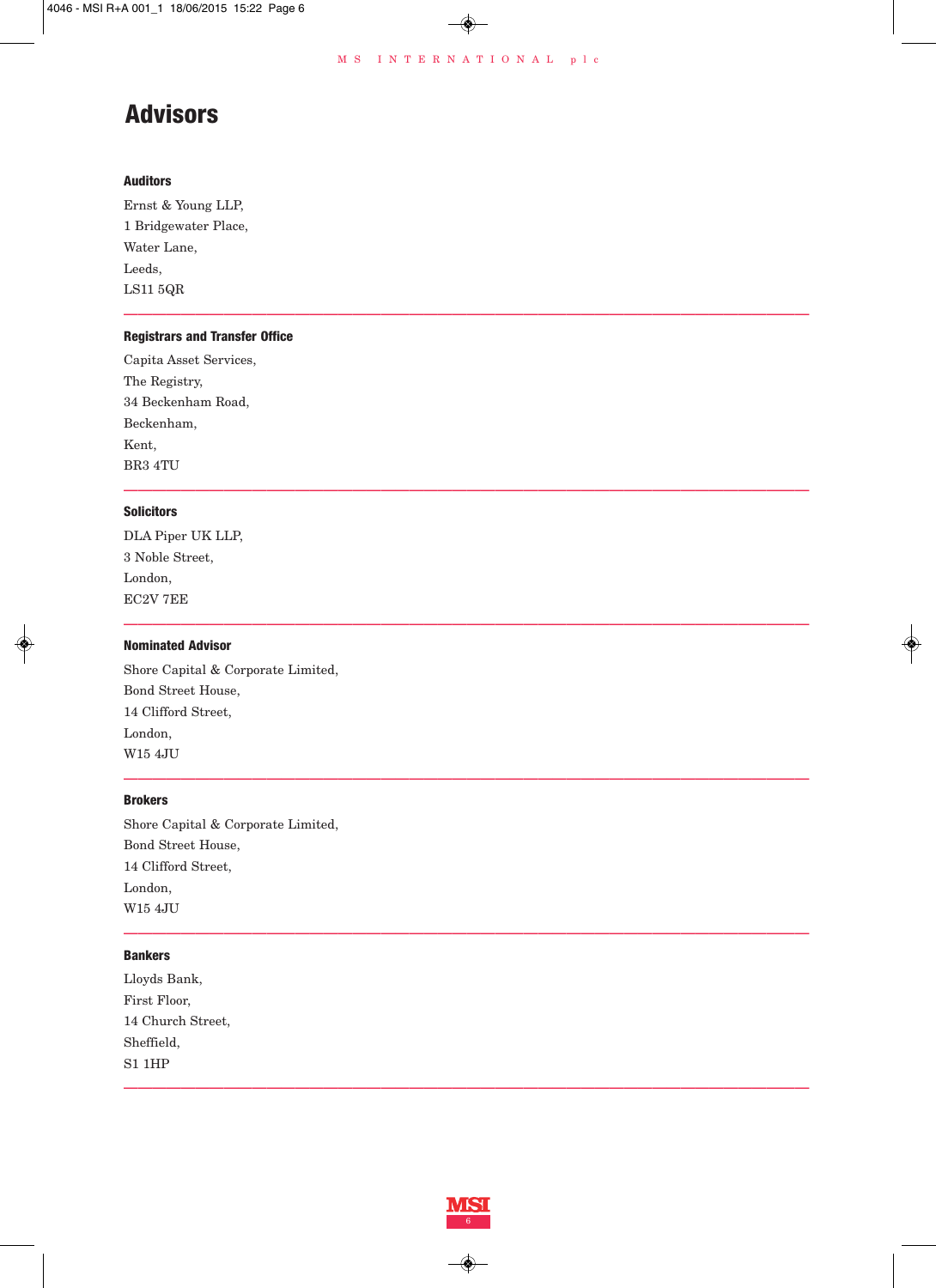### **Strategic report**

#### **Business review**

The Group is engaged in the design and manufacture of specialist engineering products and the provision of related services.

A review of the operations of the Company and subsidiaries and their position at 2nd May, 2015 are provided in the Chairman's Statement.

Segment information for the year under review is provided in note 4 "Segment Information" to the Group financial statements.

**222222222222222222222222222222222222222222222222**

#### **Principal risks and uncertainties**

The principal risk and uncertainties facing the Group relate to levels of customer demand for the Group's products and services. Customer demand is driven mainly by general economic conditions but also by pricing, product quality and delivery performance of MS INTERNATIONAL plc and in comparison with our competitors.

Sterling exchange rates against other currencies can influence pricing. The principal financial risks and uncertainties in the business are set out in note 23 "Financial Instruments" to these Group financial statements.

**222222222222222222222222222222222222222222222222**

#### **Key performance indicators**

|                        | 2015              | 2014              | Change |
|------------------------|-------------------|-------------------|--------|
|                        | £000              | £000              | $\%$   |
| Revenue                | 45,503            | 47.130            | (3.5)  |
| Profit before taxation | 1.541             | 2.928             | (47.4) |
| Earnings per share     | 8.20 <sub>p</sub> | 14.6 <sub>p</sub> | (43.8) |

A review of the changes in the key performance indicators is provided in the Chairman's Statement.

By order of the Board,

### **David Kirkup** Secretary

17th June, 2015

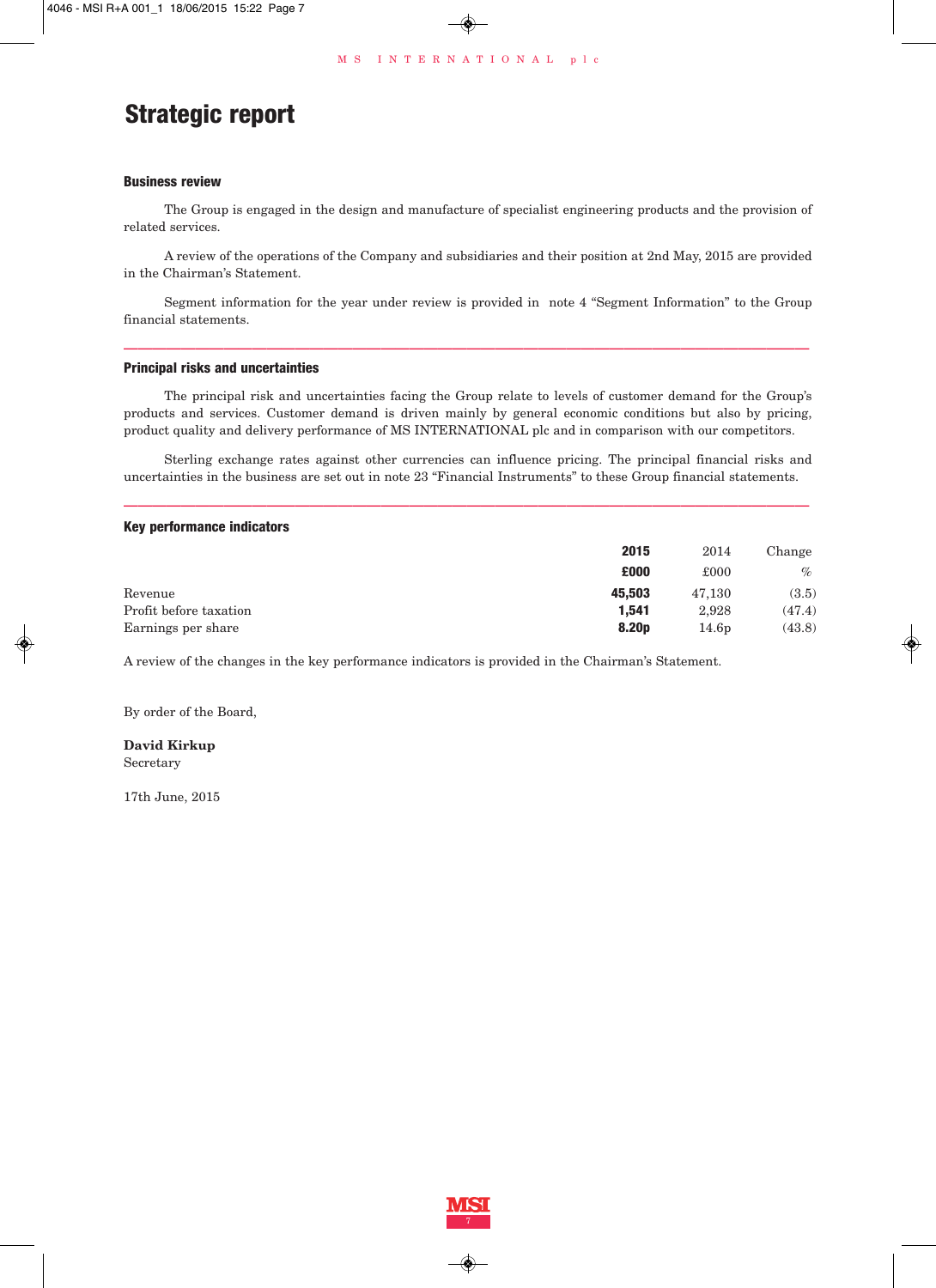## **Statement of directors' responsibilities**

The directors are responsible for preparing the Annual Report and the financial statements in accordance with applicable United Kingdom law and regulations. Company law requires the directors to prepare such financial statements for each financial year. Under that law, the directors are required to prepare Group and Parent Company financial statements under IFRSs as adopted by the European Union.

Under company law the directors must not approve the accounts unless they are satisfied that they give a true and fair view of the state of affairs of the Group and Parent Company and of the profit or loss of the Group for that period. In preparing those financial statements, the directors are required to:

- l present fairly the financial position, financial performance and cash flows of the Group and Parent Company;
- l select suitable accounting policies in accordance with IAS 8: Accounting policies, Changes in accounting Estimates and Errors and then apply them consistently;
- l present information, including accounting policies, in a manner that provides relevant, reliable, comparable and understandable information;
- make judgements that are reasonable;
- l provide additional disclosures when compliance with the specific requirements in IFRSs as adopted by the European Union is insufficient to enable users to understand the impact of particular transactions, other events and conditions on the Group and Parent Company's financial position and financial performance; and
- state whether the Group and Parent Company financial statements have been prepared in accordance with IFRSs as adopted by the European Union, subject to any material departures disclosed and explained in the financial statements.

The directors are responsible for keeping adequate accounting records that are sufficient to show and explain the Group and Parent Company's transactions and disclose with reasonable accuracy at any time the financial position of the Group and Parent Company and to enable them to ensure that the financial statements comply with the Companies Act 2006 and Article 4 of the IAS Regulation. They are also responsible for safeguarding the assets of the Group and Parent Company and hence for taking reasonable steps for the prevention and detection of fraud and other irregularities.

The directors are also responsible for preparing the Report of the directors, the Directors' remuneration report and the Corporate governance statement in accordance with the Companies Act 2006 and applicable regulations, including the requirements of the Listing Rules and the Disclosure and Transparency Rules.

### **Independent auditors' report to the members of MS INTERNATIONAL plc – Registration Number 653735**

We have audited the financial statements of MS INTERNATIONAL plc for the 52 weeks ended 2nd May 2015 which comprise the consolidated group income statement, the consolidated and company statement of comprehensive income, the consolidated and company statement of changes in equity, the consolidated statement of financial position, the group and company cashflow statements, and the related notes 1 to 31. The financial reporting framework that has been applied in their preparation is applicable law and International Financial Reporting Standards (IFRSs) as adopted by the European Union and, as regards the parent company financial statements, as applied in accordance with the provisions of the Companies Act 2006.

This report is made solely to the company's members, as a body, in accordance with Chapter 3 of Part 16 of the Companies Act 2006. Our audit work has been undertaken so that we might state to the company's members those matters we are required to state to them in an auditor's report and for no other purpose. To the fullest extent permitted by law, we do not accept or assume responsibility to anyone other than the company and the company's members as a body, for our audit work, for this report, or for the opinions we have formed.

#### **Respective responsibilities of directors and auditor**

As explained more fully in the Directors' Responsibilities Statement set out on page 8, the directors are responsible for the preparation of the financial statements and for being satisfied that they give a true and fair view. Our responsibility is to audit and express an opinion on the financial statements in accordance with applicable law

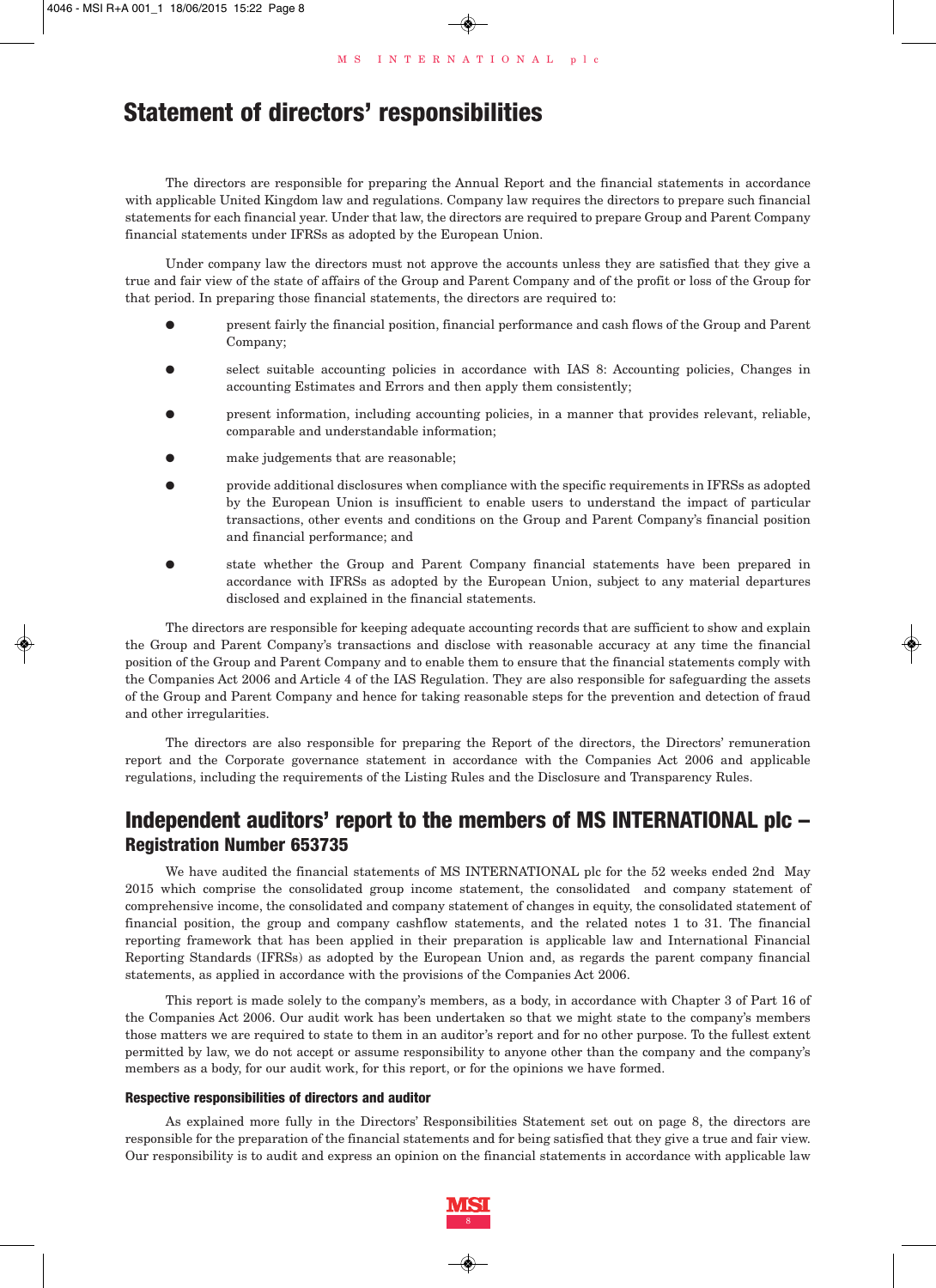## **Independent auditors' report to the members of MS INTERNATIONAL plc**

Continued

and International Standards on Auditing (UK and Ireland). Those standards require us to comply with the Auditing Practices Board's Ethical Standards for Auditors.

#### **Scope of the audit of the financial statements**

An audit involves obtaining evidence about the amounts and disclosures in the financial statements sufficient to give reasonable assurance that the financial statements are free from material misstatement, whether caused by fraud or error. This includes an assessment of: whether the accounting policies are appropriate to the group's and the parent company's circumstances and have been consistently applied and adequately disclosed; the reasonableness of significant accounting estimates made by the directors; and the overall presentation of the financial statements. In addition, we read all the financial and non-financial information in the annual report to identify material inconsistencies with the audited financial statements and to identify any information that is apparently materially incorrect based on, or materially inconsistent with, the knowledge acquired by us in the course of performing the audit. If we become aware of any apparent material misstatements or inconsistencies we consider the implications for our report.

### **Opinion on financial statements**

In our opinion:

- the financial statements give a true and fair view of the state of the group's and of the parent company's affairs as at 2nd May, 2015 and of the Group's profit for the year then ended;
- l the Group financial statements have been properly prepared in accordance with IFRSs as adopted by the European Union;
- l the parent company financial statements have been properly prepared in accordance with IFRSs as adopted by the European Union and as applied in accordance with the provisions of the Companies Act 2006; and
- l the financial statements have been prepared in accordance with the requirements of the Companies Act 2006.

#### **Opinion on other matters prescribed by the Companies Act 2006**

In our opinion the information given in the Strategic Report and the Directors' Report for the financial year for which the financial statements are prepared is consistent with the financial statements.

#### **Matters on which we are required to report by exception**

We have nothing to report in respect of the following matters where the Companies Act 2006 requires us to report to you if, in our opinion:

- l adequate accounting records have not been kept by the parent company, or returns adequate for our audit have not been received from branches not visited by us; or
- l the parent company financial statements are not in agreement with the accounting records and returns; or
- l certain disclosures of directors' remuneration specified by law are not made; or
- $\bullet$  we have not received all the information and explanations we require for our audit.

**Alistair Denton (Senior statutory auditor)** for and on behalf of Ernst & Young LLP, Statutory Auditor Leeds

17th June, 2015

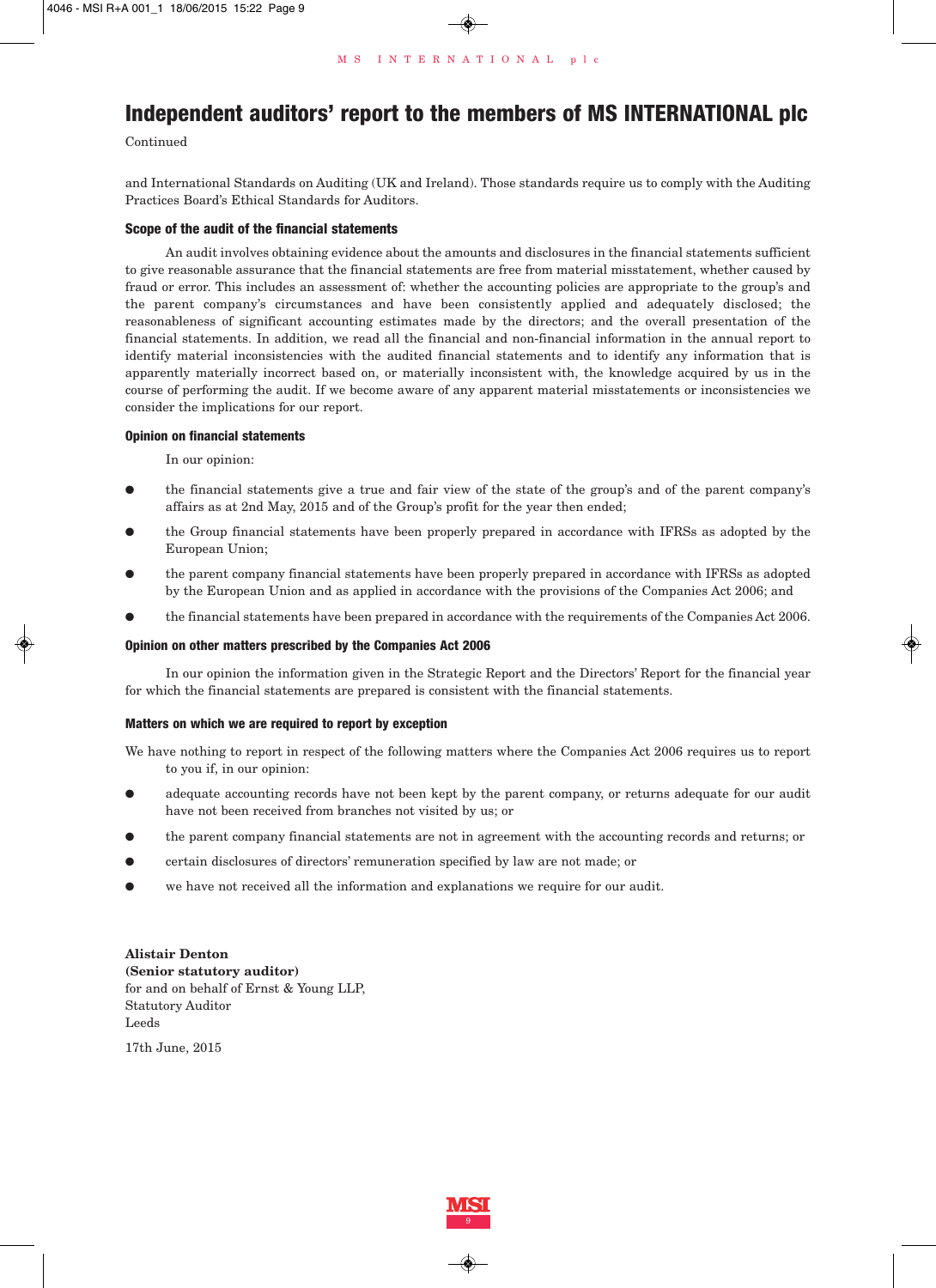## **Consolidated income statement**

For the 52 weeks ended 2nd May, 2015

|                                                                    |              | 2015         | 2014      |
|--------------------------------------------------------------------|--------------|--------------|-----------|
|                                                                    | <b>Notes</b> | <b>Total</b> | Total     |
|                                                                    |              | £000         | £000      |
| Revenue                                                            | 3/4          | 45,503       | 47,130    |
| Cost of sales                                                      |              | (34, 763)    | (34, 266) |
| Gross profit                                                       |              | 10,740       | 12,864    |
| Distribution costs                                                 |              | (2, 357)     | (2,707)   |
| Administrative expenses                                            |              | (6, 643)     | (6,954)   |
|                                                                    |              | (9,000)      | (9,661)   |
| Group operating profit                                             | 4/5          | 1,740        | 3,203     |
| Finance revenue                                                    | 7            | 70           | 48        |
| Finance costs                                                      | 8            | (32)         | (69)      |
| Other finance costs – pensions                                     | 21           | (237)        | (254)     |
|                                                                    |              | (199)        | (275)     |
| Profit before taxation                                             |              | 1,541        | 2,928     |
| Taxation                                                           | 9            | (188)        | (354)     |
| Profit for the period attributable to equity holders of the parent |              | 1,353        | 2,574     |
| Earnings per share: basic and diluted                              | 10           | 8.2p         | 14.6p     |

## **Consolidated and company statement of comprehensive income**

For the 52 weeks ended 2nd May, 2015

|              |       | <b>Company</b> |       |  |
|--------------|-------|----------------|-------|--|
| 2015         | 2014  | 2015           | 2014  |  |
| <b>Total</b> | Total | <b>Total</b>   | Total |  |
| £000         | £000  | £000           | £000  |  |
| 1,353        | 2,574 | 955            | 1,605 |  |
| (106)        | (244) |                |       |  |
| (106)        | (244) |                |       |  |
| (964)        | 952   | (964)          | 952   |  |
| 193          | (396) | 193            | (396) |  |
|              | 1,939 |                | 2,056 |  |
|              | (446) |                | (473) |  |
| (771)        | 2,049 | (771)          | 2,139 |  |
| 476          | 4,379 | 184            | 3,744 |  |
|              |       | <b>Group</b>   |       |  |

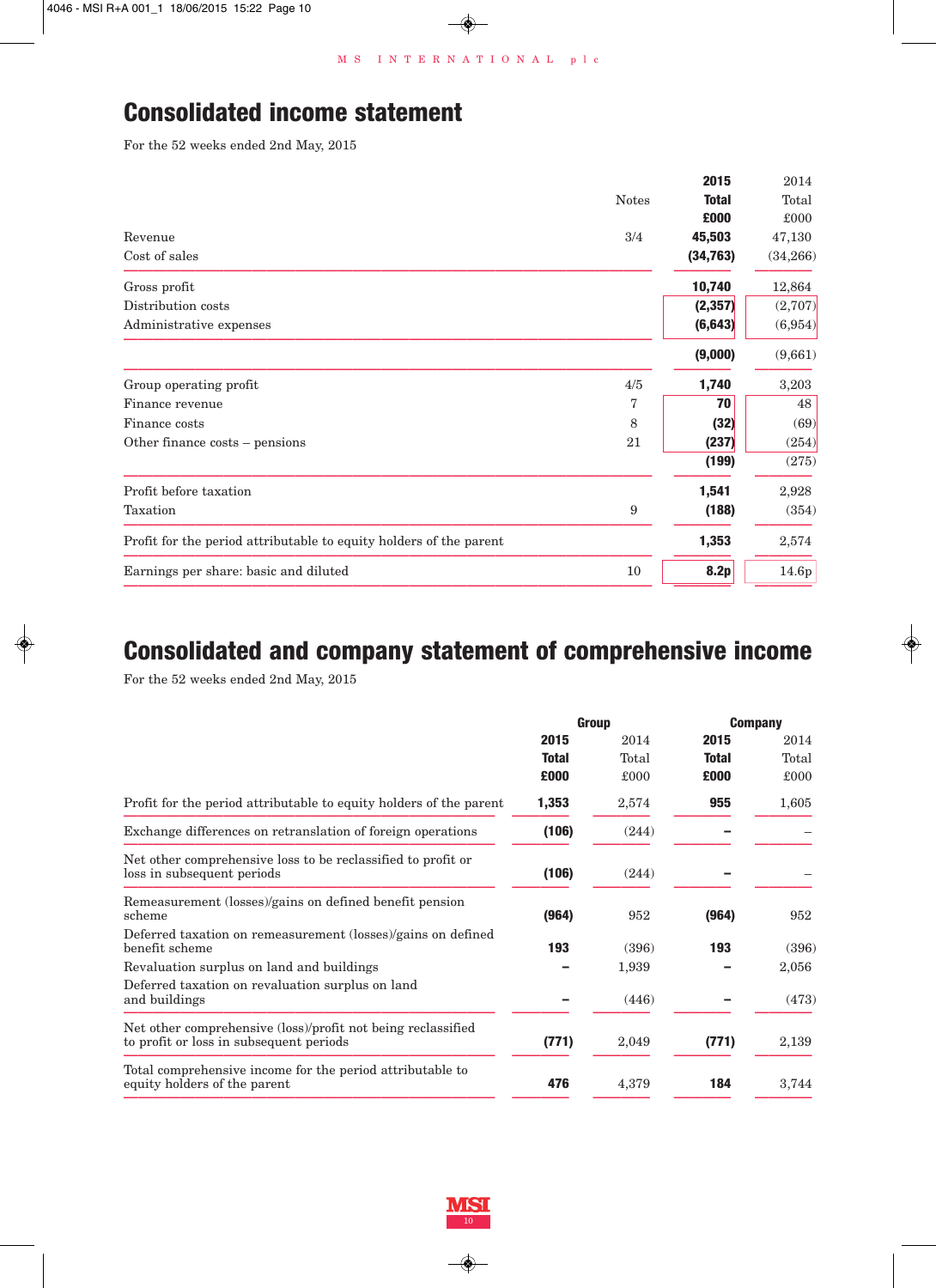## **Consolidated and company statement of changes in equity**

|                                   |                          | Capital                  |                          |                          |                          | Foreign                  |                          |                          |              |
|-----------------------------------|--------------------------|--------------------------|--------------------------|--------------------------|--------------------------|--------------------------|--------------------------|--------------------------|--------------|
|                                   |                          | Issued redemption        |                          | Other Revaluation        | Special                  | exchange                 | Treasury                 | Retained                 |              |
|                                   | capital                  | reserve                  | reserves                 | reserve                  | reserve                  | reserve                  | shares                   | earnings                 | <b>Total</b> |
| (a) Group                         | £000                     | £000                     | £000                     | £000                     | £000                     | £000                     | £000                     | £000                     | £000         |
| At 27th April, 2013               | 1,840                    | 901                      | 2,815                    | 2,532                    | 1,629                    | 61                       | (100)                    | 19,376                   | 29,054       |
|                                   |                          |                          |                          |                          |                          |                          |                          |                          |              |
| Profit for the period             |                          |                          |                          |                          |                          |                          |                          | 2,574                    | 2,574        |
| Other comprehensive income/(loss) | $\overline{\phantom{0}}$ |                          |                          | 1,493                    |                          | (244)                    |                          | 556                      | 1,805        |
| Total comprehensive income/(loss) | $\overline{\phantom{0}}$ | $\overline{\phantom{0}}$ | $\overline{\phantom{0}}$ | 1,493                    | $\overline{\phantom{0}}$ | (244)                    | $\overline{\phantom{0}}$ | 3,130                    | 4,379        |
| Dividends paid (note 11)          |                          |                          |                          |                          | $\overline{\phantom{0}}$ |                          | $\overline{\phantom{0}}$ | (1,452)                  | (1, 452)     |
| Purchase of own shares (note 20)  |                          |                          |                          | ÷                        |                          |                          | (2,959)                  | $\overline{\phantom{0}}$ | (2,959)      |
| Change in taxation rates          |                          |                          |                          | 121                      |                          |                          |                          |                          | 121          |
| At 3rd May, 2014                  | 1,840                    | 901                      | 2,815                    | 4,146                    | 1,629                    | (183)                    | (3,059)                  | 21,054                   | 29,143       |
| Profit for the period             |                          |                          |                          |                          |                          |                          | $\overline{\phantom{0}}$ | 1,353                    | 1,353        |
| Other comprehensive loss          | $\equiv$                 |                          |                          |                          |                          | (106)                    | $\overline{\phantom{0}}$ | (771)                    | (877)        |
| Total comprehensive (loss)/income | $\overline{\phantom{0}}$ | $\overline{\phantom{0}}$ | $\overline{\phantom{0}}$ | $\overline{\phantom{0}}$ | $\overline{\phantom{0}}$ | (106)                    | $\overline{\phantom{0}}$ | 582                      | 476          |
| Dividends paid (note 11)          |                          |                          |                          |                          | $\overline{\phantom{0}}$ |                          |                          | (1,320)                  | (1, 320)     |
| At 2nd May, 2015                  | 1,840                    | 901                      | 2,815                    | 4,146                    | 1,629                    | (289)                    | (3,059)                  | 20,316                   | 28,299       |
| (b) Company                       |                          |                          |                          |                          |                          |                          |                          |                          |              |
| At 27th April, 2013               | 1,840                    | 901                      | 1,565                    | 2,532                    | 1,629                    |                          | (100)                    | 17,670                   | 26,037       |
| Profit for the period             |                          |                          |                          |                          |                          |                          |                          | 1,605                    | 1,605        |
| Other comprehensive income        |                          |                          |                          | 1,583                    |                          |                          |                          | 556                      | 2,139        |
| Total comprehensive income        | $\overline{\phantom{0}}$ | $\overline{\phantom{0}}$ | $\overline{\phantom{0}}$ | 1,583                    | $\overline{\phantom{0}}$ | $\overline{\phantom{0}}$ | $\overline{\phantom{0}}$ | 2,161                    | 3,744        |
| Dividends paid (note 11)          |                          |                          |                          |                          |                          |                          |                          | (1, 452)                 | (1, 452)     |
| Dividend received from subsidiary |                          |                          |                          |                          |                          |                          |                          | 311                      | 311          |
| Purchase of own shares (note 20)  |                          |                          |                          | $\overline{\phantom{0}}$ |                          |                          | (2,959)                  |                          | (2,959)      |
| Change in taxation rates          |                          |                          |                          | 125                      |                          |                          |                          |                          | 125          |
| At 3rd May, 2014                  | 1,840                    | 901                      | 1,565                    | 4,240                    | 1,629                    |                          | (3,059)                  | 18,690                   | 25,806       |
| Profit for the period             |                          | $\overline{\phantom{0}}$ |                          | $\overline{\phantom{0}}$ | $\overline{\phantom{0}}$ | $\overline{\phantom{0}}$ | $\overline{\phantom{0}}$ | 955                      | 955          |
| Other comprehensive loss          | $\overline{\phantom{0}}$ | —                        | $\overline{\phantom{0}}$ | $\overline{\phantom{0}}$ | $\overline{\phantom{0}}$ | $\overline{\phantom{0}}$ | $\overline{\phantom{0}}$ | (771)                    | (771)        |
| Total comprehensive income        | $\overline{\phantom{0}}$ | $\overline{\phantom{0}}$ | L.                       | $\overline{\phantom{0}}$ | $\equiv$                 | $\equiv$                 | $\overline{\phantom{0}}$ | 184                      | 184          |
| Dividends paid (note 11)          |                          |                          |                          |                          |                          |                          |                          | (1,320)                  | (1, 320)     |
| <b>At 2nd May, 2015</b>           | 1,840                    | 901                      | 1,565                    | 4,240                    | 1,629                    |                          | (3,059)                  | 17,554                   | 24,670       |

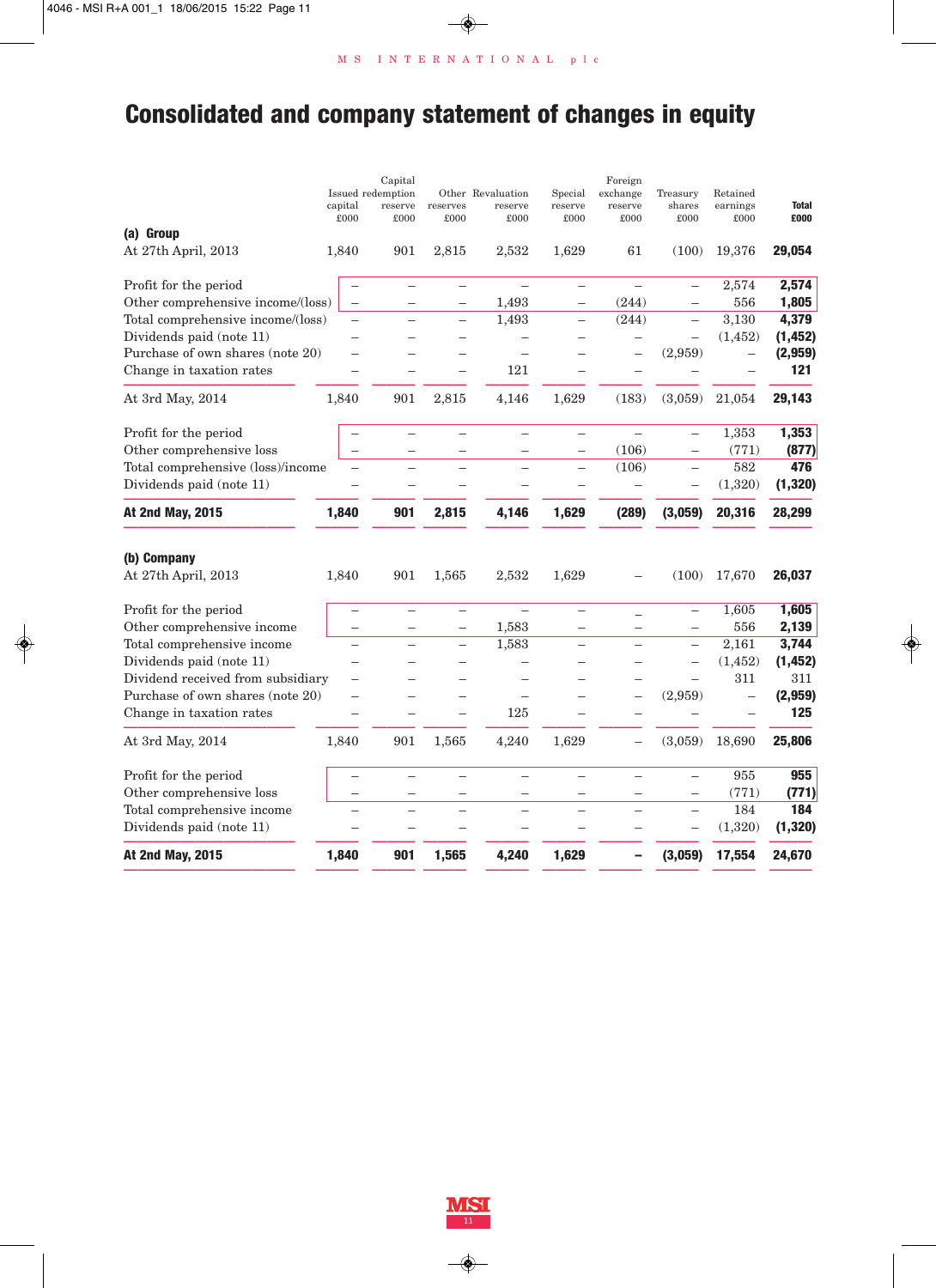## **Consolidated statements of financial position**

At 2nd May, 2015

|                                                    |              |              | Group        | <b>Company</b> |              |
|----------------------------------------------------|--------------|--------------|--------------|----------------|--------------|
|                                                    |              | 2015         | 2014         | 2015           | 2014         |
|                                                    | <b>Notes</b> | £000         | £000         | £000           | £000         |
| <b>ASSETS</b>                                      |              |              |              |                |              |
| <b>Non-current assets</b>                          |              |              |              |                |              |
| Property, plant and equipment                      | 12           | 14,563       | 15,127       | 12,608         | 12,955       |
| Intangible assets                                  | 13           | 3,818        | 4,135        | 13             | 21           |
| Investments in subsidiaries                        | 14           |              |              | 11,741         | 11,829       |
| Deferred income tax asset                          | 15           | 93           |              | 392            | 167          |
|                                                    |              | 18,474       | 19,262       | 24,754         | 24,972       |
| <b>Current assets</b>                              |              |              |              |                |              |
| Inventories                                        | 16           | 8,464        | 8,162        | 7,393          | 7,250        |
| Trade and other receivables                        | 17           | 9,454        | 8,260        | 9,252          | 8,276        |
| Income tax receivable                              |              | 40           | 51           |                |              |
| Prepayments                                        |              | 590          | 447          | 495            | 363          |
| Cash and short-term deposits                       | 18           | 17,148       | 14,286       | 16,199         | 13,241       |
|                                                    |              | 35,696       | 31,206       | 33,339         | 29,130       |
| <b>TOTAL ASSETS</b>                                |              | 54,170       | 50,468       | 58,093         | 54,102       |
| <b>EQUITY AND LIABILITIES</b>                      |              |              |              |                |              |
| <b>Equity</b>                                      |              |              |              |                |              |
| Equity share capital<br>Capital redemption reserve | 19<br>20     | 1,840<br>901 | 1,840<br>901 | 1,840<br>901   | 1,840<br>901 |
| Other reserve                                      | 20           | 2,815        | 2,815        | 1,565          | 1,565        |
| Revaluation reserve                                | 20           | 4,146        | 4,146        | 4,240          | 4,240        |
| Special reserve                                    | 20           | 1,629        | 1,629        | 1,629          | 1,629        |
| Currency translation reserve                       | 20           | (289)        | (183)        |                |              |
| Treasury shares                                    | 20           | (3,059)      | (3,059)      | (3,059)        | (3,059)      |
| Retained earnings                                  | 20           | 20,316       | 21,054       | 17,554         | 18,690       |
|                                                    |              | 28,299       | 29,143       | 24,670         | 25,806       |
| <b>Non-current liabilities</b>                     |              |              |              |                |              |
| Defined benefit pension liability                  | 21           | 6,877        | 5,889        | 6,877          | 5,889        |
| Deferred income tax liability                      | 15           |              | 211          |                |              |
|                                                    |              | 6,877        | 6,100        | 6,877          | 5,889        |
| <b>Current liabilities</b>                         |              |              |              |                |              |
| Trade and other payables                           | $22\,$       | 18,994       | 15,225       | 26,454         | 22,294       |
| Income tax payable                                 |              |              |              | 92             | 113          |
|                                                    |              | 18,994       | 15,225       | 26,546         | 22,407       |
| <b>TOTAL EQUITY AND LIABILITIES</b>                |              | 54,170       | 50,468       | 58,093         | 54,102       |
|                                                    |              |              |              |                |              |

These accounts and notes on pages 14 to 38 were approved by the Board of Directors on 17th June, 2015, and signed on its behalf by

**Michael Bell, Michael O'Connell,** Executive Chairman Finance Director

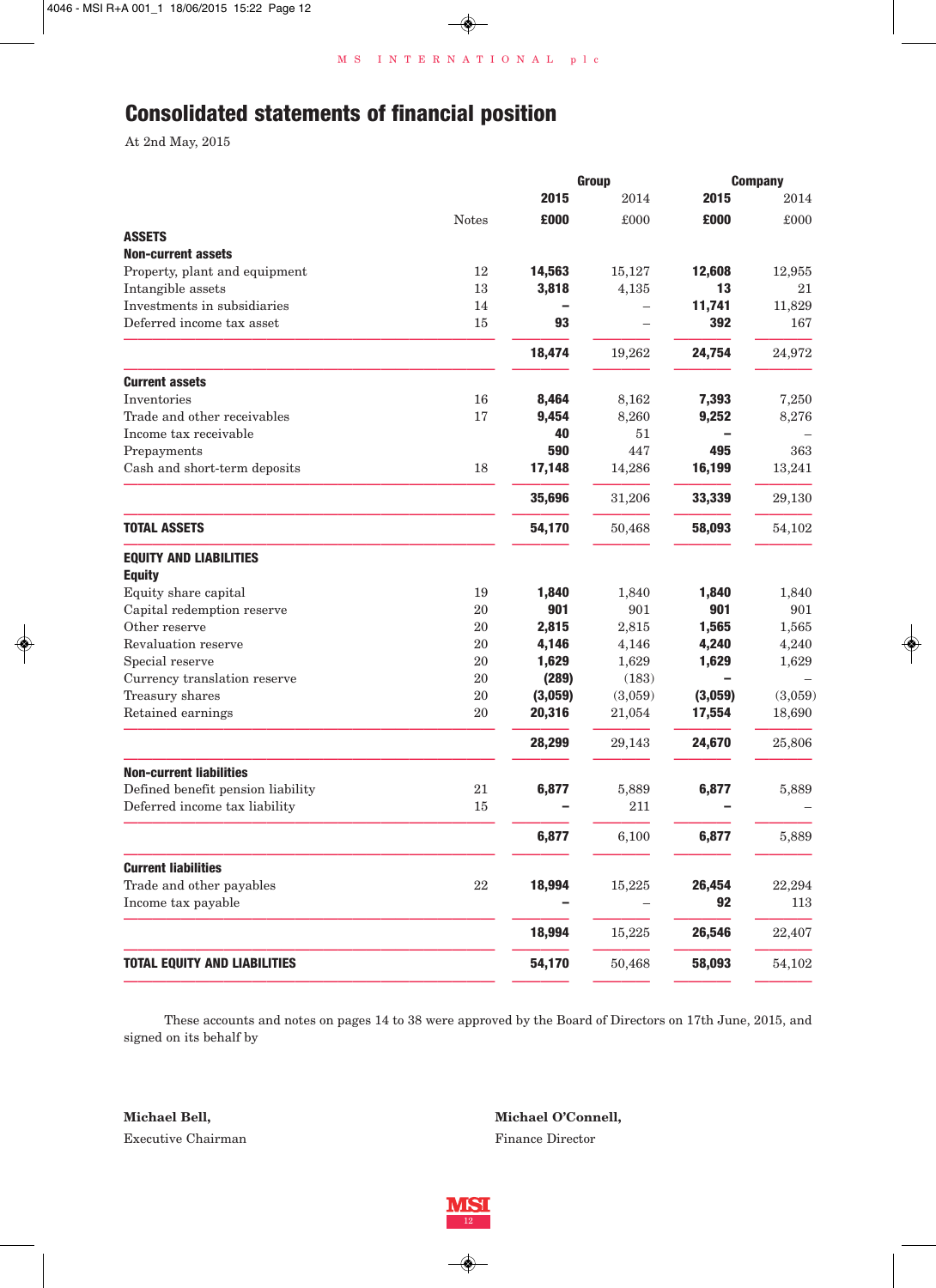## **Cash flow statements**

For the 52 weeks ended 2nd May, 2015

|                                                                                                  |             |          | Group    |          | <b>Company</b> |
|--------------------------------------------------------------------------------------------------|-------------|----------|----------|----------|----------------|
|                                                                                                  |             | 2015     | 2014     | 2015     | 2014           |
|                                                                                                  | <b>Note</b> | £000     | £000     | £000     | £000           |
| Profit before taxation                                                                           |             | 1,541    | 2,928    | 943      | 1,709          |
| Adjustments to reconcile profit before taxation to net<br>cash in flow from operating activities |             |          |          |          |                |
| Depreciation charge                                                                              | 12          | 1,117    | 1,227    | 931      | 1,028          |
| Amortisation charge                                                                              | 13          | 317      | 316      | 8        | 9              |
| Impairment in investment in subsidiary undertaking                                               | 14          |          |          | 88       | 40             |
| Administration expenses-pension fund                                                             | 21          | 316      | 350      | 316      | 350            |
| Profit on sale of fixed assets                                                                   |             | (78)     | (124)    | (75)     | (130)          |
| Finance costs                                                                                    |             | 199      | 275      | 178      | 236            |
| Foreign exchange gains/(losses)                                                                  |             | 65       | (136)    |          |                |
| Increase in inventories                                                                          |             | (302)    | (1,626)  | (143)    | (1,594)        |
| (Increase)/decrease in receivables                                                               |             | (1, 194) | 4,805    | (976)    | 5,562          |
| (Increase)/decrease in prepayments                                                               |             | (143)    | 73       | (132)    | 56             |
| Decrease in payables                                                                             |             | (389)    | (2,550)  | (38)     | (2,877)        |
| Increase in progress payments                                                                    |             | 4,158    | 1,632    | 4,198    | 1,869          |
| Pension fund payments                                                                            |             | (529)    | (529)    | (529)    | (529)          |
| <b>Cash generated from operating activities</b>                                                  |             | 5,078    | 6,641    | 4,769    | 5,729          |
| Interest received/(paid)                                                                         |             | 38       | (21)     | 59       | 18             |
| Taxation paid                                                                                    |             | (288)    | (708)    | (41)     | (257)          |
| Net cash inflow from operating activities                                                        |             | 4,828    | 5,912    | 4,787    | 5,490          |
| <b>Investing activities</b>                                                                      |             |          |          |          |                |
| Purchase of property, plant and equipment                                                        | 12          | (833)    | (940)    | (693)    | (842)          |
| Sale of property, plant and equipment                                                            | 12          | 187      | 278      | 184      | 178            |
| Net cash outflow from investing activities                                                       |             | (646)    | (662)    | (509)    | (664)          |
| <b>Financing activities</b>                                                                      |             |          |          |          |                |
| Dividends paid                                                                                   |             | (1, 320) | (1, 452) | (1, 320) | (1, 452)       |
| Dividend received from subsidiary                                                                |             |          |          |          | 311            |
| Purchase of own shares                                                                           | 20          |          | (2,959)  |          | (2,959)        |
| Net cash outflow from financing activities                                                       |             | (1, 320) | (4, 411) | (1, 320) | (4,100)        |
| Increase in cash and cash equivalents                                                            |             | 2,862    | 839      | 2,958    | 726            |
| <b>Opening cash and cash equivalents</b>                                                         |             | 14,286   | 13,447   | 13,241   | 12,515         |
| <b>Closing cash and cash equivalents</b>                                                         | 18          | 17,148   | 14,286   | 16,199   | 13,241         |
|                                                                                                  |             |          |          |          |                |

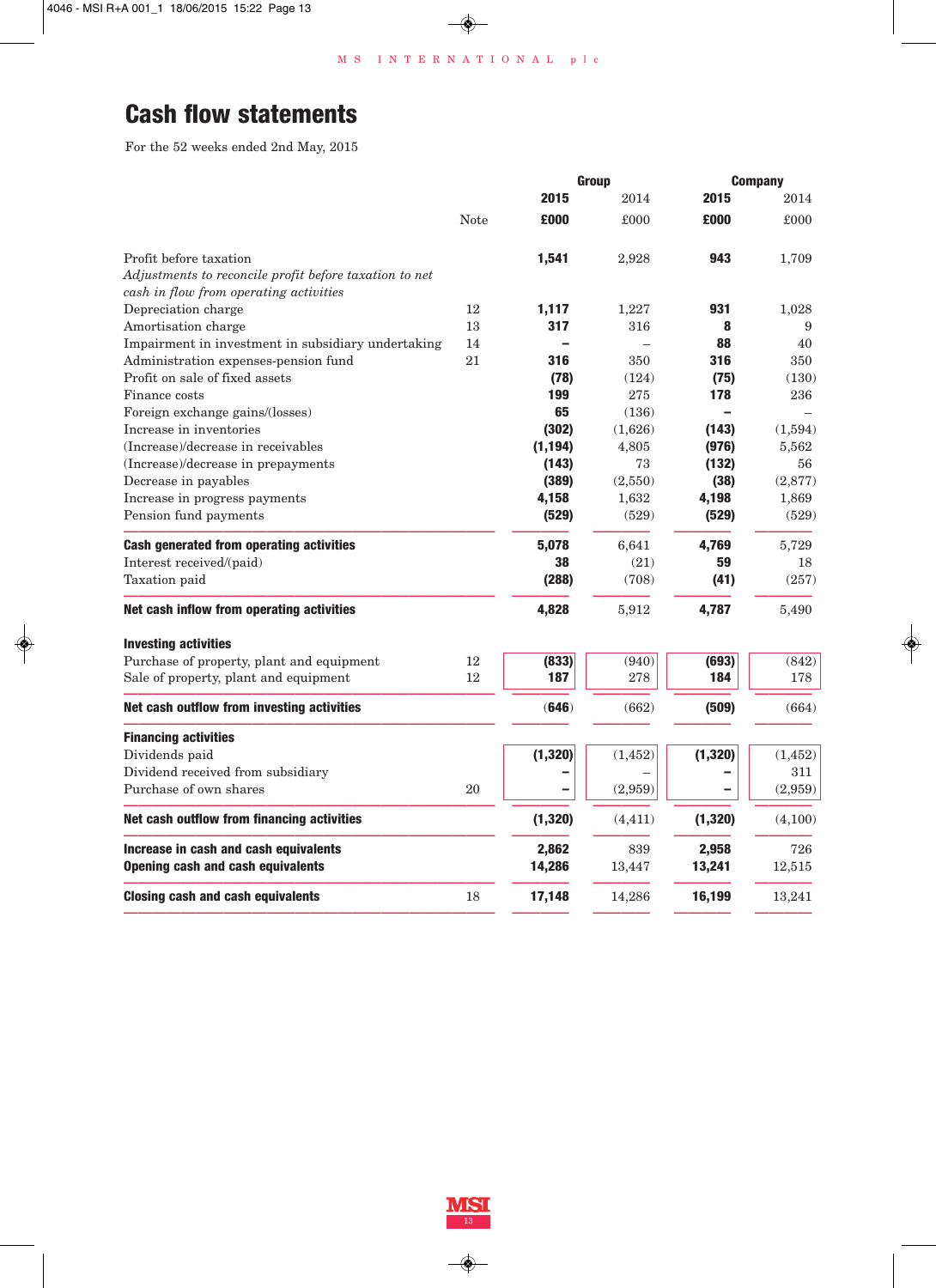At 2nd May, 2015

#### **1 Authorisation of financial statements and statement of compliance with IFRSs**

The Group's and Company's financial statements of MS INTERNATIONAL plc (the 'Company') for the year ended 2nd May, 2015 were authorised for issue by the board of the directors on 17th June, 2015 and the statements of financial position were signed on the board's behalf by Michael Bell and Michael O'Connell. MS INTERNATIONAL plc is a public limited company incorporated and domiciled in England and Wales. The Company's Ordinary shares are traded on the London Stock Exchange.

The Group's and Company's financial statements have been prepared in accordance with International Financial Reporting Standards as adopted by the EU as they apply to the financial statements of the Group and Company for the year ended 2nd May, 2015 applied in accordance with the provisions of the Companies Act 2006.

The Company has taken advantage of the exemption provided under section 408 of the Companies Act 2006 not to publish its individual income statement and related notes. **222222222222222222222222222222222222222222222222**

#### **2 Accounting Policies**

#### **Basis of preparation**

The consolidated financial statements are presented in pounds sterling and all values are rounded to the nearest thousand (£000) except when otherwise indicated.

The preparation of financial statements requires management to make judgements, estimates and assumptions that affect the amounts reported for assets and liabilities as at the balance sheet date and the amounts reported for revenues and expenses during the year. However, the nature of estimation means that actual outcomes could differ from those estimates. The following judgements have had the most significant effect on amounts recognised in the financial statements:

#### Defined benefit pension obligations

Measurement of defined benefits obligations requires estimation of future changes in salaries and inflation, as well as mortality rates and the selection of a suitable discount rate (see note 21).

#### Contract sales

Assessment of the extent to which contract outcomes can be measured reliability.

#### Taxation

The Group establishes provisions, based on reasonable estimates, for possible consequences of audits by the tax authorities of the respective countries in which it operates. The amount of such provisions is based on various factors, such as experience with previous tax audits and differing interpretations of tax regulations by the taxable entity and the responsible tax authority.

#### Impairment of non-financial assets

The Group's impairment test for goodwill and intangible assets with indefinite useful lives is based either on fair value less costs to sell or a value in use calculation. The fair value less costs to sell calculation is based on available data from binding sales transactions in an arm's length transaction on similar assets or observable market prices less incremental costs for disposing of the asset. The value in use calculation is based on a discounted cash flow model. **222222222222222222222222222222222222222222222222**

#### **Statement of compliance**

The consolidated financial statements of MS INTERNATIONAL plc have been prepared in accordance with International Financial Reporting Standards (IFRSs) as adopted in the EU. **222222222222222222222222222222222222222222222222**

#### **Basis of consolidation**

The consolidated financial statements comprises the financial statements of MS INTERNATIONAL plc and its subsidiaries as at the Saturday nearest to the 30th April each period. The financial statements of the subsidiaries are prepared for the same reporting period as the parent Company, using consistent accounting policies.

All intra-group balances, transactions, income and expenses and profits and losses resulting from intra-Group transactions that are recognised in assets, are eliminated in full.

Subsidiaries are fully consolidated from the date of acquisition, being the date on which the Group obtains control, and continue to be consolidated until the date that such control ceases.

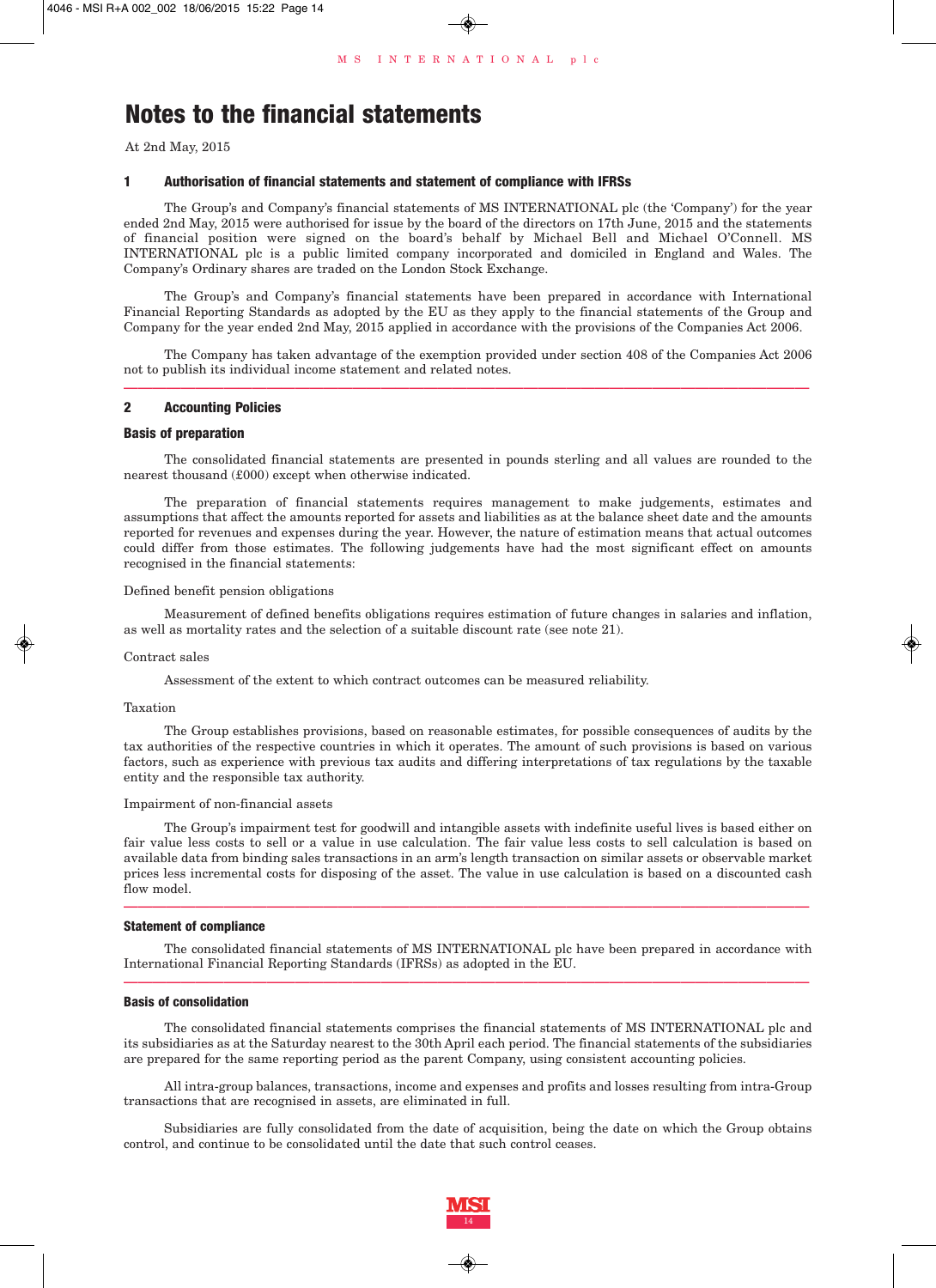Continued

#### **2 Accounting policies (continued)**

#### **Change in accounting policies**

There were no changes in accounting policies during the year which impacted the Group. **222222222222222222222222222222222222222222222222**

#### **The Company's investments in subsidiaries**

In its separate financial statements the Company's investments in subsidiaries are carried at cost less provision for impairment. **222222222222222222222222222222222222222222222222**

#### **Foreign currency translation**

The consolidated financial statements are presented in pounds sterling which is the Company's functional and presentation currency. Each entity in the Group determines its own functional currency and items included in the financial statements of each entity are measured using that functional currency. Transactions in foreign currencies are initially recorded at the functional currency rate ruling at the date of the transaction. Monetary assets and liabilities denominated in foreign currencies are retranslated at the functional currency rate of exchange ruling at the balance sheet date. All differences are taken to profit or loss. Non-monetary items measured at fair value in foreign currency are translated using the exchange rates at the date when the fair value was determined.

The main functional currencies of the Group's overseas subsidiaries are the US\$, the Polish Zloty and the Brazilian Real. As at the reporting date, the assets and liabilities of the overseas subsidiaries are translated into the presentation currency of the Group at the rate of exchange ruling at the balance sheet date and their income statements are translated at the weighted average exchange rates for the year. The exchange differences arising on the retranslation are taken directly to a separate component of equity. On disposal of a foreign entity, the deferred cumulative amount recognised in equity relating to that particular foreign operation is recognised in the income statement. **222222222222222222222222222222222222222222222222**

#### **Property, plant and equipment**

Plant and equipment is stated at cost less accumulated depreciation and accumulated impairment losses. Such cost includes costs directly attributable to making the asset capable of operating as intended. Borrowing costs attributable to assets under construction are recognised as an expense as incurred.

Land and buildings are recognised initially at cost and thereafter carried at fair value less depreciation and impairment charged subsequent to the date of the revaluation. Fair value is based on periodic valuations by an external independent valuer and is determined from market-based evidence by appraisal. Valuations are performed frequently enough to ensure that the fair value of a revalued asset does not differ materially from its carrying amount.

Any revaluation surplus is credited to the revaluation reserve in equity except to the extent that it reverses a decrease in the carrying value of the same asset previously recognised in profit or loss, in which case the increase is recognised in profit or loss. A revaluation deficit is recognised in profit or loss, except to the extent of any existing surplus in respect of that asset in the revaluation reserve.

Additionally, accumulated depreciation as at revaluation date is eliminated against the gross carrying amount of the asset and the net amount is restated to the revalued amount of the asset. Upon disposal any revaluation reserve relating to the particular asset being sold is transferred to retained earnings.

Depreciation is provided on all property, plant and equipment, other than freehold land, at rates calculated to write off the cost, less estimated residual value based on prices prevailing at the balance sheet date, of each asset evenly over its expected useful life as follows:

Property other than freehold land – over 50 years

Plant and machinery – over 3 to 8 years

Computer equipment – over 3 to 5 years

Fixtures and fittings – over 3 to 8 years

The carrying values of property, plant and equipment are reviewed for impairment when events or changes in circumstances indicate the carrying value may not be recoverable. **222222222222222222222222222222222222222222222222**

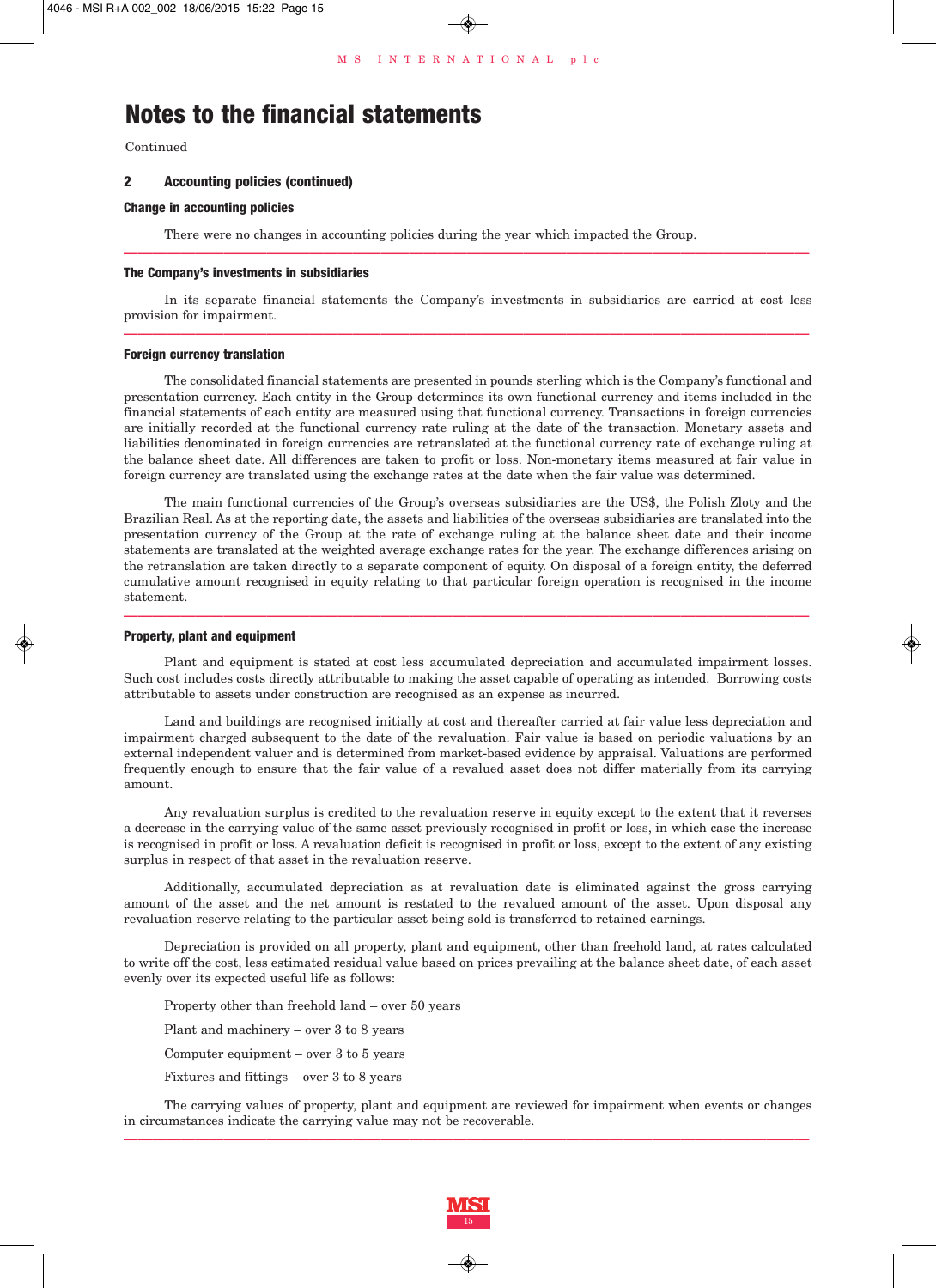Continued

#### **2 Accounting policies (continued)**

#### **Intangible assets**

Intangible assets acquired separately are measured at cost on initial recognition. Following initial recognition, intangible assets are carried at cost less any accumulated amortisation and impairment losses. Internally generated intangible assets, excluding capitalised development costs, are not capitalised and expenditure is reflected in the income statement in the year in which the expenditure is incurred. The useful lives of intangible assets are assessed to be either finite or indefinite.

Intangible assets with finite lives are amortised over the useful economic life and assessed for impairment whenever there is an indication that the intangible asset may be impaired. The amortisation period and the amortisation method are reviewed at least at each financial year end. Changes in the expected useful life or the expected pattern of consumption of future economic benefits embodied in the asset is accounted for by changing the amortisation period or method, as appropriate, and are treated as changes in accounting estimates.

The useful economic lives of each tangible asset with finite lives are as follows:

Tradename – over 20 years Design database – over 10 years Customer relationships – over 8 years Software costs – over 3 to 5 years Order backlog – over 1 year

Intangible assets with indefinite useful lives are tested for impairment annually either individually or at the cash generating unit level and are not amortised. The useful life of an intangible asset with an indefinite life is reviewed annually to determine whether indefinite life assessment continues to be supportable. If not, the change in the useful life assessment from indefinite to finite is made on a prospective basis.

Gains or losses arising from derecognition of an intangible asset are measured as the difference between the net disposal proceeds and the carrying amount of the asset and are recognised in the income statement when the asset is derecognised. **222222222222222222222222222222222222222222222222**

#### **Derivative financial instruments and hedging**

The Group uses derivative financial instruments such as forward currency contracts to hedge its risks associated with foreign currency fluctuations. Derivative financial instruments are initially recognised at fair value on the date on which a derivative contract is entered into and are subsequently remeasured at fair value. Derivatives are carried as assets when the fair value is positive and as liabilities when the fair value is negative.

The fair value of forward currency contracts is calculated by reference to current forward exchange rates for contracts with similar maturity profiles.

A hedge of the foreign currency risk of a firm commitment is accounted for as a cash flow hedge.

Any gains or losses arising from changes in the fair value of derivatives that do not qualify for hedge accounting are taken to the income statement. **222222222222222222222222222222222222222222222222**

#### **Inventories**

Inventories are valued at the lower of historic cost and net realisable value.

Costs incurred in bringing each product to its present location and condition is accounted for as follows:

Raw materials – purchase cost on a first-in, first-out basis.

Finished goods and work in progress – cost of direct materials and labour and a proportion of manufacturing overheads based on normal operating capacity but excluding borrowing costs.

Net realisable value is the estimated selling price in the ordinary course of business, less estimated costs necessary to make the sale.

Progress payments received and receivable are deducted from the value of raw materials and work in progress to which they relate. Any excess progress payments are included in trade and other payables. **222222222222222222222222222222222222222222222222**

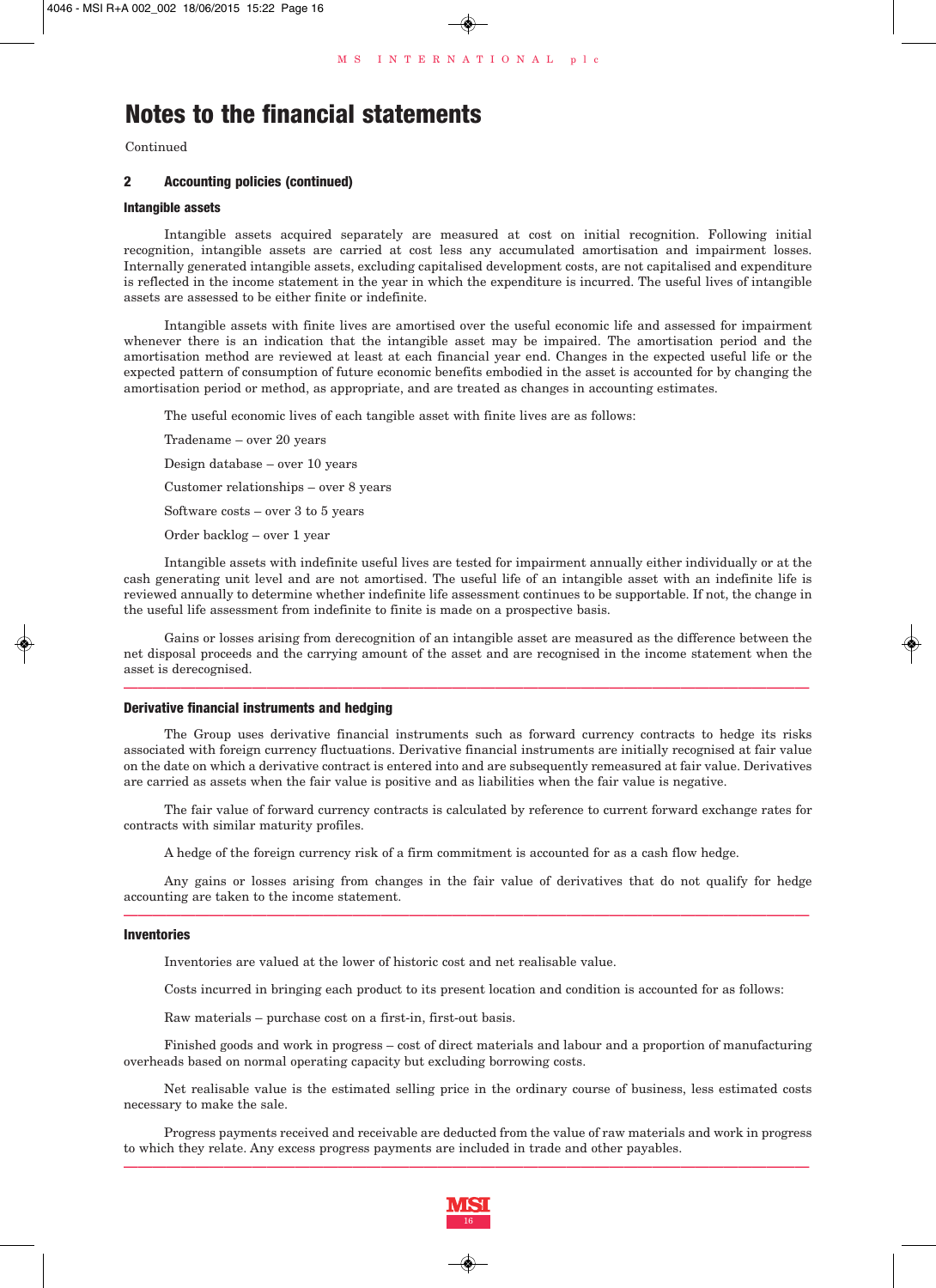Continued

#### **2 Accounting policies (continued)**

### **Trade and other receivables**

Trade receivables, which generally have 30 days terms, are recognised and carried at original invoice amount less an allowance for any uncollectable amounts. Provision is made when there is objective evidence that the Group may not be able to collect the debts. Bad debts are written off when identified. **222222222222222222222222222222222222222222222222**

#### **Treasury shares**

Own shares held by the Company and Group are classified in equity and are recognised at cost. No gain or loss is recognised on the purchase, sale, issue or cancellation of the Group's own equity instruments. **222222222222222222222222222222222222222222222222**

#### **Cash and cash equivalents**

Cash and cash equivalents in the balance sheet comprise cash at bank, on short-term deposit and in hand.

For the purpose of the consolidated cash flow statement, cash and cash equivalents consist of cash and cash equivalents as defined above. **222222222222222222222222222222222222222222222222**

#### **Pension scheme**

The cost of providing benefits under the defined benefit plan is determined using the projected unit credit method, which attributes entitlement to benefits to the current period (to determine current service cost) and to the current and prior periods (to determine the present value of defined benefit obligation) and is based on actuarial advice. Past service costs are recognised in profit or loss immediately. When a settlement (eliminating all obligations for benefits already accrued) or a curtailment (reducing future obligations as a result of a material reduction in the scheme membership or a reduction in future entitlement) occurs the obligation and related plan assets are remeasured using current actuarial assumptions and the resultant gain or loss recognised in the income statement during the period in which the settlement or curtailment occurs.

The interest element of the defined benefit cost represents the change in present value of scheme obligations resulting from the passage of time, and is determined by applying the discount rate to the opening present value of the benefit obligation, taking into account material changes in the obligation during the year. Remeasurement gains and losses are recognised in full in the statement of recognised income and expense in the period in which they occur. Actual gains/losses less amount included in net interest costs are included in other comprehensive income.

The defined benefit pension asset or liability in the balance sheet comprises the total for each plan of the present value of the defined benefit obligation (using a discount rate based on high quality corporate bonds) less the fair value of plan assets out of which the obligations are to be settled directly. Fair value is based on market price information and in the case of quoted securities is the published bid price. The value of a net pension benefit asset is restricted to the sum of any unrecognised past service costs and the present value of any amount the Group expects to recover by way of refunds from the plan or reductions in the future contributions.

Contributions to defined contribution schemes are recognised in the income statement in the period in which they become payable. **222222222222222222222222222222222222222222222222**

#### **Business combinations**

Business combinations are accounted for using the acquisition method. The cost of an acquisition is measured as the aggregate of the consideration transferred, measured at acquisition date fair value and the amount of any non-controlling interest in the acquiree. The choice of measurement of non-controlling interest, either at fair value or at the proportionate share of the acquiree's identifiable net assets is determined on a transaction by transaction basis. Acquisition costs incurred are expensed and included in administrative expenses.

When the Group acquires a business, it assesses the financial assets and liabilities assumed for appropriate classification and designation in accordance with the contractual terms, economic circumstances and pertinent conditions as at the acquisition date. This includes the separation of embedded derivatives in host contracts by the acquiree.

Any contingent consideration to be transferred by the acquirer will be recognised at fair value at the acquisition date. Subsequent changes to the fair value of the contingent consideration which is deemed to be an asset or liability will be recognised in accordance with IAS 39 either in profit or loss or in other comprehensive income. If the contingent consideration is classified as equity, it should not be remeasured until it is finally settled within equity.

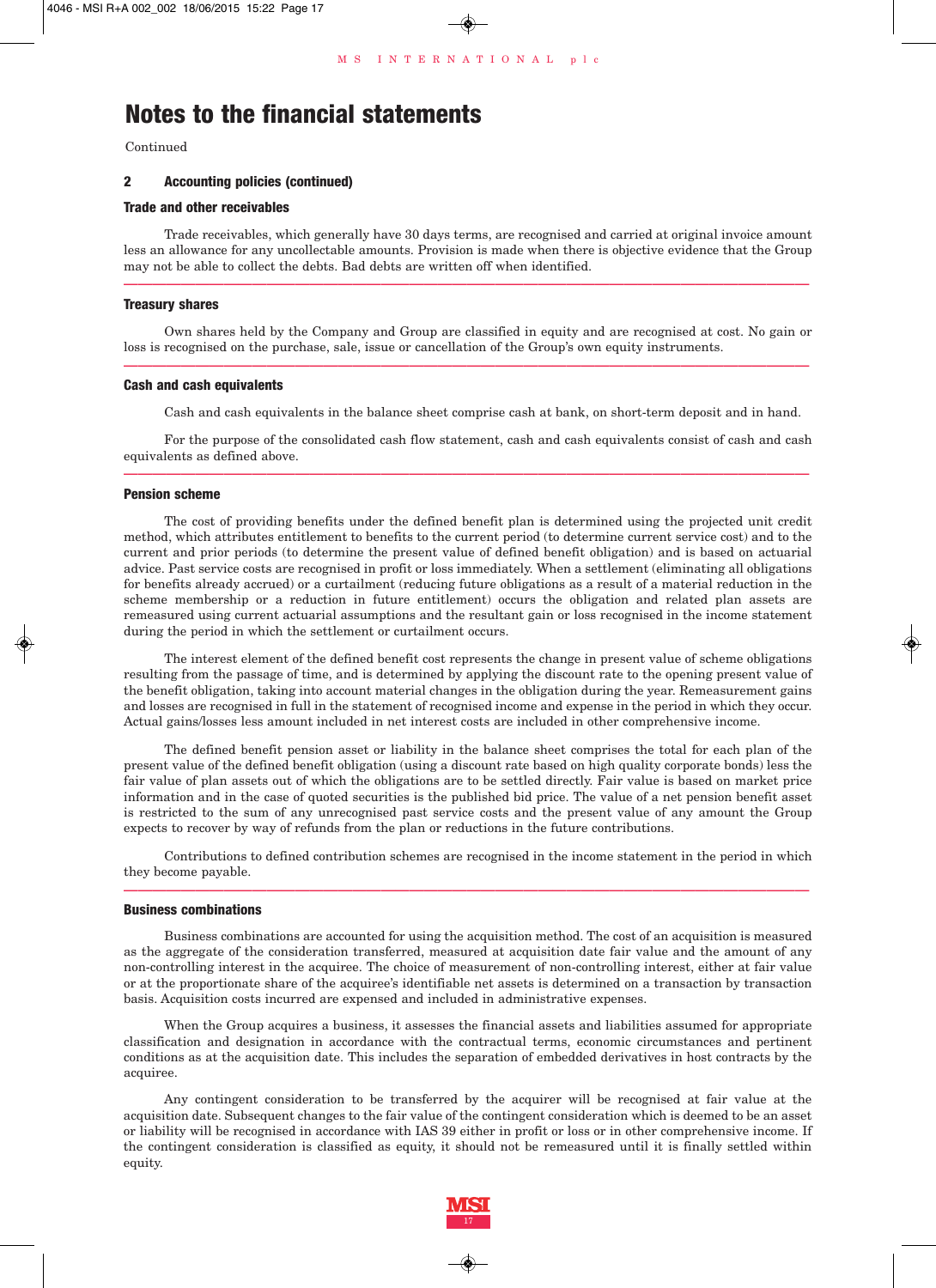Continued

#### **2 Accounting policies (continued)**

#### **Business combinations (continued)**

Goodwill is initially measured at cost being the excess of the aggregate of the acquisition-date fair value of the consideration transferred and the amount recognised for the non-controlling interest (and where the business combination is achieved in stages, the acquisition-date fair value of the acquirer's previously held equity interest in the acquiree) over the net identifiable amounts of the assets acquired and the liabilities assumed in exchange for the business combination. Assets acquired and liabilities assumed in transactions separate to the business combinations, such as the settlement of pre-existing relationships or post-acquisition remuneration arrangements are accounted for separately from the business combination in accordance with their nature and applicable IFRSs. Identifiable intangible assets, meeting either the contractual-legal or separability criterion are recognised separately from goodwill. Contingent liabilities representing a present obligation are recognised if the acquisition-date fair value can be measured reliably.

If the aggregate of the acquisition-date fair value of the consideration transferred and the amount recognised for the non-controlling interest (and where the business combination is achieved in stages, the acquisition-date fair value of the acquirer's previously held equity interest in the acquiree) is lower than the fair value of the assets, liabilities and contingent liabilities and the fair value of any pre-existing interest held in the business acquired, the difference is recognised in profit and loss.

After initial recognition, goodwill is measured at cost less any accumulated impairment losses. For the purpose of impairment testing, goodwill acquired in a business combination is, from the acquisition date, allocated to each of the Group's cash-generating units (or Groups of cash generating units) that are expected to benefit from the combination, irrespective of whether other assets or liabilities of the acquiree are assigned to those units. Each unit or group of units to which goodwill is allocated shall represent the lowest level within the entity at which the goodwill is monitored for internal management purposes and not be larger than an operating segment before aggregation.

Where goodwill forms part of a cash-generating unit and part of the operation within that unit is disposed of, the goodwill associated with the operation disposed of is included in the carrying amount of the operation when determining the gain or loss on disposal of the operation. Goodwill disposed of in this circumstance is measured based on the relative values of the operation disposed of and the portion of the cash-generating unit retained. **222222222222222222222222222222222222222222222222**

#### **Revenue**

Revenue represents the turnover, net of discounts, derived from services provided to customers and sales of products applicable to the period.

Revenue is recognised to the extent that it is probable that the economic benefits will flow to the Group and the revenue can be reliably measured. The following specific recognition criteria must also be met before revenue is recognised.

Revenue, in respect of products, is recognised when the significant risks and rewards of ownership of the goods have passed to the buyer and the amount of revenue can be measured reliably, this is usually on despatch.

Revenue from the provision of engineering services is recognised as the work is performed.

Contract sales are recognised by reference to the stage of completion. Stage of completion is measured by reference to the value of cost completed as a percentage of the total estimated value of the costs of the contract. Where the contract outcome cannot be measured reliably revenue is recognised only to the extent of the costs recognised that are recoverable. **222222222222222222222222222222222222222222222222**

#### **Government grants**

Government grants are recognised where there is reasonable assurance that the grant will be received and all attaching conditions will be complied with. When the grant relates to an expense item, it is recognised as income over the period necessary to match the grant on a systematic basis to the costs that it is intended to compensate. Where the grant relates to an asset, the fair value is credited to a deferred income account and is released to the income statement over the expected useful life of the relevant asset by equal annual instalments. **222222222222222222222222222222222222222222222222**

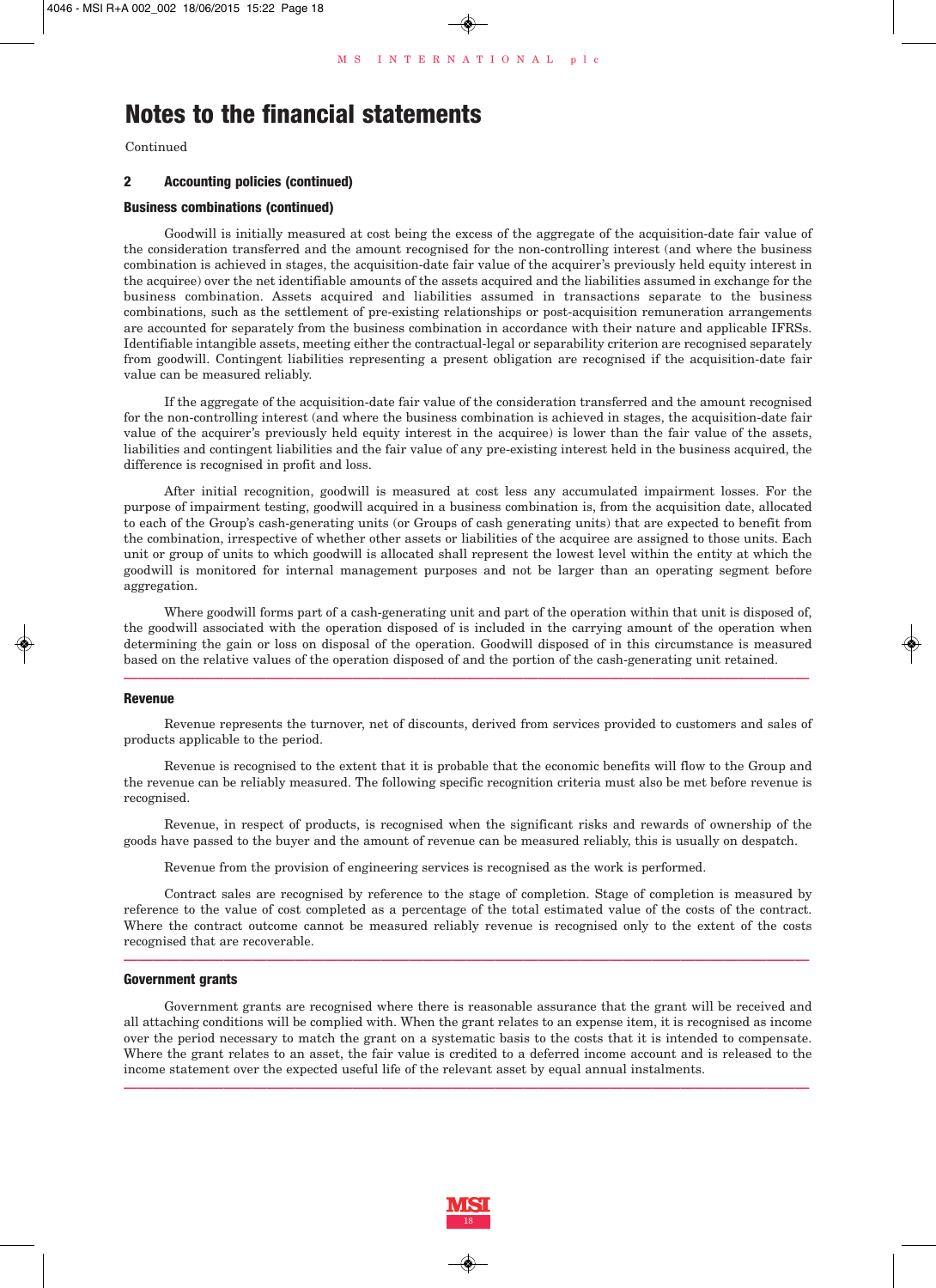Continued

### **2 Accounting policies (continued)**

#### **Taxes**

Income tax is charged or credited directly to other comprehensive income or equity if it relates to items that are credited or charged to, respectively, other comprehensive income or equity. Otherwise income tax is recognised in the income statement. **222222222222222222222222222222222222222222222222**

### **Current tax**

Current tax assets and liabilities for the current and prior periods are measured at the amount expected to be recovered from or paid to the taxation authorities. The tax rates and tax laws used to compute the amount are those that are enacted or substantively enacted by the balance sheet date. **222222222222222222222222222222222222222222222222**

#### **Deferred tax**

Deferred income tax is recognised on all temporary differences arising between the tax bases of assets and liabilities and their carrying amounts in the financial statements, with the following exceptions:

- where the temporary difference arises from the initial recognition of goodwill or of an asset or liability in a transaction that is not a business combination that at the time of the transaction affects neither accounting nor taxable profit or loss;
- in respect of taxable temporary differences associated with investments in subsidiaries, associates and joint ventures, where the timing of the reversal of the temporary differences can be controlled and it is probable that the temporary differences will not reverse in the foreseeable future; and
- l deferred income tax assets are recognised only to the extent that it is probable that taxable profit will be available against which the deductible temporary differences, carried forward tax credits or tax losses can be utilised.

Deferred income tax assets and liabilities are measured on an undiscounted basis at the tax rates that are expected to apply when the related asset is realised or liability is settled, based on tax rates and laws enacted or substantively enacted at the balance sheet date. **222222222222222222222222222222222222222222222222**

#### **Dividends payable**

Dividends are recognised when they become legally payable. In the case of interim dividends this is when paid, in the case of final dividends this is when approved by the shareholders. **222222222222222222222222222222222222222222222222**

#### **Exceptional items**

The Group presents as exceptional items on the face of the income statement, those material items of income and expense which, because of the nature and unexpected infrequency of the events giving rise to them merit separate presentation to allow shareholders to understand better the elements of financial performance in the year, so as to facilitate comparison with prior periods and to assess better trends in financial performance. **222222222222222222222222222222222222222222222222**

#### **Share-based payments**

The Group measures the cost of equity-settled transactions with employees by reference to the fair value of the equity instruments at the date at which they are granted and is recognised as an expense over the vesting period, which ends on the date on which the relevant employees become fully entitled to the award. Judgement is required in determining the most appropriate valuation model for a grant of equity instruments, depending on the terms and conditions of the grant. Management are also required to use judgement in determining the most appropriate inputs to the valuation model including expected life of the option, volatility and dividend yield.

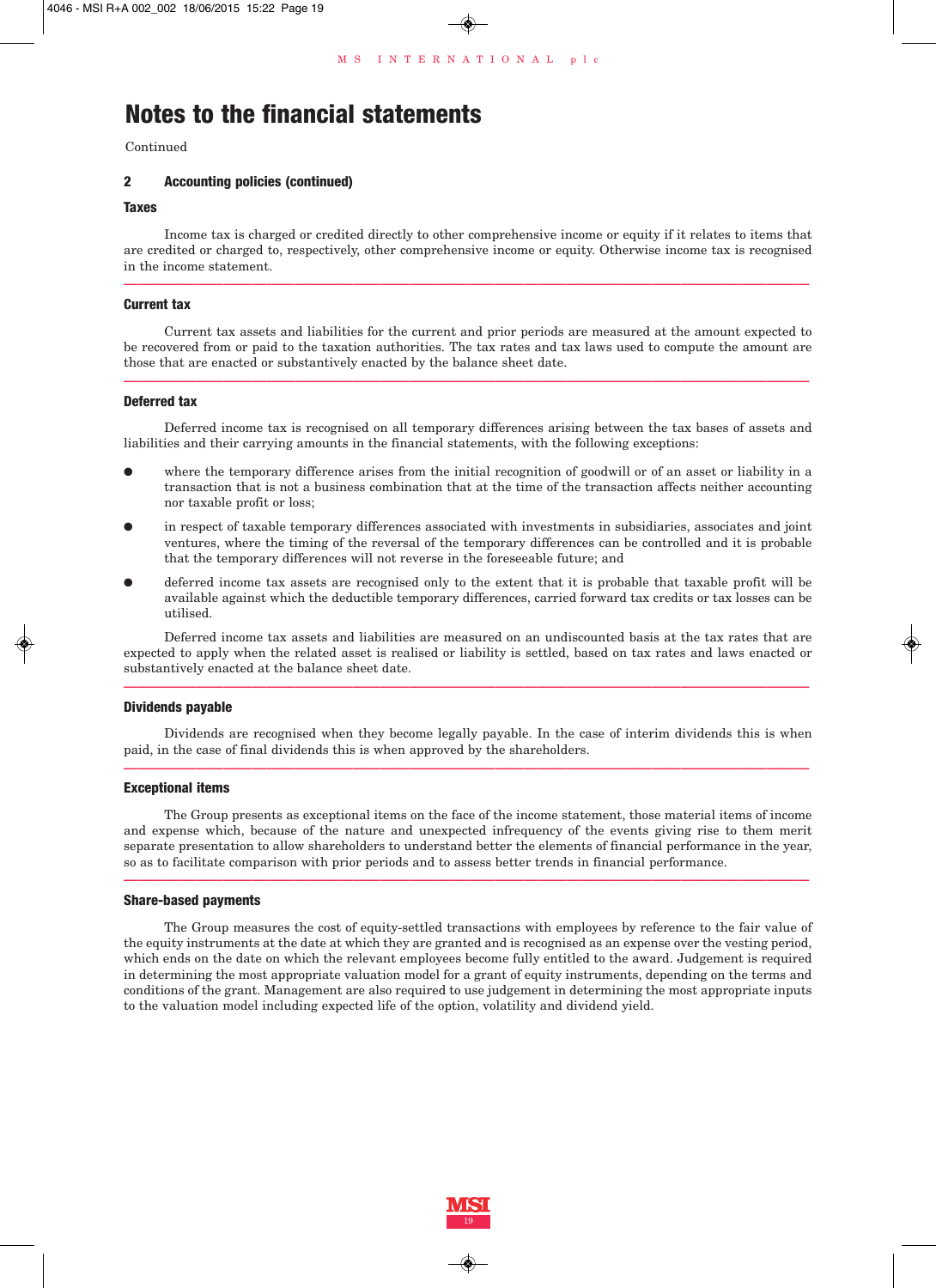Continued

### **2 Accounting policies (continued)**

### **Share-based payments (continued)**

New standards and interpretations not applied – The IASB and IFRIC have issued the following standards, amendments and interpretations with an effective date after the date of these financial statements:

**Fffective date**<sup>(1)</sup>

### **International Accounting Standards (IAS/IFRSs)**

| IAS 1 Amendment                     | presentation of financial statements  | 01 January 2016          |
|-------------------------------------|---------------------------------------|--------------------------|
| IAS 19 Amendment                    | employee benefits                     | 01 July 2014             |
| IFRS 9                              | Financial instruments                 | 01 January 2018          |
| IFRS 15                             | Revenue from contracts with customers | 01 January 2017          |
| Annual improvements 2010-2012 cycle |                                       | 01 July 2014             |
| Annual improvements 2011-2013 cycle |                                       | 01 July 2014             |
| Annual improvements 2012-2014 cycle |                                       | Friday, January 01, 2016 |
|                                     |                                       |                          |

<sup>1</sup> The effective dates stated above are those given in the original IASB/IFRIC standards and interpretations. As the Group prepares its financial statements in accordance with IFRS as adopted by the European Union, the application of new standards and interpretations will be subject to their having being endorsed for use in the EU via the EU endorsement mechanism. In the majority of cases, this will result in an effective date consistent with that given in the original standard or interpretation but the need for endorsements restricts the Group's discretion to early adopt standards.

The Group has adopted all applicable amendments to standards with an effective date from 1st April, 2014. Adoption of these standards did not have any material impact on financial performance or position of the Group. **222222222222222222222222222222222222222222222222**

#### **3 Revenue**

|                                   | 2015<br>£000 | 2014<br>£000 |
|-----------------------------------|--------------|--------------|
| Sale of goods                     | 31,652       | 32,820       |
| Revenue under contract accounting | 13,280       | 13,881       |
|                                   | 44,932       | 46,701       |
| Rendering of services             | 571          | 429          |
|                                   | 45,503       | 47,130       |
|                                   |              |              |

No revenue was derived from exchanges of goods or services (2014 – £Nil).

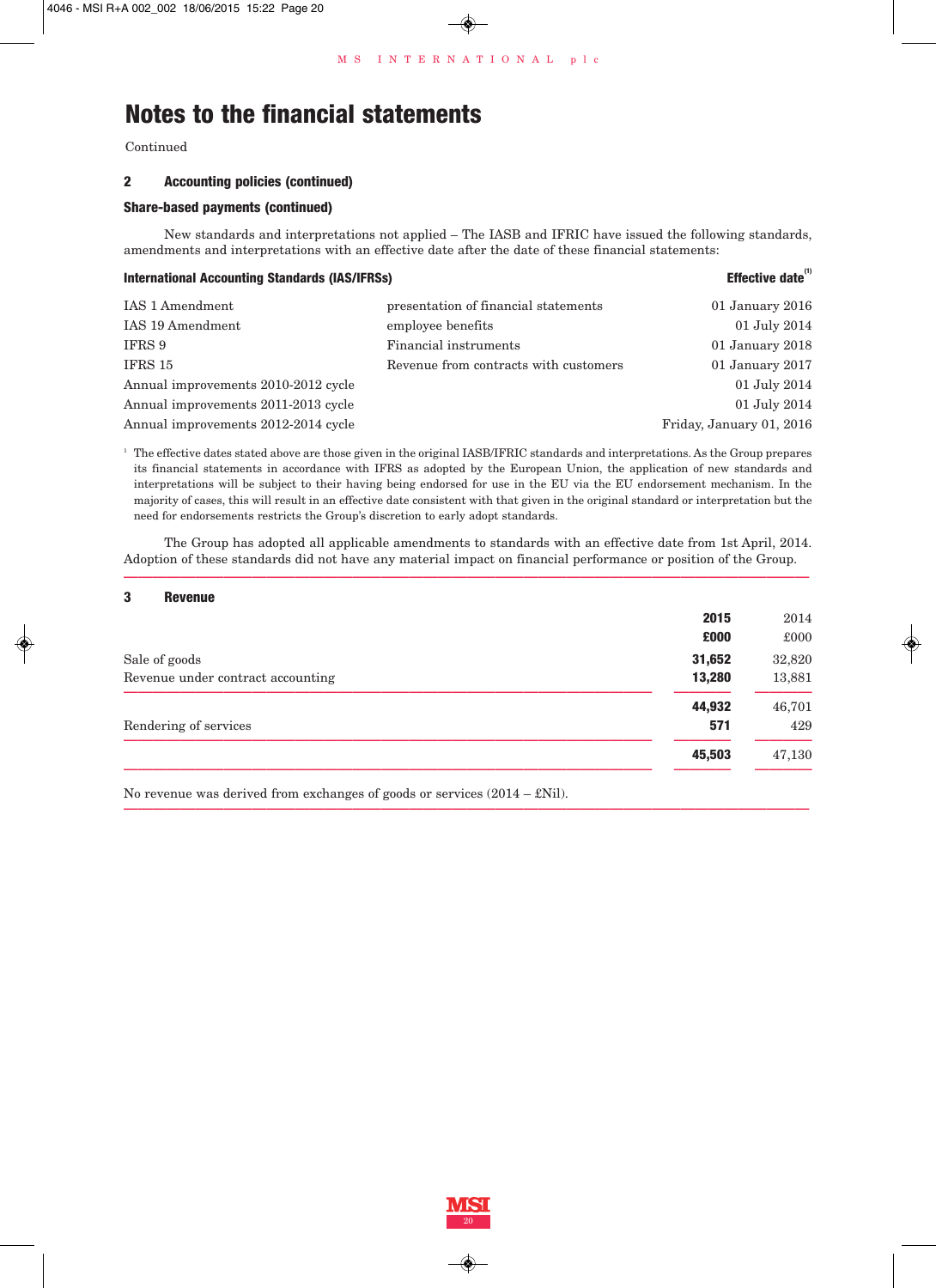Continued

#### **4 Segment information**

The following table presents revenue and profit and certain assets and liability information regarding the Group's divisions for the periods ended 2nd May, 2015 and 3rd May, 2014. The reporting format is determined by the differences in manufacture and services provided by the Group. The Defence division is engaged in the design, manufacture and service of defence equipment. The Forgings division is engaged in the manufacture of forgings. The Petrol Station Superstructures division is engaged in the design and construction of petrol station superstructures.

Management monitors the operating results of its business units separately for the purpose of making decisions about resource allocation and performance assessment. Segment performance is evaluated based on operating profit or loss which in certain respects, as explained in the table below, is measured differently from operating profit or loss in the consolidated financial statements. Group financing (including finance costs and finance revenue) and income taxes are managed on a Group basis and are not allocated to operating segments.

|                                    |        | <b>Petrol Station</b> |        |          |        |                 |        |               |
|------------------------------------|--------|-----------------------|--------|----------|--------|-----------------|--------|---------------|
|                                    |        | Defence               |        | Forgings |        | Superstructures | Total  |               |
|                                    | 2015   | 2014                  | 2015   | 2014     | 2015   | 2014            | 2015   | 2014          |
|                                    | £000   | £000                  | £000   | £000     | £000   | £000            | £000   | £000          |
| <b>Revenue</b>                     |        |                       |        |          |        |                 |        |               |
| External                           | 17,010 | 19,445                | 15,120 | 14,058   | 13,373 | 13,627          | 45,503 | 47,130        |
| Total revenue                      | 17,010 | 19,445                | 15,120 | 14,058   | 13,373 | 13,627          | 45,503 | 47,130        |
| Segment result                     | (151)  | 926                   | 1,036  | 591      | 855    | 1,686           | 1,740  | 3,203         |
| Net finance costs                  |        |                       |        |          |        |                 | (199)  | (275)         |
| Profit before taxation             |        |                       |        |          |        |                 | 1,541  | 2,928         |
| Taxation                           |        |                       |        |          |        |                 | (188)  | (354)         |
| Profit for the period              |        |                       |        |          |        |                 | 1,353  | 2,574         |
| Segmental assets                   | 28,460 | 24,619                | 6,299  | 6,658    | 5,209  | 6,341           | 39,968 | 37,618        |
| Unallocated assets (see below)     |        |                       |        |          |        |                 | 14,202 | 12,850        |
| Total assets                       |        |                       |        |          |        |                 |        | 54,170 50,468 |
| Segmental liabilities              | 14,407 | 10,234                | 1,609  | 2,763    | 2,045  | 3,778           | 18,061 | 16,775        |
| Unallocated liabilities(see below) |        |                       |        |          |        |                 | 7,810  | 4,550         |
| Total liabilities                  |        |                       |        |          |        |                 |        | 25,871 21,325 |
| Capital expenditure                | 82     | 134                   | 526    | 450      | 168    | 121             |        |               |
| Depreciation                       | 217    | 189                   | 424    | 454      | 276    | 330             |        |               |

Unallocated assets includes certain fixed assets, intangible assets, current assets and deferred tax assets. Unallocated liabilities includes the defined pension benefit scheme liability and certain current liabilities.

#### **Geographical analysis**

The following table presents revenue and expenditure and certain assets and liabilities information by geographical segment for the periods ended 2nd May, 2015 and 3rd May, 2014. The Group's geographical segments are based on the location of the Group's assets. Revenue from external customers is based on the geographical location of its customers.

|                     |        | Europe |       | North America |       | Rest of the World |                      | Total         |  |
|---------------------|--------|--------|-------|---------------|-------|-------------------|----------------------|---------------|--|
|                     | 2015   | 2014   | 2015  | 2014          | 2015  | 2014              | 2015                 | 2014          |  |
|                     | £000   | £000   | £000  | £000          | £000  | £000              | £000                 | £000          |  |
| <b>Revenue</b>      |        |        |       |               |       |                   |                      |               |  |
| External            | 36,255 | 32,803 | 4,810 | 4,487         | 4,438 | 9,840             | 45,503 47,130        |               |  |
| Non-current assets  | 18,174 | 19,026 | 192   | 61            | 108   | 175               |                      | 18,474 19,262 |  |
| Current assets      | 34,063 | 29,682 | 1,432 | 1.191         | 201   | 856               | <b>35.696</b> 31.206 |               |  |
| Liabilities         | 25,593 | 20,805 | 259   | 390           | 19    | 653               | 25,871 21,325        |               |  |
| Capital expenditure | 751    | 904    | 135   |               | -     | 36                | 886                  | 940           |  |

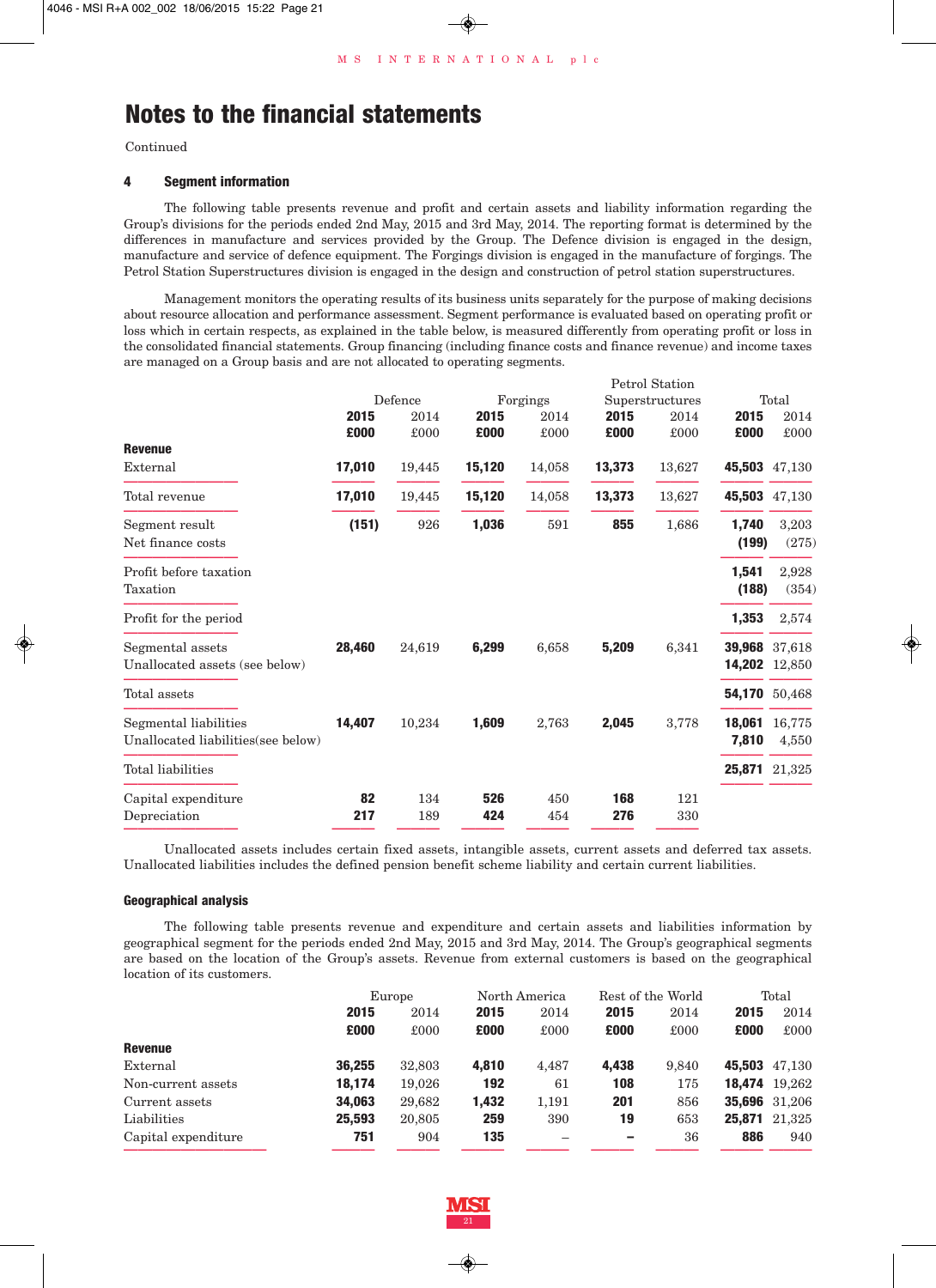Continued

### **4 Segment information (continued)**

**Information about major customers**

|     |                                                                                        | 2015          | 2014         |
|-----|----------------------------------------------------------------------------------------|---------------|--------------|
|     | Revenue from major customers arising from sales reported in the Defence Segment:       | £000          | £000         |
|     | Customer 1                                                                             | 10,715        |              |
|     | Customer 1                                                                             |               | 10,796       |
| 5   | <b>Group operating profit</b>                                                          |               |              |
|     |                                                                                        | 2015          | 2014         |
|     | This is stated after charging:                                                         | £000          | £000         |
|     | Audit of the financial statements                                                      | 76            | 79           |
|     | Other fees for auditors                                                                |               |              |
|     | Other assurance services                                                               | 11            | 11           |
|     | Taxation service                                                                       | 40            | 28           |
|     | Depreciation                                                                           | 1,117         | 1,227        |
|     | Amortisation of intangible assets                                                      | 317           | 316          |
|     | Foreign exchange losses                                                                | 18            | 220          |
|     | Hire of plant and machinery                                                            | 785           | 682          |
|     | Other operating leases - minimum lease payments                                        | 51            | 60           |
|     | Cost of inventories recognised as an expense                                           | 18,925        | 17,507       |
|     | Research and development costs                                                         | 1,200         | 1,050        |
|     | Redundancy and terminations costs                                                      | 59            | 194          |
| 6   | <b>Employee Information</b>                                                            |               |              |
|     |                                                                                        | 2015          | 2014         |
|     |                                                                                        | <b>Number</b> | Number       |
|     | The average number of employees, including executive directors, during the period was: |               |              |
|     | Production                                                                             | 210           | 199          |
|     | Technical                                                                              | 65            | 62           |
|     | Distribution                                                                           | 27            | 25           |
|     | Administration                                                                         | 54            | 51           |
|     |                                                                                        | 356           | 337          |
| (a) | <b>Staff costs</b>                                                                     |               |              |
|     |                                                                                        | 2015          | $\,2014$     |
|     | Their, including executive directors, employment costs were as follows:                | £000          | $\pounds000$ |
|     | Wages and salaries                                                                     | 11,967        | 11,162       |
|     | Social Security costs                                                                  | 1,313         | 1,302        |
|     | Other pension costs                                                                    | 506           | 408          |
|     |                                                                                        | 13,786        | 12,872       |
| (b) | <b>Directors' emoluments</b>                                                           |               |              |
|     |                                                                                        | 2014          | $\,2013$     |
|     |                                                                                        | £000          | $\pounds000$ |
|     | Aggregate directors' emoluments (note 28)                                              | 1,141         | 1,112        |

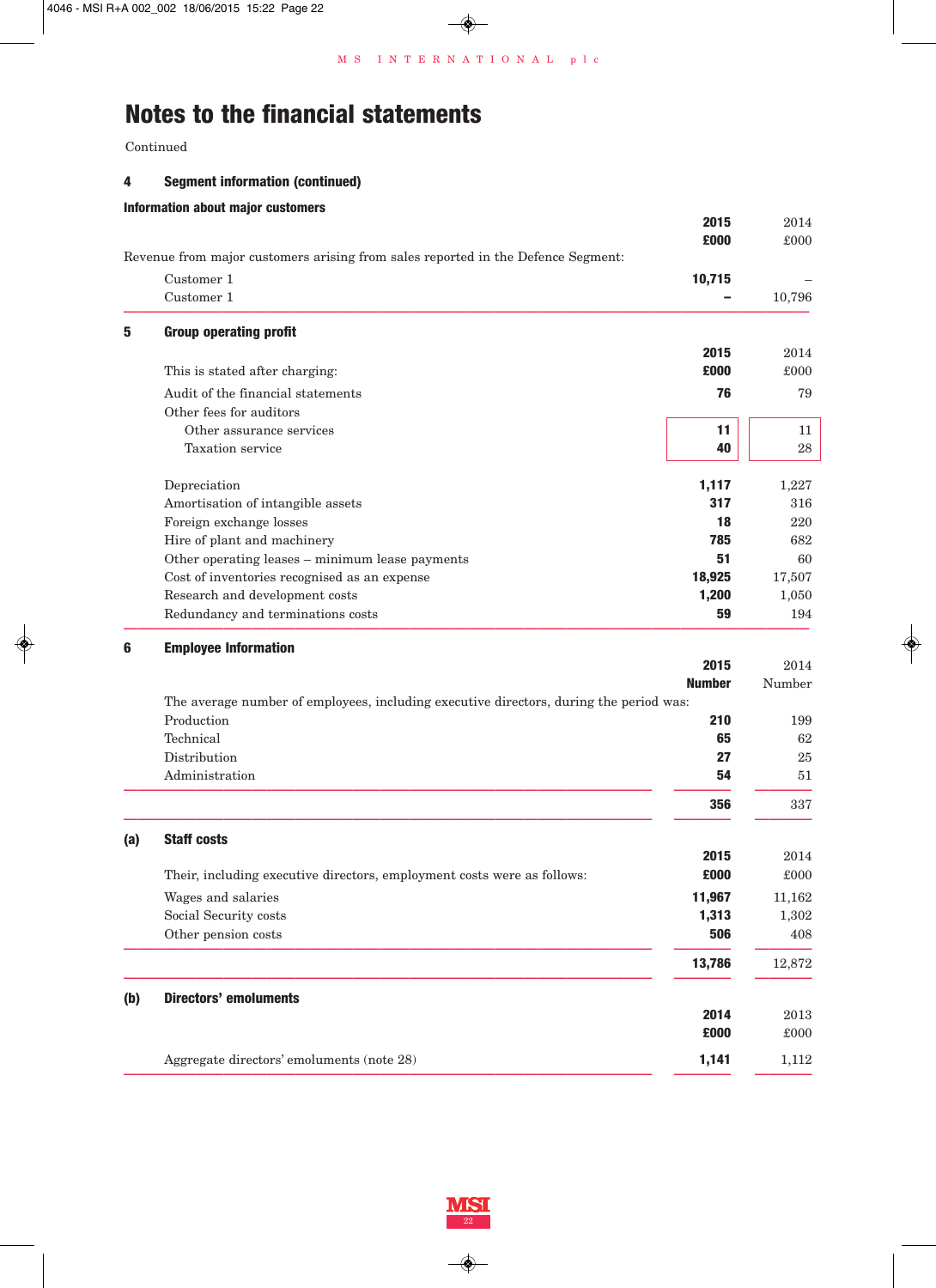Continued

| <b>Finance revenue</b>                                                                         |                                                                                                                                                                                                                                                                                |                             |
|------------------------------------------------------------------------------------------------|--------------------------------------------------------------------------------------------------------------------------------------------------------------------------------------------------------------------------------------------------------------------------------|-----------------------------|
|                                                                                                | 2015                                                                                                                                                                                                                                                                           | 2014                        |
|                                                                                                | £000                                                                                                                                                                                                                                                                           | £000                        |
| <b>Bank</b> interest                                                                           | 46                                                                                                                                                                                                                                                                             | 48                          |
| Other                                                                                          | 24                                                                                                                                                                                                                                                                             |                             |
|                                                                                                | 70                                                                                                                                                                                                                                                                             | 48                          |
| <b>Finance costs</b>                                                                           |                                                                                                                                                                                                                                                                                |                             |
|                                                                                                |                                                                                                                                                                                                                                                                                | 2014                        |
|                                                                                                |                                                                                                                                                                                                                                                                                | £000                        |
| <b>Bank</b> interest                                                                           | 32                                                                                                                                                                                                                                                                             | 69                          |
| Interest on taxation                                                                           |                                                                                                                                                                                                                                                                                |                             |
|                                                                                                | 32                                                                                                                                                                                                                                                                             | 69                          |
|                                                                                                |                                                                                                                                                                                                                                                                                |                             |
|                                                                                                | 2015                                                                                                                                                                                                                                                                           | 2014                        |
|                                                                                                | £000                                                                                                                                                                                                                                                                           | £000                        |
| The charge for taxation comprises:                                                             |                                                                                                                                                                                                                                                                                |                             |
| <b>Current tax</b>                                                                             |                                                                                                                                                                                                                                                                                |                             |
|                                                                                                | 19                                                                                                                                                                                                                                                                             | 236                         |
|                                                                                                | (5)                                                                                                                                                                                                                                                                            | (32)                        |
|                                                                                                |                                                                                                                                                                                                                                                                                | 381                         |
| Group current tax                                                                              | 300                                                                                                                                                                                                                                                                            | 585                         |
| <b>Deferred tax</b>                                                                            |                                                                                                                                                                                                                                                                                |                             |
|                                                                                                | (50)                                                                                                                                                                                                                                                                           | (72)                        |
|                                                                                                |                                                                                                                                                                                                                                                                                | (67)                        |
|                                                                                                |                                                                                                                                                                                                                                                                                | (92)                        |
| Group deferred tax                                                                             | (112)                                                                                                                                                                                                                                                                          | (231)                       |
| Tax on profit                                                                                  | 188                                                                                                                                                                                                                                                                            | 354                         |
| Tax relating to items charged or credited to other comprehensive income<br><b>Deferred tax</b> |                                                                                                                                                                                                                                                                                |                             |
| Deferred tax on remeasurement gains/losses on pension scheme current year                      | (193)                                                                                                                                                                                                                                                                          | 219                         |
| Impact of reduction in deferred tax rate to 20%                                                |                                                                                                                                                                                                                                                                                | 177                         |
| Deferred taxation on revaluation surplus on land and buildings                                 |                                                                                                                                                                                                                                                                                | 446                         |
| Income tax in the statement of comprehensive income                                            | (193)                                                                                                                                                                                                                                                                          | 842                         |
|                                                                                                | <b>Taxation</b><br>United Kingdom corporation tax<br>Tax over provided in previous years<br>Foreign corporation tax<br>Origination and reversal of temporary differences (note 15)<br>Adjustments in respect of prior years<br>Impact of reduction in deferred tax rate to 20% | 2015<br>£000<br>286<br>(62) |

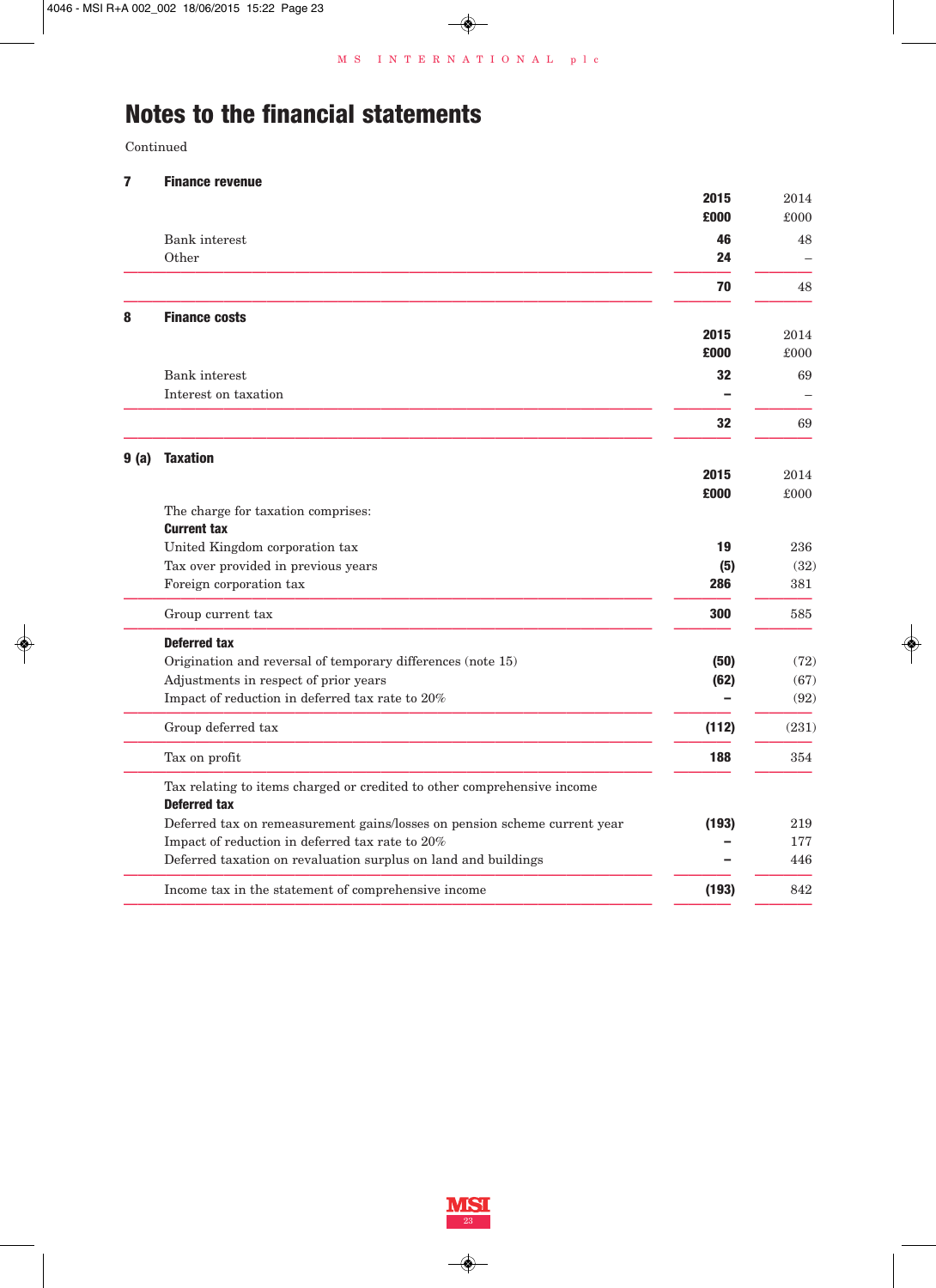Continued

### **9 (b) Factors affecting the tax charge for the year**

The tax assessed for the period differs to the standard rate of corporation tax in the UK (21%). The differences are explained below:

|                                                                              | 2015  | 2014  |
|------------------------------------------------------------------------------|-------|-------|
|                                                                              | £000  | £000  |
| Profit before tax                                                            | 1.541 | 2,928 |
| Profit multiplied by standard rate of corporation tax of $21\%$ (2014 – 23%) | 324   | 673   |
| Expenses not deductible for tax purposes                                     | (69)  | (128) |
| Adjustment in respect of prior periods                                       | (67)  | (99)  |
| Impact of reduction in deferred tax rate to 20%                              |       | (92)  |
| Total tax charge for the period                                              | 188   | 354   |

#### **10 Earnings per share**

The calculation of basic earnings per share is based on:

- (a) Profit for the period attributable to equity holders of the parent of  $\pounds1,353,000$  (2014 2,574,000).
- (b) 16,504,691 (2014 17,603,561) Ordinary shares, being the weighted average number of Ordinary shares in issue.

This represents 18,396,073 (2014 – 18,396,073) being the weighted average number of Ordinary shares in issue less 1,891,382 (2013 – less 792,512) being the weighted average number of shares both held within the ESOT 245,048 (2014 -245,048) and purchased by the Company 1,646,334 (2014 – 547,464). **222222222222222222222222222222222222222222222222**

| 11 | <b>Dividends paid and proposed</b>                 |       |       |
|----|----------------------------------------------------|-------|-------|
|    |                                                    | 2015  | 2014  |
|    |                                                    | £000  | £000  |
|    | Declared and paid during the year                  |       |       |
|    | On Ordinary shares                                 |       |       |
|    | Final dividend for $2014 : 6.50p (2013 - 6.50p)$   | 1.073 | 1,180 |
|    | Interim dividend for $2015 : 1.50p (2014 - 1.50p)$ | 247   | 272   |
|    |                                                    | 1,320 | 1,452 |
|    | Proposed for approval by shareholders at the AGM   |       |       |
|    | Final dividend for 2015: $6.50p(2014 - 6.50p)$     | 1.073 | 1.073 |

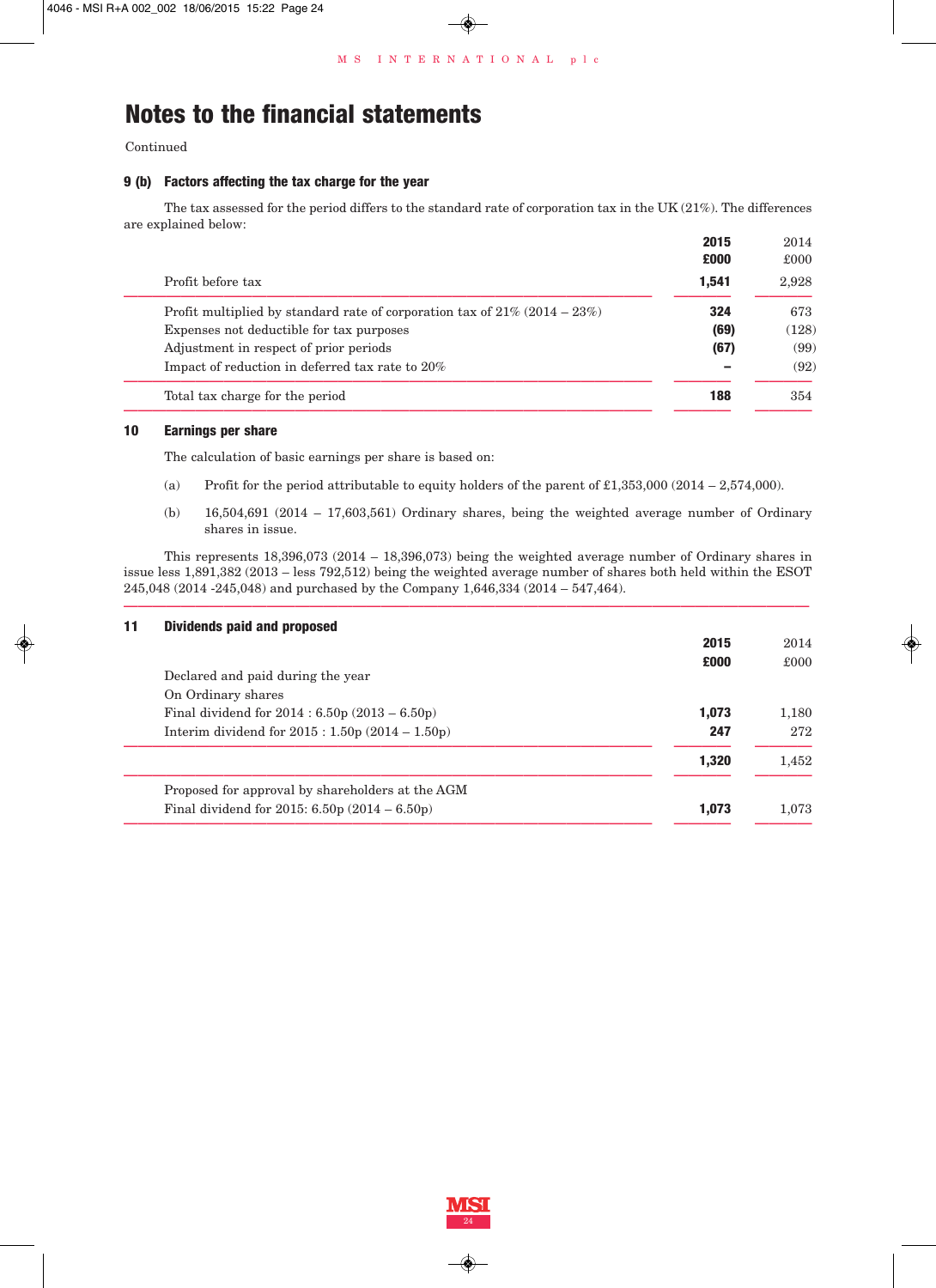Continued

### **12 Property, plant and equipment**

| <b>Group</b><br>(a)<br>Cost or valuation<br>At 27th April, 2013<br>10,892<br>13,586<br>Additions<br>940 | 24,478<br>940<br>(652)<br>1,495<br>(203)<br>26,058 |
|---------------------------------------------------------------------------------------------------------|----------------------------------------------------|
|                                                                                                         |                                                    |
|                                                                                                         |                                                    |
|                                                                                                         |                                                    |
| Disposals<br>(652)                                                                                      |                                                    |
| Revaluation<br>1,495                                                                                    |                                                    |
| Exchange differences<br>(54)<br>(149)                                                                   |                                                    |
| 12,333<br>13,725<br>At 3rd May, 2014                                                                    |                                                    |
| Additions<br>833                                                                                        | 833                                                |
| Disposals<br>(522)                                                                                      | (522)                                              |
| Exchange differences<br>(112)<br>(88)                                                                   | (200)                                              |
| 12,221<br>13,948<br>At 2nd May, 2015                                                                    | 26,169                                             |
| Accumulated depreciation                                                                                |                                                    |
| At 27th April, 2013<br>292<br>10,431                                                                    | 10,723                                             |
| Depreciation charge for the period<br>153<br>1,074                                                      | 1,227                                              |
| Disposals<br>(498)                                                                                      | (498)                                              |
| Revaluation<br>(444)                                                                                    | (444)                                              |
| Exchange differences<br>(1)<br>(76)                                                                     | (77)                                               |
| 10,931<br>At 3rd May, 2014                                                                              | 10,931                                             |
| 936<br>Depreciation charge for the period<br>181                                                        | 1,117                                              |
| Disposals<br>(413)                                                                                      | (413)                                              |
| Exchange differences<br>(6)<br>(23)                                                                     | (29)                                               |
| 175<br>At 2nd May, 2015<br>11,431                                                                       | 11,606                                             |
| 12,046<br>2,517<br>Net book value at 2nd May, 2015                                                      | 14,563                                             |
| Net book value at 3rd May, 2014<br>12,333<br>2,794                                                      | 15,127                                             |
| Analysis of cost or valuation                                                                           |                                                    |
| At professional valuation 2014<br>12,221                                                                | 12,221                                             |
| At cost<br>13,948                                                                                       | 13,948                                             |
| 12,221<br>13,948                                                                                        | 26,169                                             |
| Analysis of cost or valuation                                                                           |                                                    |
| At professional valuation 2011<br>12,333                                                                | 12,333                                             |
| At cost<br>13,725                                                                                       | 13,725                                             |
| 12,333<br>13,725                                                                                        | 26,058                                             |

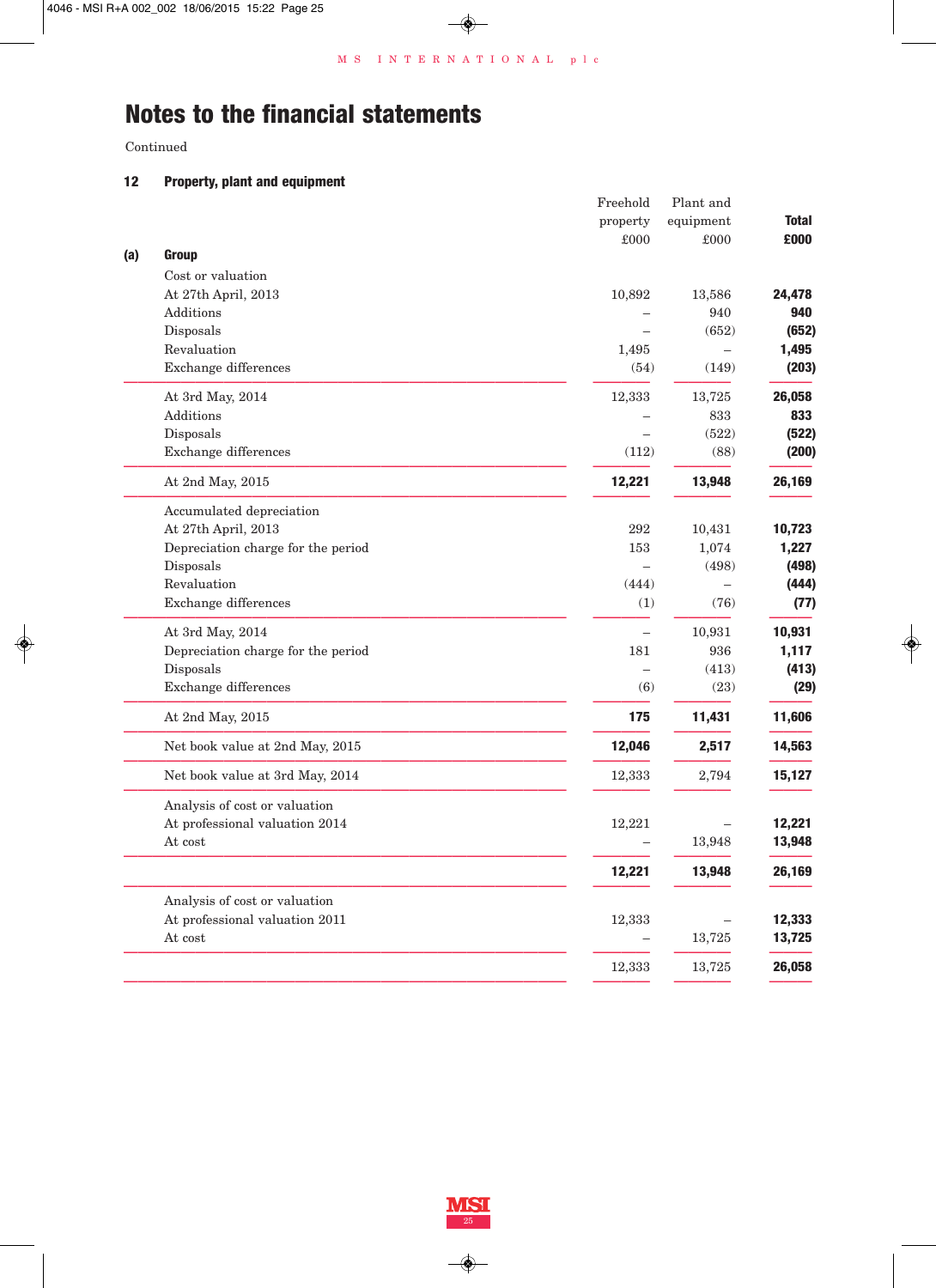Continued

#### **12 Property, plant and equipment (continued)**

**(b) Company**

|                                    | Freehold | Plant and |        |
|------------------------------------|----------|-----------|--------|
|                                    | property | equipment | Total  |
|                                    | £000     | £000      | £000   |
| Cost or valuation                  |          |           |        |
| At 27th April, 2013                | 9,250    | 12,428    | 21,678 |
| Additions                          |          | 842       | 842    |
| Disposals                          |          | (514)     | (514)  |
| Revaluation                        | 1,700    |           | 1,700  |
| At 3rd May, 2014                   | 10,950   | 12,756    | 23,706 |
| Additions                          |          | 693       | 693    |
| Disposals                          |          | (504)     | (504)  |
| At 2nd May, 2015                   | 10,950   | 12,945    | 23,895 |
| Accumulated depreciation           |          |           |        |
| At 27th April, 2013                | 240      | 10,305    | 10,545 |
| Depreciation charge for the period | 116      | 912       | 1,028  |
| Disposals                          |          | (466)     | (466)  |
| Revaluation                        | (356)    |           | (356)  |
| At 3rd May, 2014                   |          | 10,751    | 11,107 |
| Depreciation charge for the period | 146      | 785       | 931    |
| Disposals                          |          | (395)     | (395)  |
| At 2nd May, 2015                   | 146      | 11,141    | 11,643 |
| Net book value at 2nd May, 2015    | 10,804   | 1,804     | 12,608 |
| Net book value at 3rd May, 2014    | 10,950   | 2,005     | 12,955 |
| Analysis of cost or valuation      |          |           |        |
| At professional valuation 2014     | 10,950   |           | 10,950 |
| At cost                            |          | 12,945    | 12,945 |
|                                    | 10,950   | 12,945    | 23,895 |
| Analysis of cost or valuation      |          |           |        |
| At professional valuation 2011     | 9,250    |           | 9,250  |
| At cost                            |          | 12,428    | 12,428 |
|                                    | 9,250    | 12,428    | 21,678 |
|                                    |          |           |        |

**(c)** Depreciation has not been charged on freehold land which is included at a book value of £3,877,000 (2014 – £3,943,000) Company £3,380,000 (2014 – £3,380,000) at 2nd May, 2015.

**(d)** On 30th April, 2014 the Group's land and buildings which consist of manufacturing and office facilities in the UK and Poland, were valued by Dove Haigh Phillips (UK) and KonSolid-Nieruchomosci (Poland). Management determined that these constitute one class of asset under IFRS 13 (designated as level 3 fair value assets), based on the nature, characteristics and risks of the properties.

If land and buildings were valued using the cost method, carrying amounts would be £7,332,000 (2014 – £7,332,000) at 2nd May, 2015.

The UK properties were valued on the basis of an existing use value in accordance with the Appraisal and Valuation Standards (5th Edition) published by the Royal Institution of Chartered Surveyors. The Poland property was valued based on the income approach, converting anticipated future benefits in the form of rental income into present value. For all properties, there is no difference between current use and highest and best use.

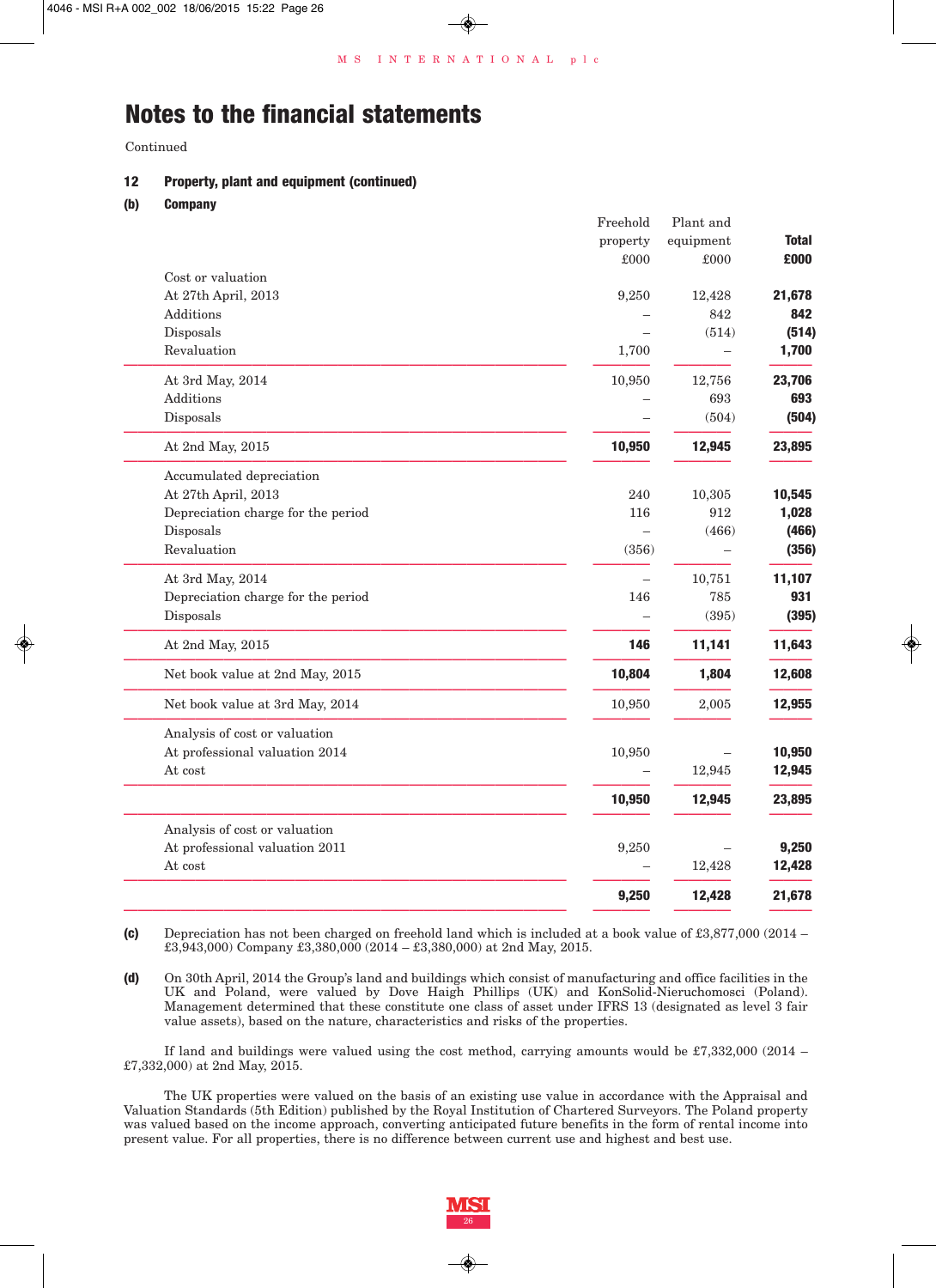Continued

### **12 Property, plant and equipment (continued)**

Significant unobservable valuation input

|                      | UK Properties  | Poland Property  |
|----------------------|----------------|------------------|
| Basis of measurement | Value in use   | Monthly rental   |
| Value Range          | £293-315 sq./m | £4-£11 sq./m pcm |

Significant increases/(deceases) in the above measurements would result in a significant higher/(lower) fair value.

The valuation has given rise to a revaluation surplus of £1,939,000. **222222222222222222222222222222222222222222222222**

### **13 Intangible assets**

| Group<br>$\cos t$<br>At 27th April, 2013                            | Goodwill<br>£000<br>2,064 | Trade<br>name<br>£000<br>865 | Design<br>£000<br>1,370 | Customer<br>database relationship<br>£000<br>1,020 | backlog<br>£000<br>111 | Order Development<br>costs<br>£000<br>279 | Software<br>costs<br>£000<br>330 | Group<br>£000<br>6,039 |
|---------------------------------------------------------------------|---------------------------|------------------------------|-------------------------|----------------------------------------------------|------------------------|-------------------------------------------|----------------------------------|------------------------|
| Additions<br>At 3rd May, 2014                                       | 2,064                     | 865                          | 1,370                   | 1,020                                              | 111                    | 279                                       | 330                              | 6,039                  |
| Additions                                                           |                           |                              |                         |                                                    |                        |                                           |                                  |                        |
| At 2nd May, 2015                                                    | 2,064                     | 865                          | 1,370                   | 1,020                                              | 111                    | 279                                       | 330                              | 6,039                  |
| Amortisation<br>At 27th April, 2013<br>Amortisation during the year |                           | 126<br>43                    | 400<br>137              | 372<br>127                                         | 111                    | 279                                       | 300<br>9                         | 1,588<br>316           |
| At 3rd May, 2014<br>Amortisation during the year                    |                           | 169<br>44                    | 537<br>138              | 499<br>127                                         | 111                    | 279                                       | 309<br>8                         | 1,904<br>317           |
| At 2nd May, 2015                                                    |                           | 213                          | 675                     | 626                                                | 111                    | 279                                       | 317                              | 2,221                  |
| Net book value at 2nd May, 2015                                     | 2,064                     | 652                          | 695                     | 394                                                |                        |                                           | 13                               | 3,818                  |
| Net book value at 3rd May, 2014                                     | 2,064                     | 696                          | 833                     | 521                                                |                        |                                           | 21                               | 4,135                  |

|                                                                     | Development | Software |                |
|---------------------------------------------------------------------|-------------|----------|----------------|
|                                                                     | costs       | costs    | <b>Company</b> |
| <b>Company</b><br>Cost                                              | £000        | £000     | £000           |
| At 27th April, 2013<br>Additions                                    | 279         | 330      | 609            |
| At 3rd May, 2014<br>Additions                                       | 279         | 330      | 609            |
| At 2nd May, 2015                                                    | 279         | 330      | 609            |
| Amortisation<br>At 27th April, 2013<br>Amortisation during the year | 279         | 300<br>9 | 579<br>9       |
| At 3rd May, 2014<br>Amortisation during the year                    | 279         | 309<br>8 | 588<br>8       |
| At 2nd May, 2015                                                    | 279         | 317      | 596            |
| Net book value at 2nd May, 2015                                     |             | 13       | 13             |
| Net book value at 3rd May, 2014                                     |             | 21       | 21             |
|                                                                     |             |          |                |

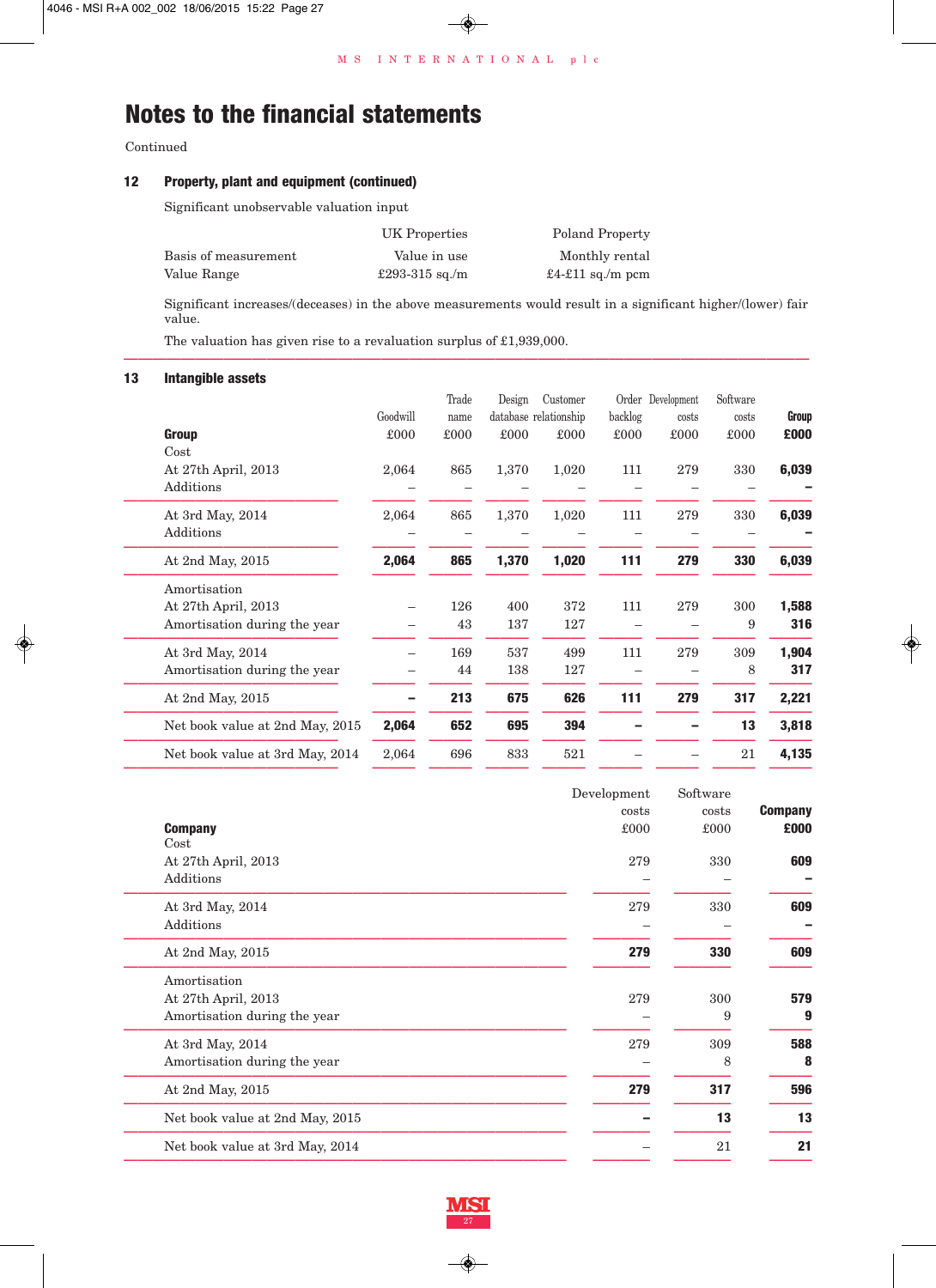Continued

#### **13 Intangible assets (continued)**

Goodwill acquired through business combinations and licences has been allocated for impairment testing purposes to the petrol station superstructures division which is an operating segment.

#### **Impairment testing**

Goodwill considered significant in comparison to the Group's total carrying amount of such assets has been allocated to cash-generating units or groups of cash-generating units as follows:

|       | Goodwill |
|-------|----------|
| 2015  | 2014     |
| £000  | £000     |
| 2.064 | 2,064    |
|       | Goodwill |

#### **Group**

The performance of the petrol station superstructure division is the lowest level at which goodwill is monitored for internal management purposes.

At the year end, value in use was determined by discounting the future cash flows generated from the continuing operations of the company over the next 5 years and was based on the following key assumptions:

- Detailed 5 year management forecast.
- A growth in cashflows estimated for 5 years, and a growth rate of  $2\%$  assumed thereafter.
- Cash flows were discounted at a rate of 17.97%. This is the discount rate as calculated using the Weighted Average Cost of Capital.

Based on the above assumptions, the value in use calculated for Global-MSI did not indicate the need for impairment. The growth rates used in the value in use calculation reflect management's expectations for the business based upon previous experience and taking into consideration recent sales wins.

No likely changes in the assumptions used would give rise to an impairment.

#### **14 Investment in subsidiary undertakings**

Principal subsidiary undertakings are set out on page 49.

|                                                                  | 2015        | 2015              | 2015            |
|------------------------------------------------------------------|-------------|-------------------|-----------------|
|                                                                  | £000        | £000              | £000            |
|                                                                  |             |                   | <b>Net book</b> |
| <b>Company</b>                                                   | <b>Cost</b> | <b>Impairment</b> | value           |
| At 3rd May, 2014                                                 | 13,875      | (2,046)           | 11,829          |
| Impairment in investment in MSI-Forks Garfos<br>Industriais Ltda | -           | (88)              | (88)            |
| At 2nd May, 2015                                                 | 13,875      | (2, 134)          | 11,741          |

The impairment of £88,000 represents the write down of the investment in MSI-Forks Garfos Industriais Ltda to fair value. Fair value was determined by the net assets of MSI-Forks Garfos Industriais Ltda. This is subject to annual impairment testing.

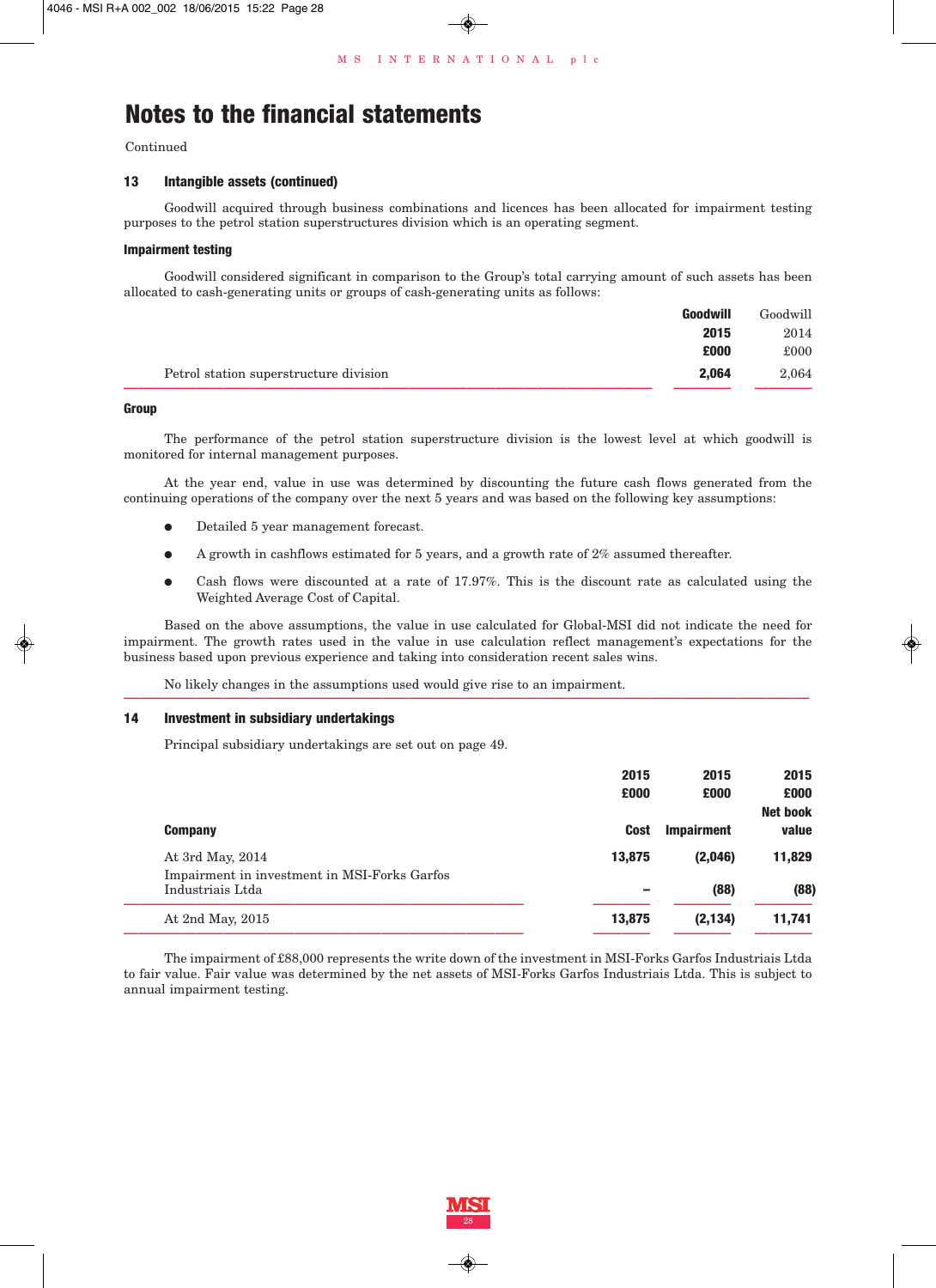Continued

### **15 Deferred income tax**

The deferred income tax included in the Group income statement is as follows:

| 2014  |
|-------|
| £000  |
| (21)  |
| (34)  |
| (17)  |
| (67)  |
| (92)  |
| (231) |
|       |

The deferred income tax included in the balance sheet is as follows:

|                                         | 2015  | 2014  |
|-----------------------------------------|-------|-------|
| Group                                   | £000  | £000  |
| Taxation deferred by capital allowances | (310) | (327) |
| Other temporary differences             | (166) | (255) |
| Taxation on pension liability           | 1,376 | 1,178 |
| Taxation on buildings revaluation       | (807) | (807) |
| Deferred income tax asset/(liability)   | 93    | (211) |
|                                         | 2015  | 2014  |
| <b>Company</b>                          | £000  | £000  |
| Taxation deferred by capital allowances | (304) | (321) |
| Other temporary differences             | 150   | 140   |
| Taxation on pension liability           | 1,376 | 1,178 |
| Taxation on buildings revaluation       | (830) | (830) |
| Deferred income tax asset               | 392   | 167   |

Deferred taxation has been provided at 20%. This is the rate enacted at the balance sheet date.

The Group and Company also has capital losses of  $\text{\pounds}4,350,000$  (2014 –  $\text{\pounds}4,350,000$ ). **222222222222222222222222222222222222222222222222**

### **16 Inventories**

|                  |       | Group |       | <b>Company</b> |
|------------------|-------|-------|-------|----------------|
|                  | 2015  | 2014  | 2015  | 2014           |
|                  | £000  | £000  | £000  | £000           |
| Raw materials    | 3,407 | 2,950 | 2,976 | 2,504          |
| Work in progress | 4,375 | 4,795 | 4,241 | 4,675          |
| Finished goods   | 682   | 417   | 176   | 71             |
|                  | 8,464 | 8,162 | 7,393 | 7,250          |

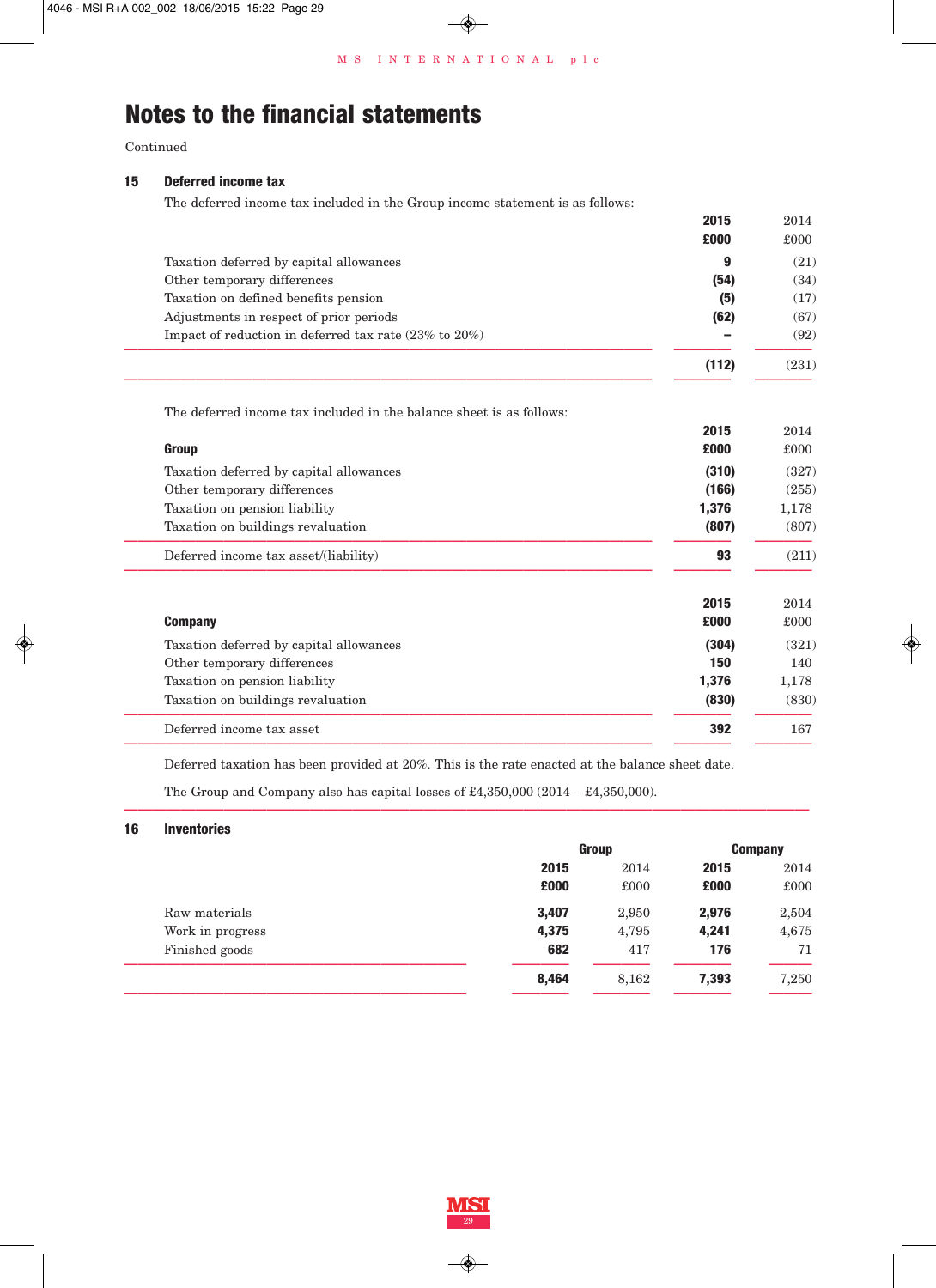Continued

#### **17 Trade and other receivables**

|                                                                        | Group |       | <b>Company</b> |       |
|------------------------------------------------------------------------|-------|-------|----------------|-------|
|                                                                        | 2015  | 2014  | 2015           | 2014  |
|                                                                        | £000  | £000  | £000           | £000  |
| Trade receivables                                                      | 7,772 | 5,572 | 6,646          | 4,326 |
| Retentions on contracts                                                | 1,681 | 2,644 | 1,681          | 2,644 |
| Amounts owed by subsidiary undertakings                                |       |       | 924            | 1,264 |
| Other receivables                                                      |       | 44    |                | 42    |
|                                                                        | 9,454 | 8,260 | 9,252          | 8,276 |
| Gross amounts due from customers for contract<br>work – included above | 491   | 821   | 224            | 200   |

The aggregate amount of costs incurred and recognised profits to date on contracts is £13,280,000 (2014 – £13,881,000).

(a) Trade receivables are denominated in the following currencies:

| Group |       |       | <b>Company</b>   |
|-------|-------|-------|------------------|
| 2015  | 2014  | 2015  | 2014             |
| £000  | £000  | £000  | £000             |
| 6,545 | 4,105 | 6,545 | 4,105            |
| 236   | 510   | 101   | 221              |
| 643   | 245   | -     | —                |
| 348   | 712   | -     | —                |
| 7,772 | 5,572 | 6,646 | 4,326<br>_______ |
|       |       |       |                  |

Trade receivables are non-interest bearing and are generally on 30 days terms and are shown net of provision for impairment. The aged analysis of trade receivables not impaired is as follows:

|       |       | <b>Not</b> |             |                       |      |             |
|-------|-------|------------|-------------|-----------------------|------|-------------|
|       | Total | past due   | $<$ 30 days | 30-60 days 60-90 days |      | $> 90$ days |
| Group | £000  | £000       | £000        | £000                  | £000 | £000        |
| 2015  | 7.772 | 6.328      | 1.224       | 98                    | 105  | 17          |
| 2014  | 5.572 | 3.686      | 1.058       | 159                   | 49   | 620         |

As at 2nd May, 2015 trade receivables at a nominal value of £52,000 (2014 – £184,000) were impaired and fully provided. Bad debts of £151,000 (2014 – £165,000) were recovered and bad debts of £42,000 (2014 – £21,000) were incurred.

| <b>Company</b> |       |       |     |    |    |     |
|----------------|-------|-------|-----|----|----|-----|
| 2015           | 6.646 | 5,604 | 905 | 57 | 80 | ۰   |
| 2014           | 4.326 | 2.666 | 922 | 96 | 28 | 614 |

As at 2nd May, 2015 trade receivables at a nominal value of £39,000 (2014 – £168,000) were impaired and fully provided. Bad debts of £143,000 (2014 – £165,000) were recovered and bad debts of £15,000 (2014 – £5,000) were incurred.

(b) Retentions on contracts are denominated in the following currencies:

|                  | <b>Group</b>  |               |                          | <b>Company</b>           |
|------------------|---------------|---------------|--------------------------|--------------------------|
|                  | 2015          | 2014          | 2015                     | 2014                     |
| Sterling         | £000<br>1,681 | £000<br>2,644 | £000<br>1,681            | £000<br>2,644            |
| Euro             | -             |               | $\equiv$                 | $\overline{\phantom{0}}$ |
| US dollar        | -             |               | -                        | $\overline{\phantom{0}}$ |
| Other currencies | -             |               | $\overline{\phantom{a}}$ | -                        |
|                  | 1,681         | 2,644         | 1,681                    | 2,644                    |

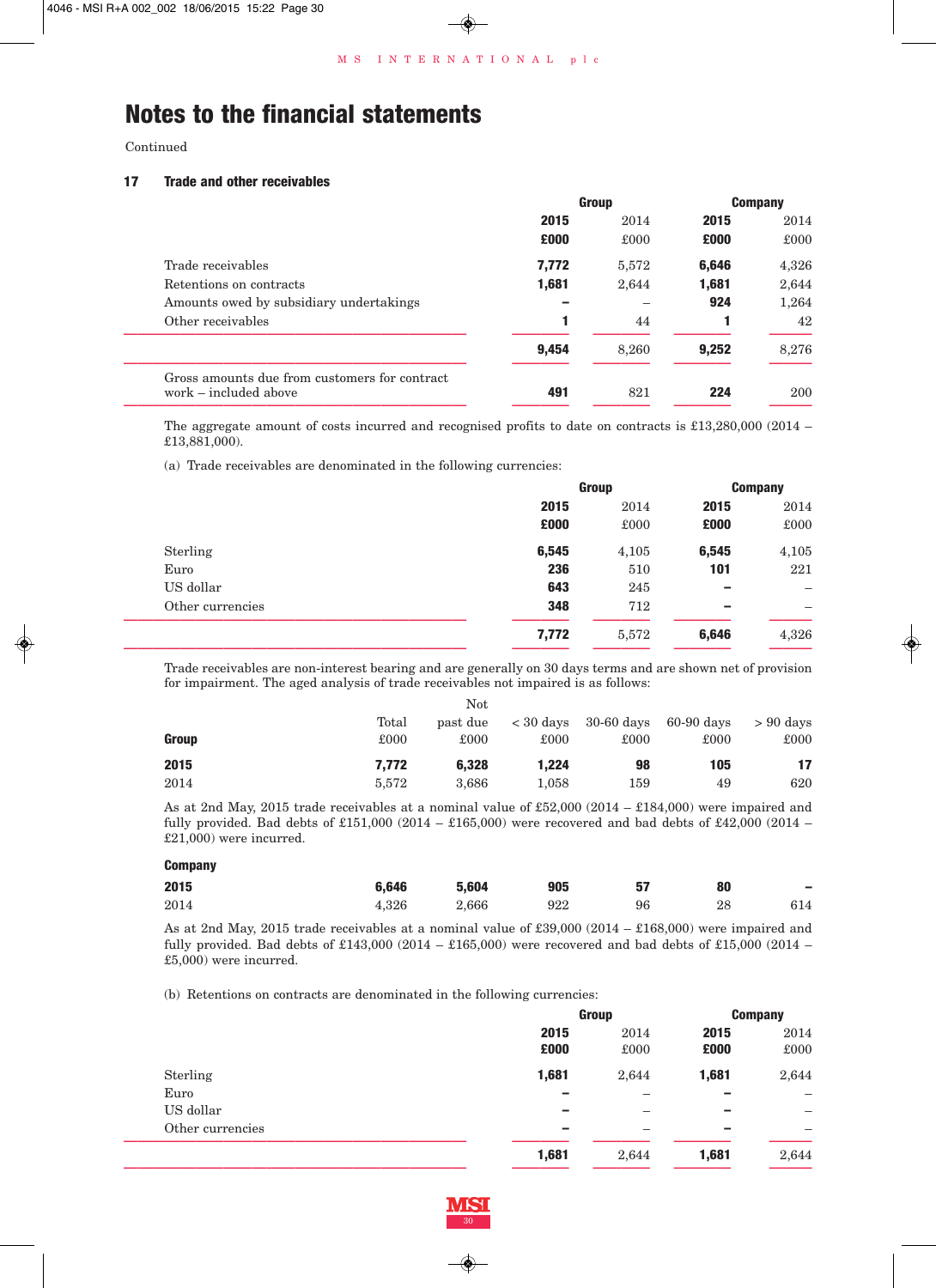Continued

#### **17 Trade and other receivables (continued)**

Retentions on contracts are non interest bearing and represent amounts contractually retained by customers on completion of contracts for specific time periods as follows:

| Group          | Total<br>£000 | Up to $6$<br>months<br>£000 | $6 - 12$<br>months<br>£000 | $12 - 18$<br>months<br>£000 | 18-24<br>months<br>£000 |
|----------------|---------------|-----------------------------|----------------------------|-----------------------------|-------------------------|
| 2015           | 1,681         | 1,681                       | $\overline{\phantom{a}}$   |                             |                         |
| 2014           | 2,644         | 2,644                       |                            |                             | —                       |
| <b>Company</b> |               |                             |                            |                             |                         |
| 2015           | 1,681         | 1,681                       | $\overline{\phantom{a}}$   | -                           | -                       |
| 2014           | 2,644         | 2,644                       |                            |                             | –                       |

#### **18 Cash**

|                          | Group  |        |        | Company |
|--------------------------|--------|--------|--------|---------|
|                          | 2015   | 2014   | 2015   | 2014    |
|                          | £000   | £000   | £000   | £000    |
| Cash at bank and in hand | 9,884  | 4,786  | 8,935  | 3,741   |
| Short-term deposits      | 7,264  | 9,500  | 7,264  | 9,500   |
|                          | 17,148 | 14.286 | 16,199 | 13,241  |

#### **19 Issued capital**

|                                               | Group |       | <b>Company</b> |       |
|-----------------------------------------------|-------|-------|----------------|-------|
|                                               | 2015  | 2014  | 2015           | 2014  |
|                                               | £000  | £000  | £000           | £000  |
| Ordinary shares at 10p each                   |       |       |                |       |
| Authorised $-35,000,000(2014-35,000,000)$     | 3.500 | 3.500 | 3.500          | 3,500 |
| Allotted, issued and fully paid $-18,396,073$ |       |       |                |       |
| $(2014 - 18,396,073)$                         | 1.840 | 1.840 | 1.840          | 1,840 |

#### **20 Reserves**

#### Share Capital

The balance classified as share capital includes the nominal value on issue of the Company's equity share capital, comprising 10p Ordinary shares.

#### Capital redemption reserve

The balance classified as capital redemption reserve represents the nominal value of issued share capital of the Company, repurchased.

#### Other reserve

This is the revaluation reserve previously arising under UK GAAP which is now part of non-distributable retained reserves.

### Revaluation reserve

The asset revaluation reserve is used to record increases in the fair value of land and buildings and decreases to the extent that such decrease relates to an increase on the same assets previously recognised in equity. This also includes the impact of the change in related deferred tax due to the change in corporation tax (21% to 20%).

#### Special reserve

The balance classified as special reserve represents the share premium on the issue of the Company's equity share capital.

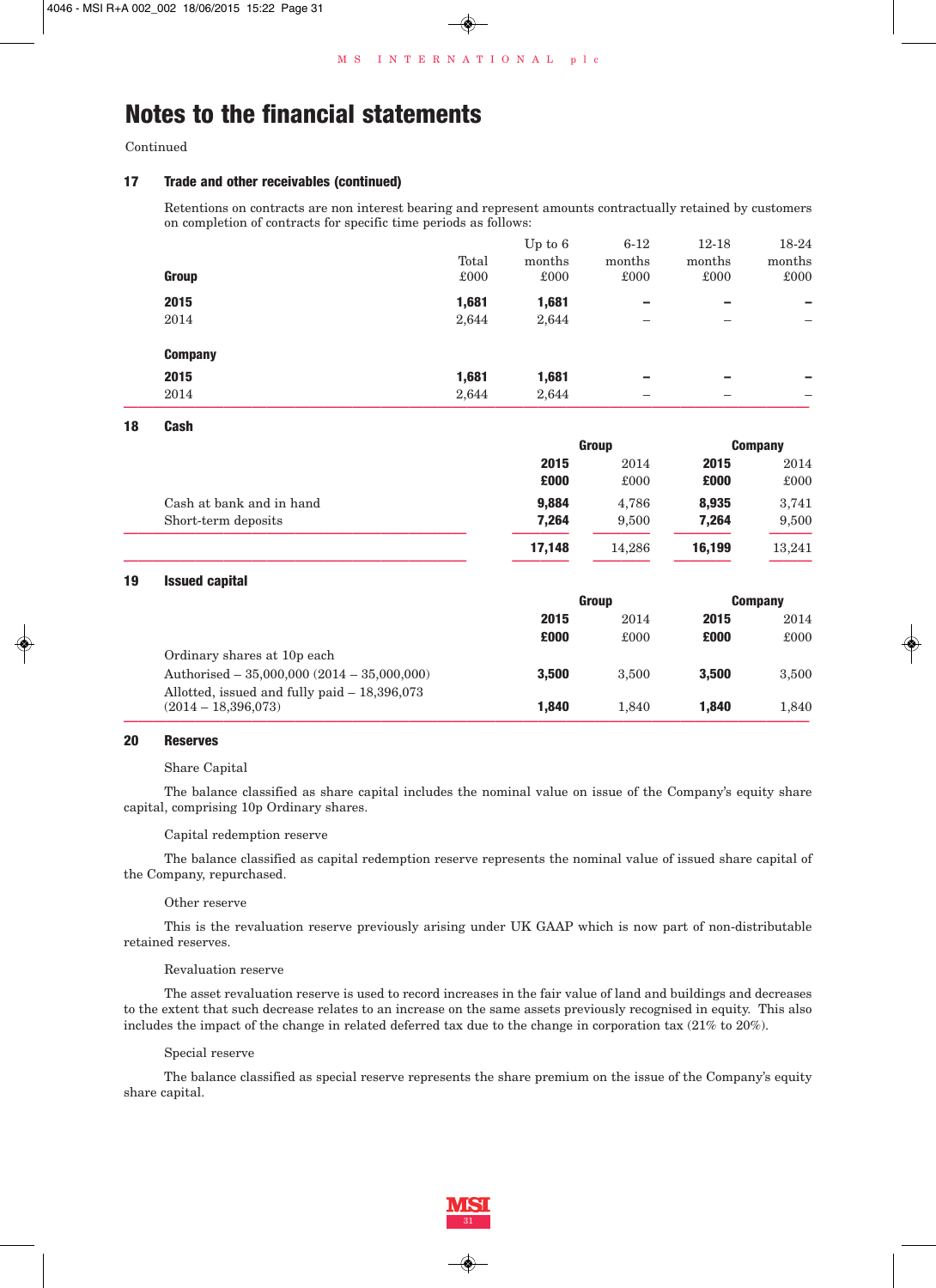Continued

### **20 Reserves (continued)**

Currency translation reserve

The foreign currency translation reserve is used to record exchange differences arising from the translation of the financial statements of foreign subsidiaries. It is also used to record the effect of hedging net investments in foreign operations.

Treasury shares

|                                | 2015  | 2014  |
|--------------------------------|-------|-------|
|                                | £000  | £000  |
| Employee Share Ownership Trust | 100   | 100   |
| Shares in treasury (see below) | 2,959 | 2,959 |
|                                | 3,059 | 3,059 |

During 1991 the Company established an Employee Share Ownership Trust ("ESOT"). The trustee of the ESOT is Appleby Trust (Jersey) Ltd, an independent company registered in Jersey. The ESOT provides for the issue of options over Ordinary shares in the Company to Group employees, including executive directors, at the discretion of the Remuneration Committee.

The trust has purchased an aggregate  $245,048$  (2014 – 245,048) Ordinary shares, which represents 1.3%  $(2014 - 1.3%)$  of the issued share capital of the Company at an aggregate cost of £100,006. The market value of the shares at 2nd May, 2015 was £346,000 (2014 – £508,000). The Company has made payments of £Nil (2014 – £Nil) into the ESOT bank accounts during the period. No options over shares (2014 – Nil) have been granted during the period. Details of the outstanding share options, for Directors are included in the Directors' remuneration report.

The assets, liabilities, income and costs of the ESOT have been incorporated into the Company's financial statements. Total ESOT costs charged to the income statement in the period amounts to  $\text{\pounds}4,000$  (2014 –  $\text{\pounds}4,000$ ). During the period no options on shares were exercised (2014 – Nil) and no shares were purchased (2014 – Nil).

The Company made the following purchases of its own 10p Ordinary shares to be held in Treasury:

|                                                                       | £000  |
|-----------------------------------------------------------------------|-------|
| 11th December, 2013 1,000,000 shares from the Group's pension scheme. | 1.722 |
| 30th January, 2014 646,334 shares                                     | 1.237 |
|                                                                       | 2.959 |

### **21 Pension liability**

The Company operates an employee defined benefits scheme called the MS INTERNATIONAL plc Retirement and Death Benefits Scheme (the Scheme). IAS 19 requires disclosure of certain information about the Scheme as follows:

- **IDED** Until 5th April, 1997 the Scheme provided defined benefits and these liabilities remain in respect of service prior to 6th April, 1997. From 6th April, 1997 until 31st May, 2007 the Scheme provided future service benefits on a defined contribution basis.
- l The last formal valuation of the Scheme was performed at 5th April, 2011 by a professionally qualified actuary.
- l The Company has paid contributions into the Scheme for life insurance premiums and other Scheme expenses. In addition from April 2013, the employer has paid £229,000 per annum to the defined benefits section of the Scheme.
- From 1st June, 2007 the Company has operated a defined contributions scheme for its UK employees which is administered by a UK pension provider.

Members contributions are paid in line with this scheme's documentation over the accounting period and the Company has no further payment obligations once the contributions have been made.

The Company's policy for recognising remeasurement gains and losses is to recognise them immediately through the statement of comprehensive income.

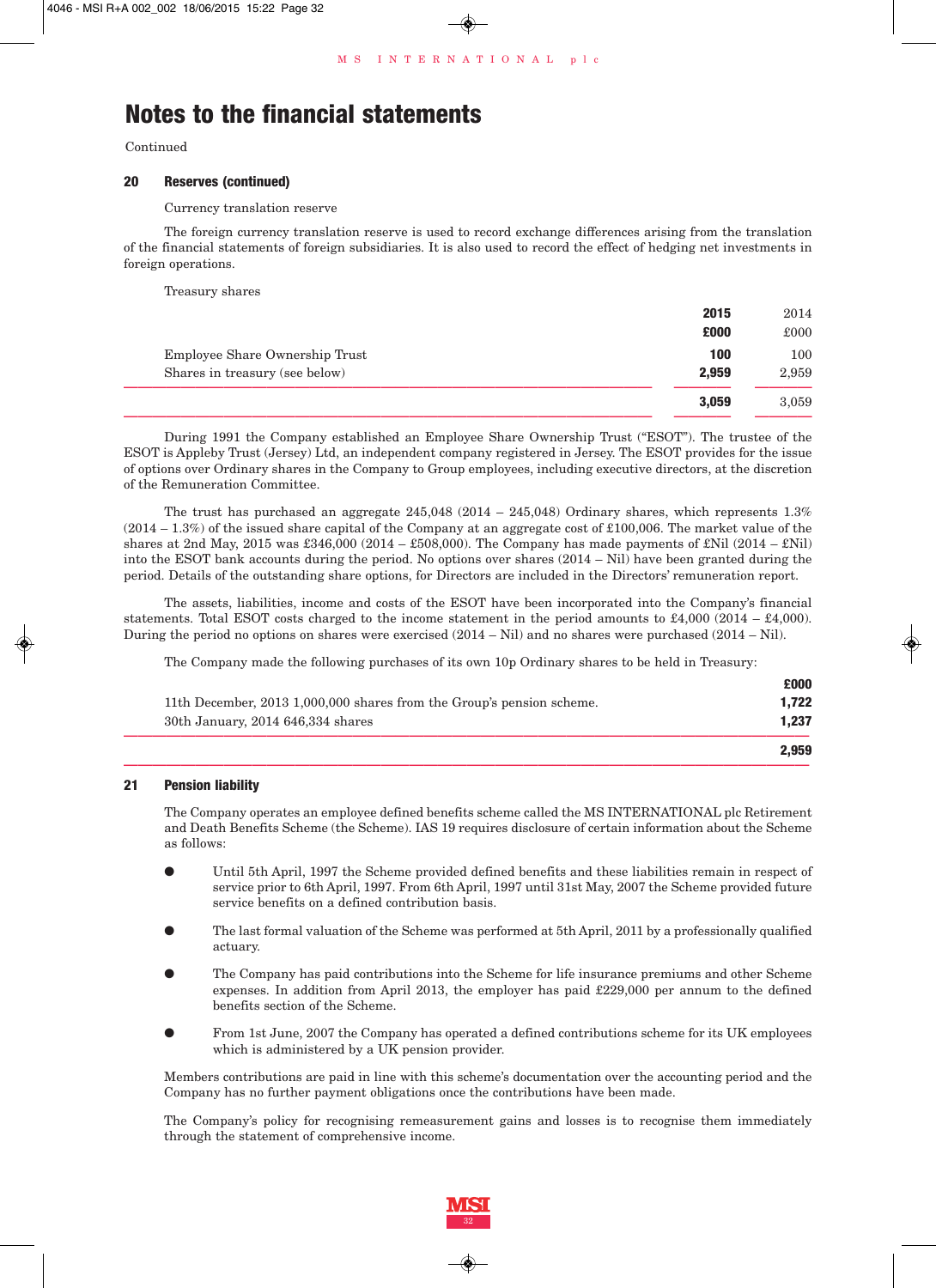Continued

### **21 Pension liability (continued)**

### **Assumptions**

| 2015           | 2014        |
|----------------|-------------|
| 3.20%          | $4.10\%$    |
| 3.50%          | 3.70%       |
| 3.00%          | 3.10%       |
| 1.80%          | 1.90%       |
| <b>21.6yrs</b> | $21.10$ vrs |
| <b>23.3yrs</b> | $22.40$ vrs |
|                |             |

A 0.5% reduction in the discount rate would lead to an increase in past service liabilities of around £1.8m.

Members living around 1 year longer than expected would lead to an increase in past service liabilities of around £1.0m.

In relation to the other assumptions there is no sensitivity analysis as small changes in these assumptions will not have a material impact.

The average duration of the scheme is 12/13 years.

### **Balance sheet**

|                                                                                          | 2015     | 2014    |
|------------------------------------------------------------------------------------------|----------|---------|
|                                                                                          | £000     | £000    |
| Present value of obligations                                                             | 30,102   | 28,786  |
| Fair value of plan assets                                                                | 23,225   | 22,897  |
| Net liability                                                                            | 6,877    | 5,889   |
| <b>Profit &amp; loss</b>                                                                 |          |         |
|                                                                                          | 2015     | 2014    |
|                                                                                          | £000     | £000    |
| Interest on net liabilities                                                              | 237      | 254     |
| Administration expenses                                                                  | 316      | 350     |
| Total profit and loss cost                                                               | 553      | 604     |
| <b>Change in defined benefit obligation</b>                                              |          |         |
|                                                                                          | 2015     | 2014    |
|                                                                                          | £000     | £000    |
| Opening defined benefit obligation                                                       | 28,786   | 29,990  |
| Interest cost                                                                            | 1,151    | 1,113   |
| Experience (gains)/losses arising on scheme liabilities                                  | (1,088)  | 53      |
| Changes in financial assumptions underlying the present<br>value of scheme liabilities   | 2,694    | (1,060) |
| Changes in demographic assumptions underlying the present<br>value of scheme liabilities | (81)     | 99      |
| Benefits paid                                                                            | (1, 360) | (1,409) |
| Defined benefit obligation                                                               | 30,102   | 28,786  |

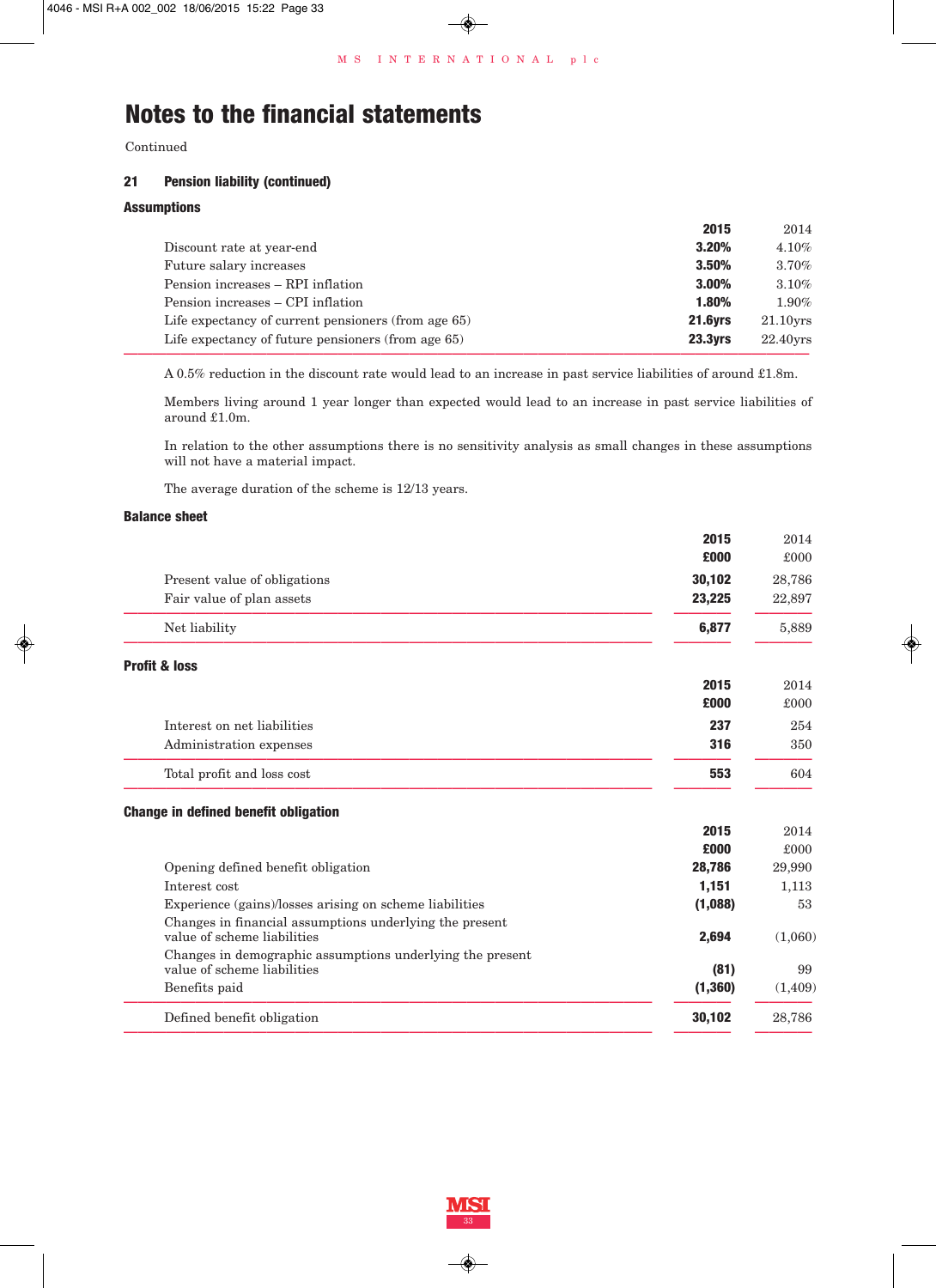Continued

### **21 Pension liability (continued)**

### **Change in fair value of plan assets**

|                                                                                       | 2015<br>£000      | 2014<br>£000         |
|---------------------------------------------------------------------------------------|-------------------|----------------------|
| Opening fair value of plan assets                                                     | 22,897            | 23,224               |
| Interest income on assets                                                             | 914               | 859                  |
| Actual return on assets less amount included in net interest                          | 561               | 44                   |
| Contributions by employer                                                             | 529               | 529                  |
| Administration expenses                                                               | (316)             | (350)                |
| Benefits paid                                                                         | (1, 360)          | (1, 409)             |
| Fair value of plan assets                                                             | 23,225            | 22,897               |
| <b>Statement of comprehensive income</b>                                              |                   |                      |
|                                                                                       | 2015              | 2014                 |
|                                                                                       | £000              | £000                 |
| Actual return on assets less amounts included in net interest                         | 561               | 44                   |
| Remeasurement (losses)/gains                                                          | (1, 525)          | 908                  |
|                                                                                       | (964)             | 952                  |
|                                                                                       | 2015              | 2014                 |
|                                                                                       | £000              | £000                 |
| Expected Group contribution to plan during next accounting year                       | 229               | 229                  |
|                                                                                       | Plan              | <b>Asset</b>         |
|                                                                                       | assets            | allocation           |
| Breakdown of assets at 2nd May, 2015                                                  |                   |                      |
| Equities - UK market                                                                  | 8,181             | 35%                  |
| Equities - non-UK market                                                              | 8,472             | 36%                  |
| Corporate Bonds                                                                       | 3,511             | 15%                  |
| Gilts                                                                                 | 2,623             | 11%                  |
| Cash/other                                                                            | 438               | 2%                   |
|                                                                                       | 23,225            | 100%                 |
|                                                                                       |                   |                      |
|                                                                                       | Plan              | Asset                |
|                                                                                       | assets            | allocation           |
| Breakdown of assets at 3rd May, 2014                                                  |                   |                      |
| Equities - UK market                                                                  | 7,759             | $34\%$               |
| Equities - non-UK market<br>$\mathbf{A}$ and $\mathbf{A}$ are the set of $\mathbf{A}$ | 9,249<br>$\Omega$ | 40%<br>$\sim$ $\sim$ |
|                                                                                       |                   |                      |

| Alternative assets | 89     | $0\%$   |
|--------------------|--------|---------|
| Corporate Bonds    | 2,877  | 13%     |
| Gilts              | 2,508  | 11%     |
| Cash/other         | 415    | 2%      |
|                    | 22,897 | $100\%$ |

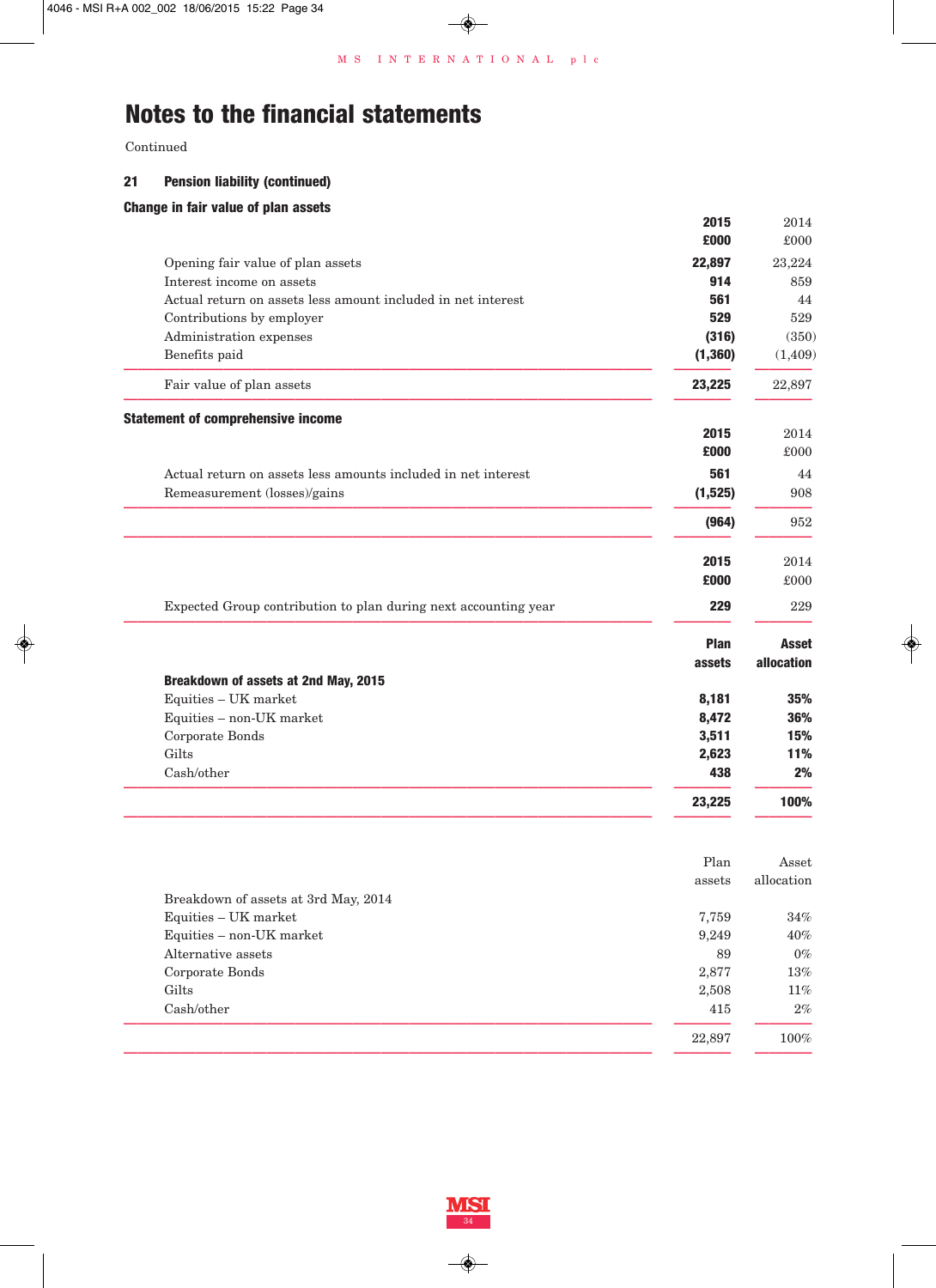Continued

#### **22 Trade and other payables**

|                                                                      | Group  |        | <b>Company</b> |        |
|----------------------------------------------------------------------|--------|--------|----------------|--------|
|                                                                      | 2015   | 2014   | 2015           | 2014   |
|                                                                      | £000   | £000   | £000           | £000   |
| Trade payables                                                       | 4,254  | 4,555  | 3,966          | 4,164  |
| Amounts owed to subsidiary undertakings                              |        |        | 8,107          | 8,102  |
| Other payables                                                       | 2,829  | 3,105  | 2,722          | 2,862  |
| Accruals                                                             | 1,950  | 1,762  | 1,799          | 1,504  |
| Progress payments                                                    | 9,961  | 5,803  | 9,860          | 5,662  |
|                                                                      | 18,994 | 15.225 | 26,454         | 22,294 |
| Gross amounts due to customers for contract<br>work – included above | 320    | 442    | 125            | 128    |

### **23 Financial instruments**

#### **Management of financial risks**

The major financial risks faced by the Group and Company are funding risks, interest rate risks and currency risks.

#### **Funding risk**

At the year end the Group had net cash of £17.15m – Company £16.20m (2014 Group – £14.29m – Company £13.24m). The Group and Company has available a bank multicurrency overdraft facility of £4.8m which is renewable on 1st January, 2016.

#### **Interest rate risk**

The bank multicurrency overdraft facility is at a floating rate of interest, based on the base rate of each respective currency. This position is monitored constantly by the Board to ensure any risk is minimised. The Board believe that the main interest rate risk relates to maximising interest income on cash balances.

The following table demonstrates the sensitivity to a reasonable possible change in interest rates, with all other variables held constant of the Group's profit before tax. There is no impact on the Group's equity.

|          | Increase/decrease<br>in basis points | Effect on profit<br>before tax |
|----------|--------------------------------------|--------------------------------|
| 2015     | $+50$                                | 50                             |
| Sterling | $-50$                                | (50)                           |
| 2014     | $+50$                                | 50                             |
| Sterling | $-50$                                | (50)                           |

The interest rate profile of the financial assets of the Group and Company as at 2nd May, 2015 was as follows:

|                  | Group             |        |                   | <b>Company</b> |
|------------------|-------------------|--------|-------------------|----------------|
|                  | Floating rate     |        | Floating rate     |                |
|                  | financial assets/ |        | financial assets/ |                |
|                  | (liabilities)     | Total  | (liabilities)     | Total          |
|                  | £000              | £000   | £000              | £000           |
| 2015             |                   |        |                   |                |
| <b>Sterling</b>  | 13,300            | 13,300 | 13,292            | 13,292         |
| <b>US Dollar</b> | 2,956             | 2,956  | 2,561             | 2,561          |
| <b>Euro</b>      | 834               | 834    | 345               | 345            |
| <b>Other</b>     | 58                | 58     |                   |                |
| <b>Total</b>     | 17,148            | 17,148 | 16,199            | 16,199         |
|                  |                   |        |                   |                |

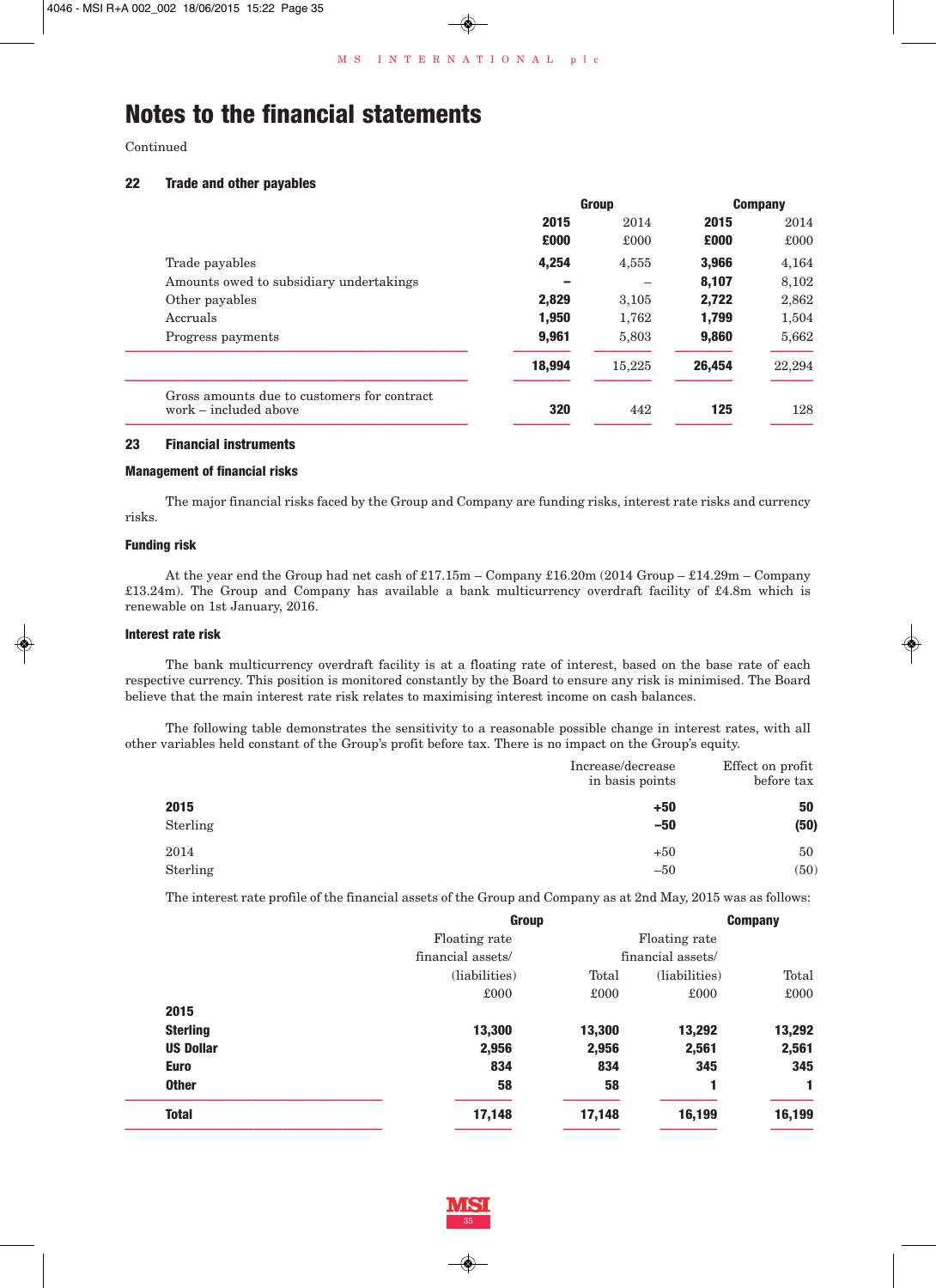Continued

#### **23 Financial instruments (continued)**

| 2014      |         |         |         |         |
|-----------|---------|---------|---------|---------|
| Sterling  | 11,919  | 11,919  | 11,916  | 11,916  |
| US Dollar | 2,483   | 2,483   | 2,050   | 2,050   |
| Euro      | 905     | 905     | 328     | 328     |
| Other     | (1,021) | (1,021) | (1,053) | (1,053) |
| Total     | 14,286  | 14,286  | 13,241  | 13,241  |

#### **Foreign currency risk**

Exposure to risk is incurred by the Group and Company through overseas sales.

This exposure is minimised by the following:

- (1) invoicing in sterling where practicable.
- (2) using foreign currency received for purchases where appropriate.

#### **Currency exposures**

The table below shows the Group's currency exposures; i.e., those transactional exposures that give rise to the net currency gains and losses recognised in the income statement. Such exposures comprise the monetary assets and monetary liabilities of the Group that are not denominated in the operating (or "functional") currency of the operating unit involved.

As at 2nd May, 2015 these currency exposures are as follows:

|                                           |                 | Net foreign currency monetary assets/(liabilities) |      |       |
|-------------------------------------------|-----------------|----------------------------------------------------|------|-------|
| Functional currency of Group operations   | <b>Sterling</b> | <b>US Dollar</b>                                   | Euro | Total |
|                                           | £000            | £000                                               | £000 | £000  |
| 2015                                      |                 |                                                    |      |       |
| <b>Sterling</b>                           | 199             | 2,128                                              | 695  | 3,022 |
| <b>Total</b>                              | 199             | 2,128                                              | 695  | 3,022 |
| 2014                                      |                 |                                                    |      |       |
| <b>Sterling</b>                           | (1,532)         | 1,217                                              | 552  | 237   |
| Total                                     | (1,532)         | 1,217                                              | 552  | 237   |
|                                           |                 | Net foreign currency monetary assets/(liabilities) |      |       |
| Functional currency of Company operations | Sterling        | <b>US Dollar</b>                                   | Euro | Total |
|                                           | £000            | £000                                               | £000 | £000  |
| 2015                                      |                 |                                                    |      |       |
| <b>Sterling</b>                           | 192             | 2,128                                              | 22   | 2,342 |
| <b>Total</b>                              | 192             | 2,128                                              | 22   | 2,342 |
| 2014                                      |                 |                                                    |      |       |
| Sterling                                  | (954)           | 1,217                                              | (84) | 179   |
| Total                                     | (954)           | 1,217                                              | (84) | 179   |
|                                           |                 |                                                    |      |       |

No significant differences exist between the book value and the fair value of the financial assets and liabilities as at 2nd May, 2015 and 3rd May, 2014.

#### **Fair values**

No significant differences exist between the book value and the fair value of the financial assets and liabilities as at 2nd May, 2015 and 3rd May, 2014.

#### **Credit risk**

There are no significant concentrations of credit risk within the Group or Company. The maximum credit risk exposure relating to financial assets is represented by carrying values at the balance sheet date.

The Group and Company have established procedures to minimise the risk of default by trade debtors including credit checks undertaken before a customer is accepted and credit insurance where available and appropriate. Historically these procedures have proved effective in minimising the level of impaired and past due receivables.

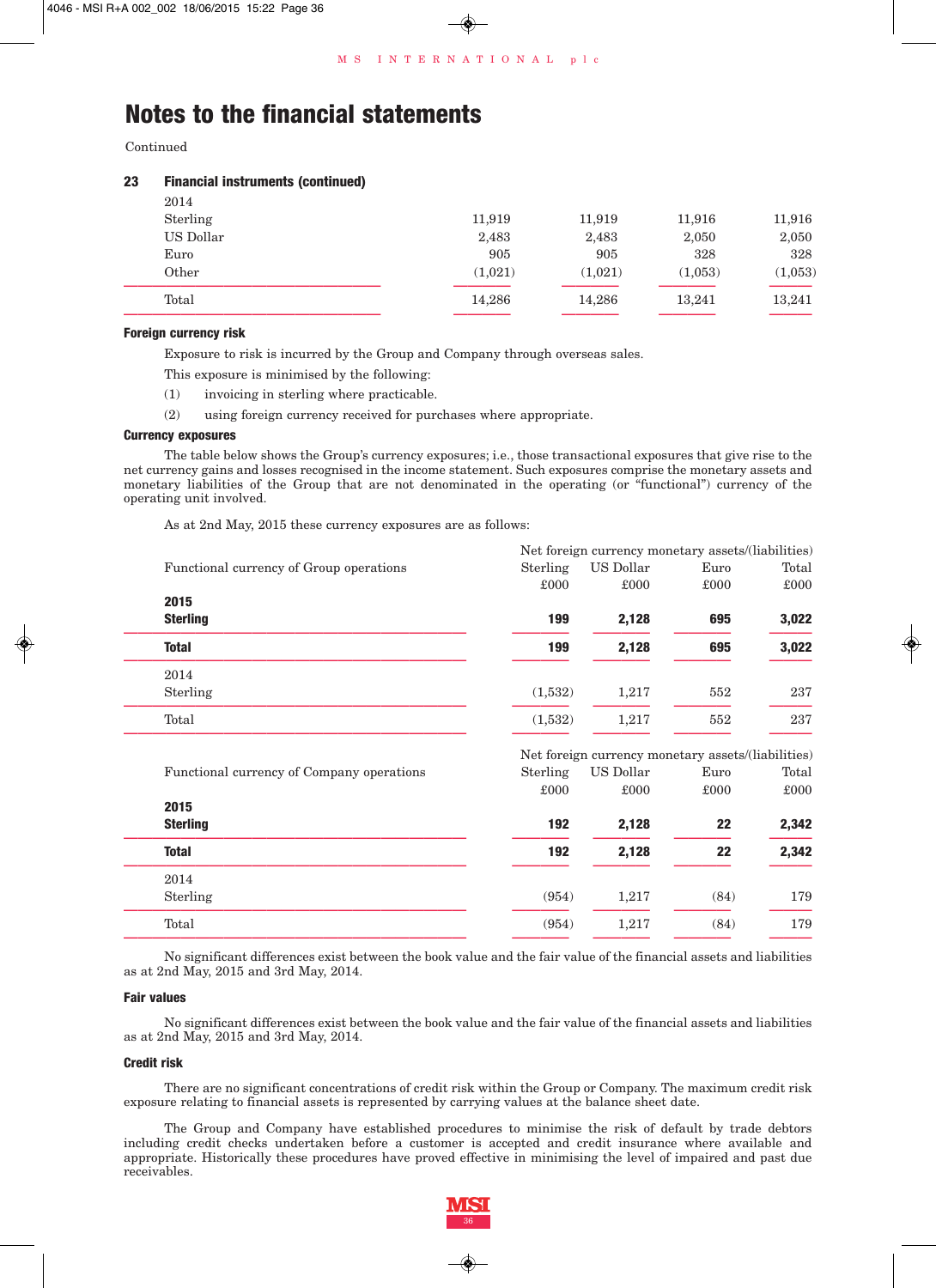Continued

#### **24 Income statement**

The profit for the financial period dealt with in the financial statements of the Company was £955,000  $(2014 - \text{\textsterling}1,605,000).$ **222222222222222222222222222222222222222222222222**

#### **25 Capital committments**

|                                                         | Group      |             | <b>Company</b> |             |
|---------------------------------------------------------|------------|-------------|----------------|-------------|
|                                                         | 2015       | 2014        | 2015           | 2014        |
| Contracted but not provided in the financial statements | £000<br>72 | £000<br>185 | £000<br>72     | £000<br>185 |
|                                                         | 72         | 185         | 72             | 185         |

### **26 Obligations under leases**

Future minimum rentals payable under non-cancellable operating leases are as follows:

|                                    | Group |      | <b>Company</b> |      |
|------------------------------------|-------|------|----------------|------|
|                                    | 2015  | 2014 | 2015           | 2014 |
|                                    | £000  | £000 | £000           | £000 |
| Amounts payable<br>Within one year | 173   | 181  | 22             | 31   |
| In two to five years               | 25    | 18   | 25             | 18   |
|                                    | 198   | 199  | 47             | 49   |

The Group has entered into commercial leases on certain properties, plant and equipment. These leases have an average duration of between 1 and 2 years. **222222222222222222222222222222222222222222222222**

#### **27 Contingent liabilities**

The Company is contingently liable in respect of guarantees, indemnities and performance bonds given in the ordinary course of business amounting to  $\pounds 6.772,100$  at 2nd May,  $2015$  ( $2014 - \pounds 7,602,881$ ). **222222222222222222222222222222222222222222222222**

### **28 Related party transactions**

The following transactions took place, during the year, between the Company and other subsidiaries in the Group.

Purchases of goods and services £15,780 (2014 – £1,309)

Sales of goods and services £2,964,112 (2014 – £2,529,757)

The following balances between the Company and other subsidiaries in the Group are included in the Company balance sheet as at 2nd May, 2015.

Amounts owed by the Company £8,107,000 (2014 – £8,102,000)

Amounts owed to the Company £924,000 (2014 – £1,264,000)

Sales and purchases between related parties are made at normal market prices. Terms and conditions for transactions with subsidiaries and the joint venture are unsecured and interest free. Balances are placed on intercompany accounts with no specified credit period.

Key management personnel (main board directors) compensation.

| Group        |              | <b>Company</b> |              |  |
|--------------|--------------|----------------|--------------|--|
| 2015<br>£000 | 2014<br>£000 | 2015<br>£000   | 2014<br>£000 |  |
| 1,141<br>127 | 1,112<br>228 | 1.141<br>127   | 1,112<br>228 |  |
| 1.268        | 1,340        | 1.268          | 1,340        |  |
|              |              |                |              |  |

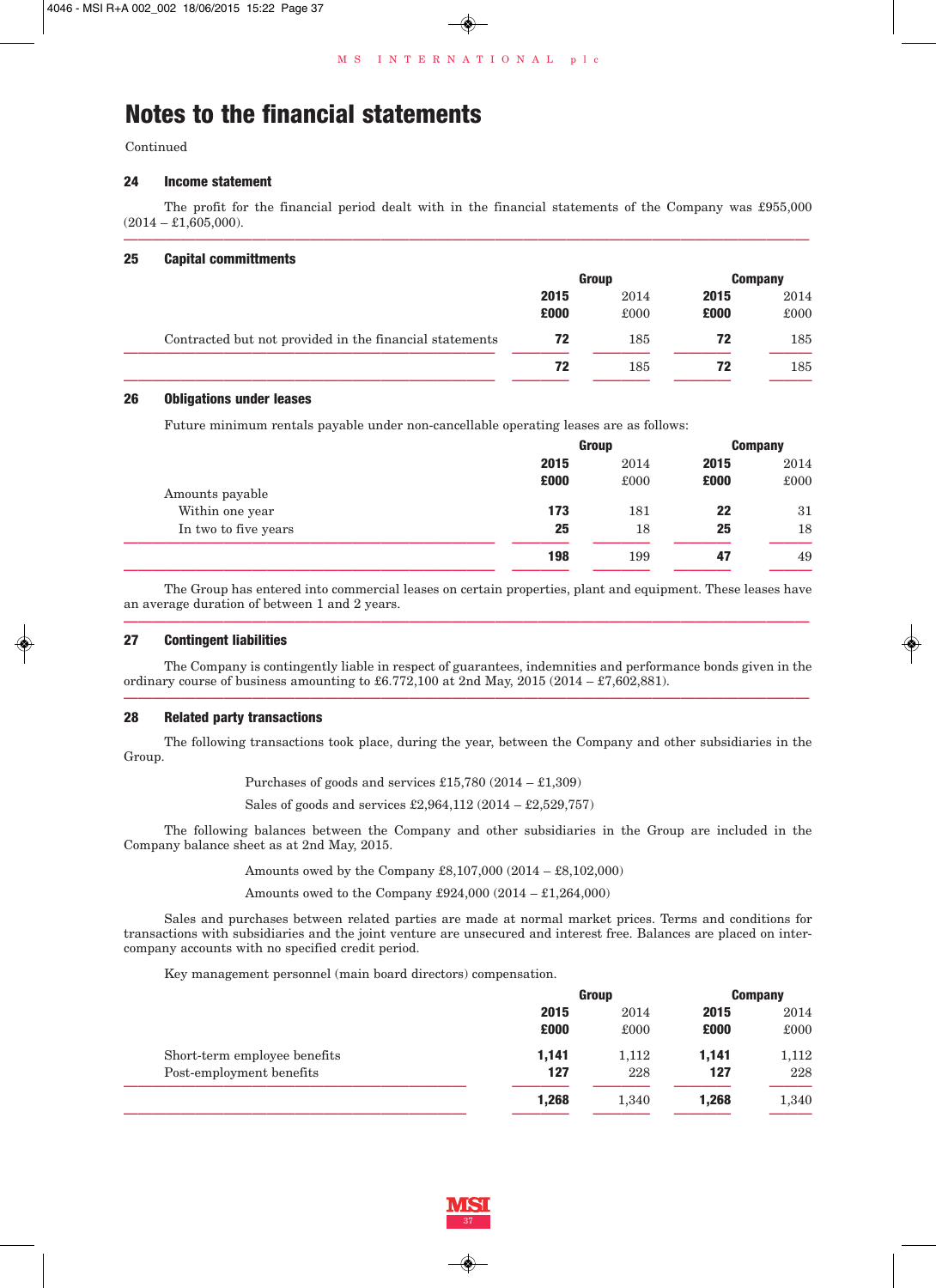Continued

#### **29 Share-based payments**

Share options are granted to senior executives in two schemes; the Employee Share Option Scheme and the Enterprise Management Incentive Scheme. The exercise price of the option is no less than the market price of the shares on the date of the grant. The options vest after the executives have been in service for specified times of not less than one year from the date of grant. The contractual life of the options vary up to 10 years. There are no cash settlement alternatives.

The following table illustrates the number and weighted average exercise prices (WAEP) of and movements in, share options during the year.

| Options lapsed<br>Outstanding as at 2nd May, 2015    | 214,000 | 194.0 <sub>p</sub> | –<br>214.000 | 194.0 <sub>p</sub> |
|------------------------------------------------------|---------|--------------------|--------------|--------------------|
| Outstanding as at 3rd May, 2014<br>Options exercised | 214,000 | 194.0 <sub>p</sub> | 214.000      | 194.0 <sub>p</sub> |
| Enterprise management incentive scheme               | 2015    | 2015               | 2014         | 2014               |

The expense recognised for share options during the year is  $\pounds$ Nil  $(2014 - \pounds$ Nil).

#### **30 Capital management**

The primary objective of the Group's capital management is to ensure that it maintains a strong credit rating and healthy capital ratios in order to support its business and maximise shareholder value.

The Group manages its capital structure and makes adjustments to it, in light of changes in economic conditions. To maintain or adjust the capital structure, the Group may adjust the dividend payment to shareholders, return capital to shareholders or issue new shares. No changes were made to the objectives, policies or processes during the years ended 2nd May, 2015 and 3rd May, 2014.

Capital comprises equity attributable to the equity holders of the parent company £28,299,000  $(2014 - \text{\textsterling}29, 143, 000).$ 

#### **31 Post balance sheet event**

On the 17th June, 2015 the Company acquired the 100% shareholding in Petrol Sign B.V., a Company based in The Netherlands from Lambooij Holdings B.V. The consideration for the acquisition is  $\epsilon$ 3,400,000 on a cash and debt free basis and includes "normalised" working capital.

Petrol Sign B.V. designs, restyles, produces and installs the complete appearance of petrol station superstructures and forecourt. The acquisition will enhance and widen the ability of our Petrol Station Superstructure Division to offer a more complete package of services to customers.

For the financial year ended 31st December, 2014, Petrol Sign B.V. had unaudited revenues of  $\epsilon$ 4,156,000  $(2013 - \text{\textsterling}3,190,000)$  and an unaudited profit before taxation of  $\text{\textsterling}446,000$  (2013 –  $\text{\textsterling}196,000$ ). As at 31st December, 2014, Petrol Sign B.V. had unaudited net assets of  $\epsilon$ 756,000.

As a result of the acquisition date being so close to the financial statement approval date, the information to make the following disclosures was not available.

- 1. The amounts recognised at the acquisition date for each class of the acquiree's assets, liabilities and contingent liabilities, and the carrying amount of those classes, determined in accordance with IFRSs, immediately before the combination.
- 2. A description of the factors that contributed to a cost that results in the recognition of goodwill, including a description of each intangible asset that was not recognised separately from goodwill and an explanation of why the intangible asset's fair value could not be measured reliably.
- 3. For acquired receivables:
	- (i) for fair value of the receivables;
	- (ii) the gross contractual amounts receivable; and
	- (iii) the best estimate at the acquisition date of the contractual cash flows not expected to be collected.
- 4. The total amount of goodwill that is expected to be deductible for tax purposes. **<sup>222222222222222222222222222222222222222222222222</sup>**

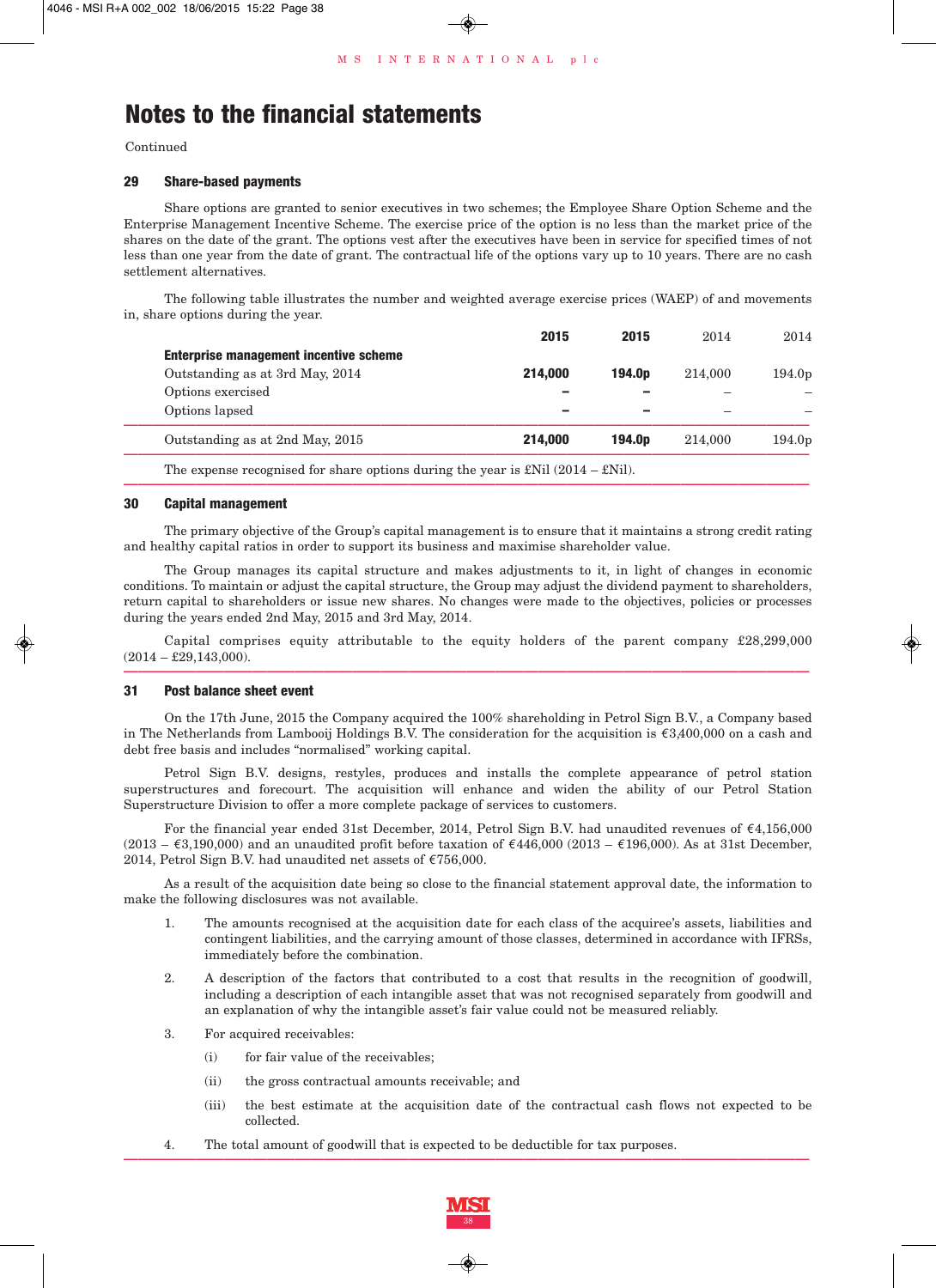## **Summary of group results 2011 – 2015**

|                                        | 2015   | 2014   | 2013   | 2012    | 2011    |
|----------------------------------------|--------|--------|--------|---------|---------|
|                                        | £000   | £000   | £000   | £000    | £000    |
| Group revenue                          | 45,503 | 47,130 | 54,494 | 55,948  | 54,202  |
| Group operating profit                 | 1,740  | 3,203  | 4,780  | 8,590   | 6,401   |
| Finance                                | (199)  | (275)  | (217)  | (202)   | 283     |
| Profit before taxation                 | 1,541  | 2,928  | 4,563  | 8,388   | 6,684   |
| Taxation                               | (188)  | (354)  | (480)  | (2,078) | (1,179) |
| Profit for the period                  | 1,353  | 2,574  | 4,083  | 6,310   | 5,505   |
| <b>BALANCE SHEETS</b>                  |        |        |        |         |         |
| Assets employed                        |        |        |        |         |         |
| Intangible assets                      | 3,818  | 4,135  | 4,451  | 4,798   | 5,160   |
| Tangible fixed assets                  | 14,563 | 15,127 | 13,755 | 13,818  | 12,514  |
| Other net current (liabilities)/assets | (446)  | 1,695  | 3,887  | 4,424   | 1,249   |
| <b>Bank</b> balances                   | 17,148 | 14,286 | 13,447 | 10,037  | 9,877   |
|                                        | 35,083 | 35,243 | 35,540 | 33,077  | 28,800  |
| Financed by                            |        |        |        |         |         |
| Ordinary share capital                 | 1,840  | 1,840  | 1,840  | 1,840   | 1,840   |
| Reserves                               | 26,459 | 27,303 | 27,214 | 26,565  | 23,934  |
| Shareholders' funds                    | 28,299 | 29,143 | 29,054 | 28,405  | 25,774  |
| Net non current liabilities            | 6,784  | 6,100  | 6,486  | 4,672   | 3,026   |
|                                        | 35,083 | 35,243 | 35,540 | 33,077  | 28,800  |
|                                        |        |        |        |         |         |

### **GROUP INCOME STATEMENT**

Note: The results for the years 2011 – 2012 have not been restated to reflect the effects of IAS 19 R "Employee Benefits".

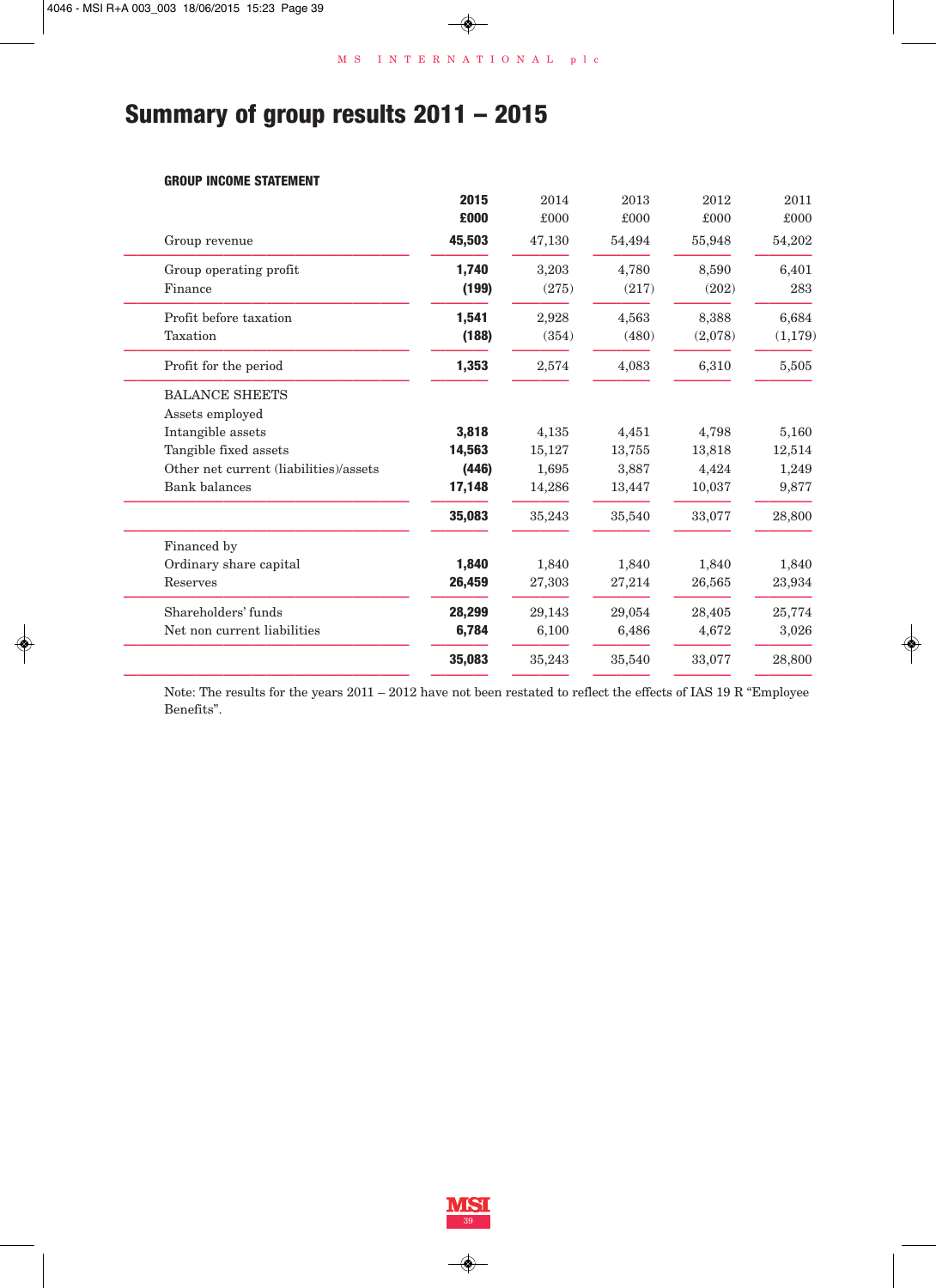### **Corporate governance statement**

As an AIM listed company MS INTERNATIONAL plc is not required to comply with the UK Corporate Governance Code and has not elected to voluntarily comply.

However, the Group is committed to high standards of governance appropriate to its size and structure. The main features of the Group's corporate governance arrangements are set out below.

The Board consists of three executive directors, one of whom, Michael Bell, is the Executive Chairman and three non-executive directors, Roger Lane-Smith, David Pyle and David Hansell. The Chairman has no other significant commitments. Day-to-day control of subsidiary and joint venture operations is vested in individual company managing directors, supported by their respective financial managers.

The Board meets at least quarterly throughout the year to direct and control the overall strategy and operating performance of the Group. To enable them to carry out these responsibilities all directors have full and timely access to all relevant information. Executive directors, except for Company business trips and holidays, meet daily and the Chairman periodically meets with the non-executive directors. Additionally subsidiary operations have monthly Board meetings which the main Board chairman chairs and the main Board financial director attends.

Procedures are in place for directors to seek independent advice at the expense of the Company and the Company has insurance in respect of legal action against the Directors. The Company Secretary is responsible to the Board for ensuring that Board procedures are complied with and for advising the Board on all governance matters.

The Audit Committee consists of two non-executive directors, Roger Lane-Smith and David Pyle. In the opinion of the Board, the non-executive directors have recent and relevant financial experience through their directorships, and extensive experience in dealing with the City. All Board members attend all meetings as appropriate. The external auditors have direct access to the Committee without the executive directors being present.

The Audit Committee evaluates the Group's risk profile and reviews the Group's half and full year financial statements. The Audit Committee is responsible for recommendations for appointment, reappointment or removal of the external auditors. The auditors provide taxation services to the Group. This arrangement has been reviewed by the Board and the audit committee and is not considered to affect the auditors objectivity and independence.

The committee recommended that the Board present a resolution to the shareholders at the 2015 AGM for the reappointment of the external auditors. This followed the assessment of the quality of the service provided, the expertise and resources made available to the Group, auditor independence and effectiveness of the audit process.

Arrangements by which staff can, in confidence, raise concerns about possible improprieties in financial and other matters – 'whistleblowing' procedures, with any of the Board of directors are in place.

The Audit Committee and the Board have considered whether there is a need for an internal audit function and believes that the circumstances and size of the Group make such a function unnecessary.

The role and membership of the Remuneration Committee is set out in the Directors' remuneration report.

The Board is responsible for establishing and maintaining the Group's system of internal control. Internal control systems are designed to meet the particular needs of the Company concerned bearing in mind the resources available and the risks to which it is exposed, and by their nature can provide reasonable but not absolute assurance against material misstatement or loss. The key procedures which the directors have established with a view to providing effective internal control are as follows:

The Board has overall responsibility for the Group and there is a formal schedule of matters specifically reserved for decision by the Board which covers the key areas of the Group's affairs including acquisitions and divestment policy, approval of budgets, capital expenditure, major buying and selling contracts and general treasury and risk management policies. There is a clearly decentralised structure which delegates authority, responsibility and accountability, including responsibility for internal financial control, to management of the operating companies.

Responsibility levels and delegation of authority and authorisation levels throughout the Group are set out in the corporate accounting and procedures manual.

There is a comprehensive system for reporting financial results. Monthly accounts are prepared on a timely basis. They include income statement, balance sheet, cash flow and capital expenditure reporting with comparisons to budget and forecast. The budget is prepared annually and revised forecasts are produced monthly.

There is an investment evaluation process to ensure Board approval for all major capital expenditure commitments.

There is a contract evaluation process to ensure executive director approval for all major sales contracts.

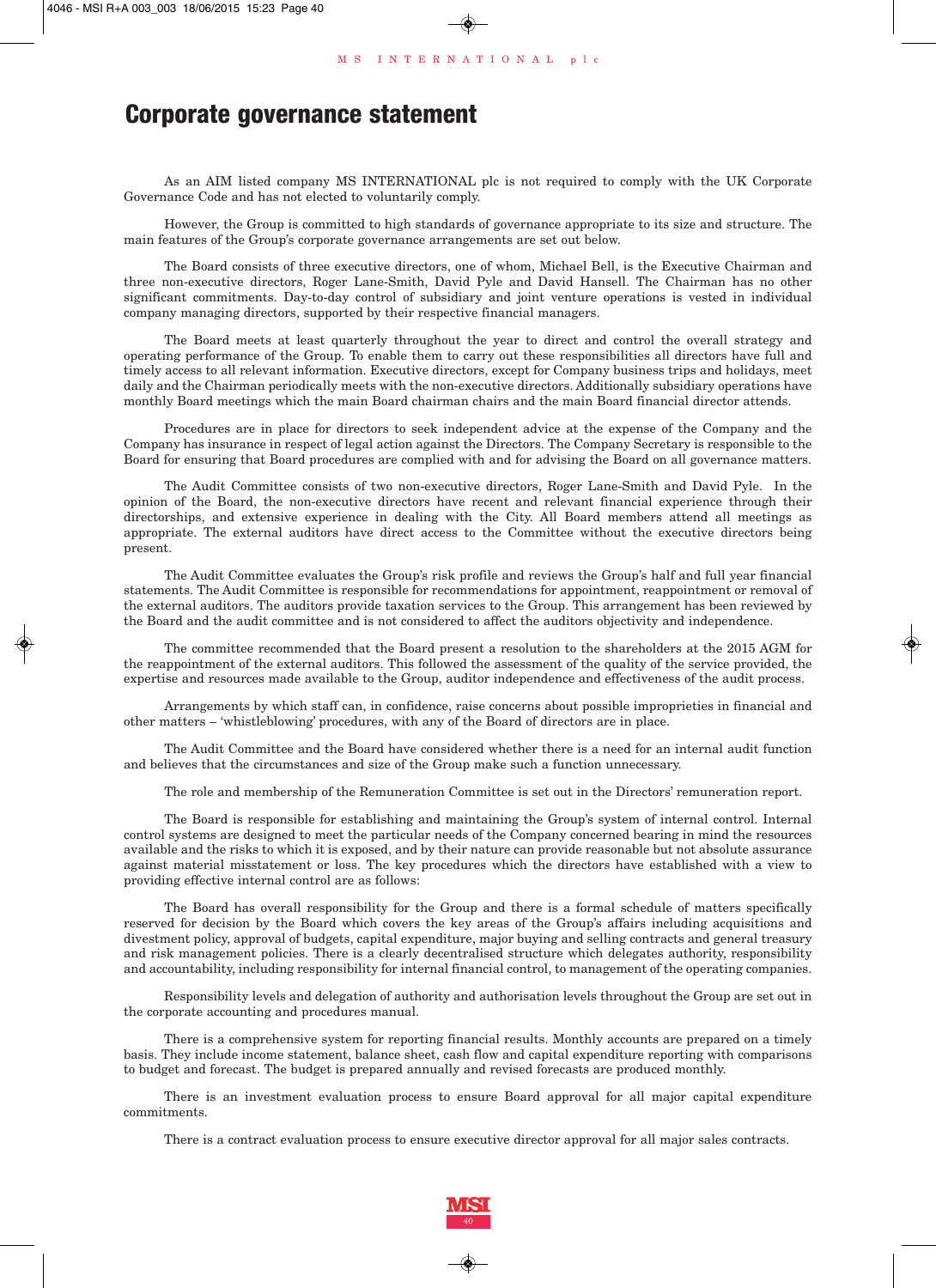### **Corporate governance statement**

Continued

The Board has reviewed the effectiveness of the system of internal controls and together with operational management, has identified and evaluated the critical business and financial risks of the Group. These risks are reviewed continually. Where appropriate, action is taken to manage the risks.

The directors have a reasonable expectation that the Group has adequate resources to continue in operational existence for the foreseeable future. For this reason, they continue to adopt the going concern basis in preparing the accounts.

The Board recognises the importance of communication with all shareholders and is ready, where practicable, to discuss relevant matters with all shareholders. *Inter alia*, the Board uses the Annual General Meeting to communicate with shareholders and welcomes their constructive participation. Details of the Annual General Meeting to be held on 17th July, 2015 can be found in the Notice of Meeting on page 50.

On behalf of the Board

**David Kirkup** Secretary

17th June, 2015

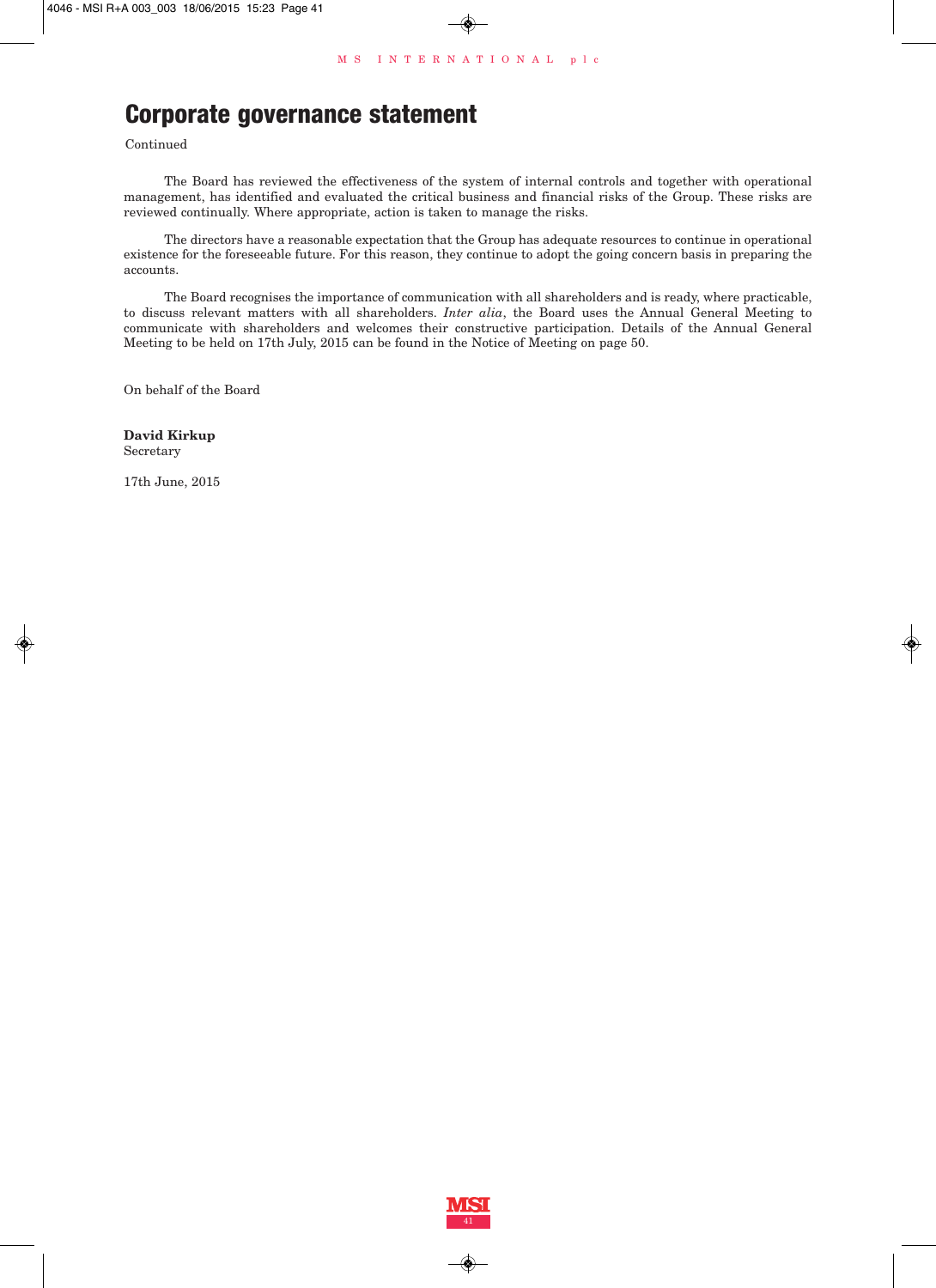The directors present their report and the Group financial statements for the 52 weeks ended 2nd May, 2015. The directors present their Corporate governance statement on pages 40 and 41 of this report. **222222222222222222222222222222222222222222222222**

#### **1 Principal activities of the Group**

A review of the Group's trading during the year is contained in the Chairman's Statement and Strategic report. **222222222222222222222222222222222222222222222222**

#### **2 Results and dividends**

The profit after taxation for the period attributable to shareholders amounted to £1,353,000 (2014 –  $£2,574,000$ ). The directors recommend a final dividend of 6.50 pence per share (2014 – 6.50 pence per share), making a total of 8.00 pence per share (2014 – 8.00 pence per share). **222222222222222222222222222222222222222222222222**

#### **3 Going concern**

The Group has considerable financial resources together with long term contracts with a number of customers. As a consequence, the directors believe that the Group is well placed to manage its business risk successfully despite the current uncertain economic outlook.

After making enquiries the directors have a reasonable expectation that the Company and the Group have adequate resources to continue in operational existence for the foreseeable future. Accordingly, they continue to adopt the going concern basis in preparing the annual report and accounts. **222222222222222222222222222222222222222222222222**

#### **4 Directors**

The names of the directors of the Company at 17th June, 2015 are shown on page 5.

All of the directors served throughout the year other.

In accordance with the Articles of Association Nicholas Bell retires by rotation and, being eligible, offers himself for re-election. In addition, Roger Lane-Smith, David Pyle and David Hansell retire from the Board at the AGM and, being eligible, offer themselves for re-election. The Chairman confirms that Nicholas Bell, Roger Lane-Smith, David Pyle and David Hansell continue to be effective and to demonstrate commitment to their roles, including the commitment of their time for the Board and Committee meetings and their other duties. **222222222222222222222222222222222222222222222222**

#### **5 Substantial interests in shares**

As at 2nd May and as at 17th June, 2015, the directors had been advised of the following notifiable interests:

|                                    | % of share capital held |
|------------------------------------|-------------------------|
| Michael Bell                       | 28.9%                   |
| Cavendish Asset Management Limited | $16.2\%$                |
| David Pyle                         | $11.0\%$                |
| Michael O'Connell                  | $9.1\%$                 |
| Mrs Patricia Snipe                 | $4.9\%$                 |
|                                    |                         |

Apart from these, the directors have not been formally notified of any other notifiable shareholdings in excess of 3% of share capital held on 17th June, 2015. **222222222222222222222222222222222222222222222222**

#### **6 Employee involvement**

The directors have continued their commitment to the development of employee involvement and communication throughout the Group.

Regular meetings are held with employees to provide and discuss information of concern to them as employees, including financial and economic factors affecting the performance of the Company in which they are employed. **222222222222222222222222222222222222222222222222**

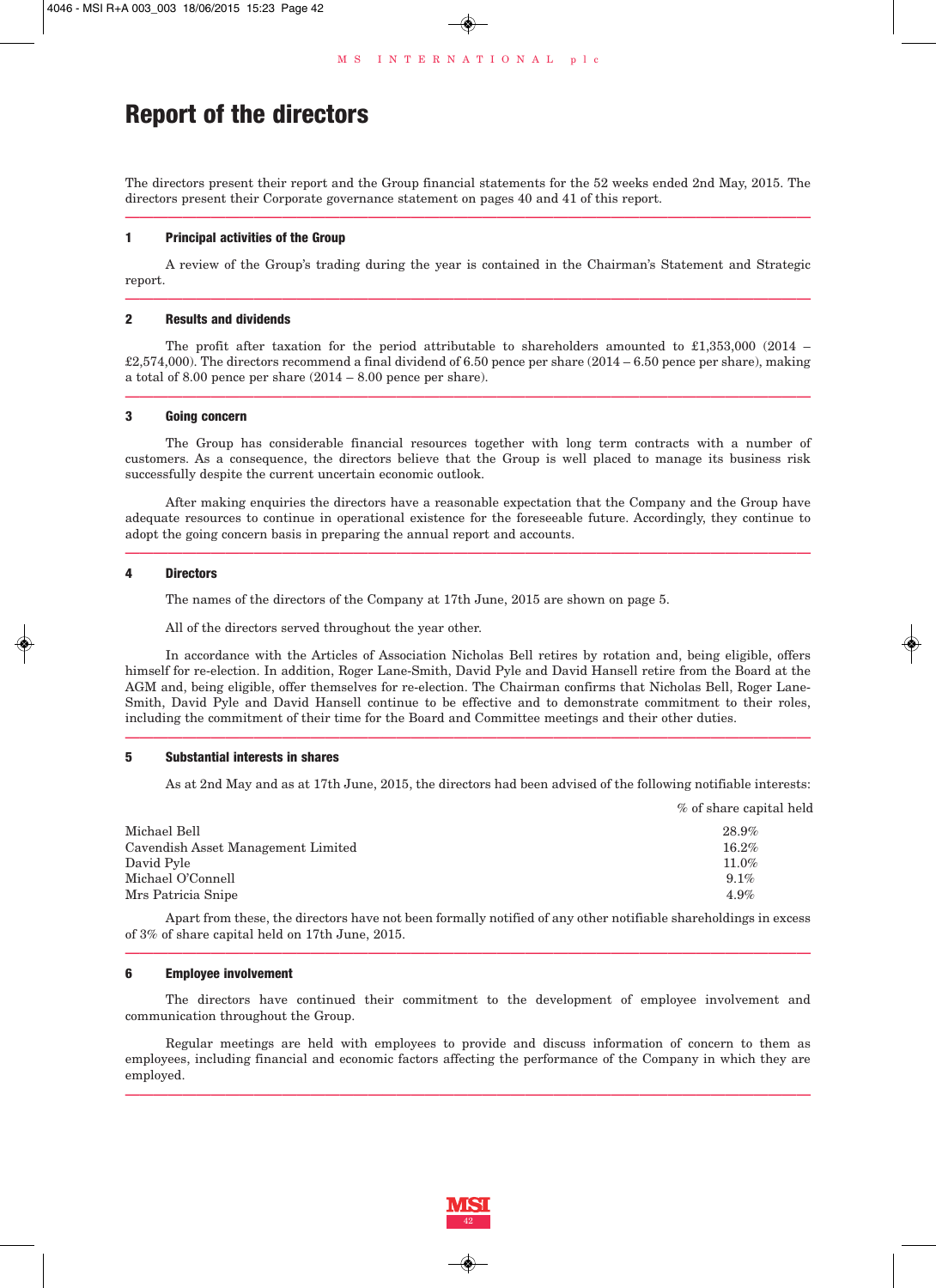Continued

#### **7 Employment of disabled persons**

The Company and its subsidiaries have continued the policy regarding the employment of disabled persons. Full and fair consideration is given to applications for employment made by disabled persons having regard to their particular aptitudes and abilities. Appropriate training is arranged for disabled persons, including retraining for alternative work of employees who may become disabled, to promote their career development within the organisation.

**222222222222222222222222222222222222222222222222**

#### **8 Additional information for shareholders**

The Company purchased 1,000,000 of its Ordinary shares of 10p each for a total consideration of £1,721,976 on 11th December, 2013 and a further 646,334 Ordinary shares of 10p each for a total consideration of £1,237,251 on 30th January, 2014.

The following provides the additional information required for shareholders as a result of the implementation of the Takeover Directive into UK Law.

At 17th June, 2015 the Company's issued share capital comprised:

|                                                  | Number     | £000  | $%$ of total<br>share capital |
|--------------------------------------------------|------------|-------|-------------------------------|
| Ordinary shares of 10p each                      | 18,396,073 | 1.840 | 100.00                        |
| Ordinary shares of 10p each held in treasury     | 1.646.334  | 165   | 8.95                          |
| Ordinary shares of 10p each not held in treasury | 16.749.739 | 1.675 | 91.05                         |

The above figure (16,749,739 ordinary shares of 10p) is the number of ordinary shares to be used as a denominator for the calculation of a shareholder's interest for the determination of any notification requirement in respect of their interest(s) or change of interest(s).

The Company is not aware of any agreements between shareholders that may result in restrictions on the transfer of securities and for voting rights.

#### **Ordinary shares**

On a show of hands at a general meeting of the Company every holder of ordinary shares present in person and entitled to vote shall have one vote and on a poll, every member present in person or by proxy and entitled to vote shall have one vote for every ordinary share held. The notice of the general meeting specifies deadlines for exercising voting rights either by proxy notice or present in person or by proxy in relation to resolutions to be passed at general meeting. All proxy votes are counted and the numbers for, against or withheld in relation to each resolution are announced at the Annual General Meeting.

There are no restrictions on the transfer of ordinary shares in the Company other than:

- <sup>l</sup> Certain restrictions may from time to time be imposed by laws and regulations (for example, insider trading laws and market requirements relating to close periods); and;
- <sup>l</sup> Pursuant to the Listing Rules of the Financial Services Authority whereby certain employees of the Company require the approval of the Company to deal in the Company's securities.

The Company's articles of association may only be amended by a special resolution at a general meeting of the shareholders. Directors are reappointed by ordinary resolution at a general meeting of the shareholders. The Board can appoint a director but anyone so appointed must be elected by an ordinary resolution at the next general meeting.

Any director, other than the Chairman, who has held office for more than three years since their last appointment must offer themselves up for re-election at the annual general meeting.

#### **Company share schemes**

The Employee Share Ownership Trust holds 1.46% of the issued share capital of the Company (excluding treasury shares) in trust for the benefit of employees of the Group and their dependants. The voting rights in relation to these shares are exercised by the trustee.

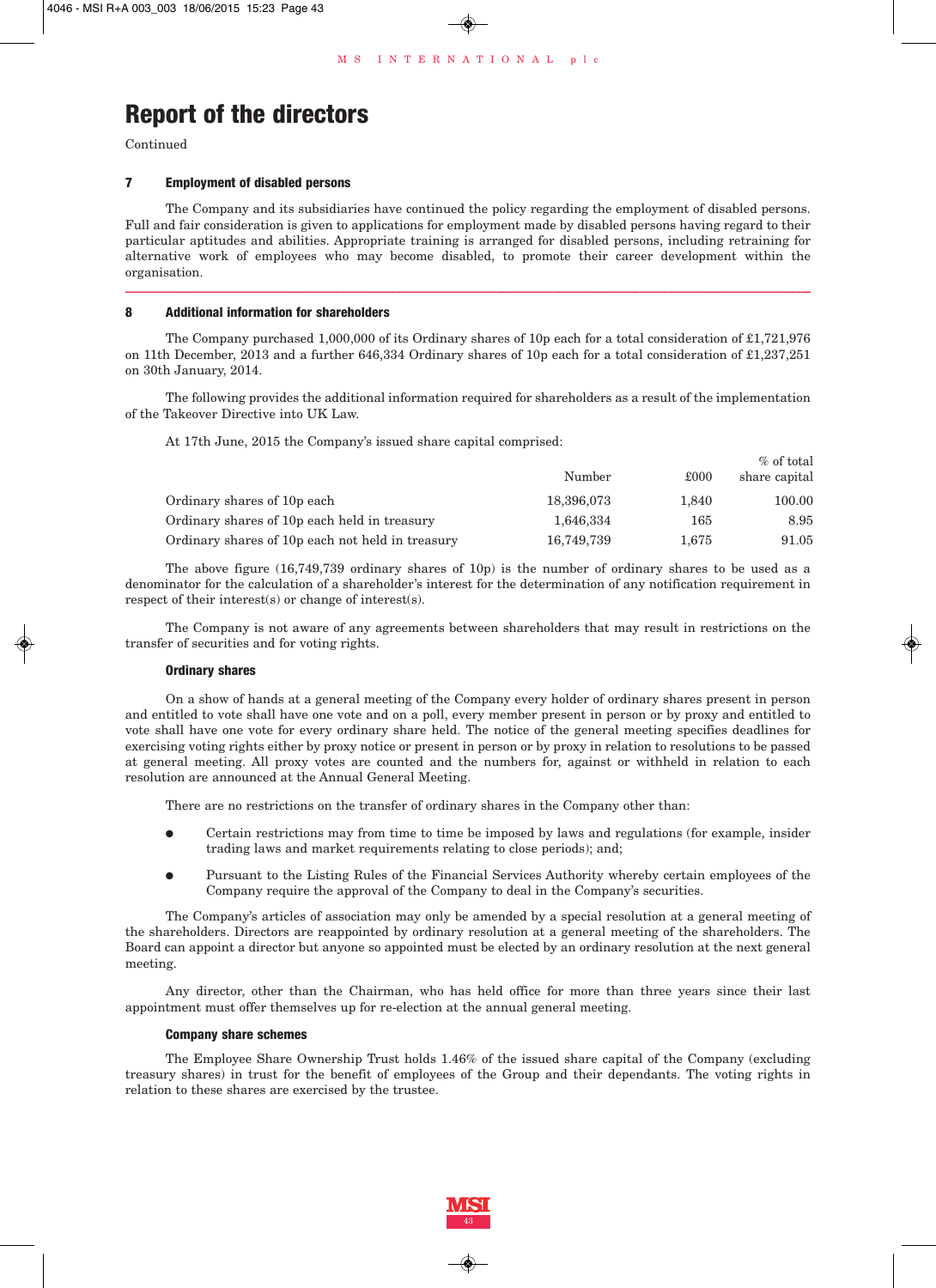Continued

#### **8 Additional information for shareholders (continued)**

#### **Change of control**

The Company is not party to any agreements which take effect, alter or terminate upon a change of control of the Company following a takeover bid.

There are no agreements between the Company and its directors or employees providing for compensation for loss of office or employment (whether through resignation, purported redundancy or otherwise) that occurs because of a takeover bid.

**222222222222222222222222222222222222222222222222**

#### **9 Special business at the Annual General Meeting**

#### **Resolution 10: Authority to allot shares**

Generally, the directors may only allot shares in the Company (or grant rights to subscribe for, or to convert any security into, shares in the Company) if they have been authorised to do so by shareholders in general meeting.

Resolution 10 renews a similar authority given at last year's AGM and, if passed, will authorise the directors to allot shares in the Company (and to grant such rights) up to an aggregate nominal amount of £558,324 (which represents approximately one third of the issued ordinary share capital of the Company (excluding treasury shares) as at 17th June, 2015, being the last practicable date before the publication of this document). If given, this authority will expire at the conclusion of the Company's next AGM or on 17th October, 2016 (whichever is earlier). It is the directors' intention to renew this authority each year.

As of the date of this document, 1,646,334 Ordinary shares are held by the Company in treasury representing 8.95% of the issued Ordinary share capital of the Company as at 24th June, 2015, being the last practicable date before the publication of this document.

The directors have no current intention to exercise the authority sought under resolution 10.

#### **Resolution 11: Disapplication of pre emption rights**

Generally, if the directors wish to allot new shares or other equity securities (within the meaning of section 560 of the 2006 Act) for cash or sell shares for cash, then under the Act they must first offer such shares or securities to shareholders in proportion to their existing holdings. These statutory pre emption rights may be disapplied by shareholders.

Resolution 11, which will be proposed as a special resolution, renews a similar power given at last year's AGM and, if passed, will enable the directors to allot equity securities for cash, or sell treasury shares for cash, up to a maximum aggregate nominal amount of £83,748 without having to comply with statutory pre emption rights, but this power will be limited to allotments or sales.

- (a) in connection with a rights issue, open offer or other pre emptive offer to ordinary shareholders and to holders of other equity securities (if required by the rights of those securities or the directors otherwise consider necessary), but (in accordance with normal practice) subject to such exclusions or other arrangements, such as for fractional entitlements and overseas shareholders, as the directors consider necessary;
- (b) in any other case, up to an aggregate nominal amount of £83,748 (which represents approximately five per cent of the issued ordinary share capital of the Company (excluding treasury shares) as at 24th June, 2015 being the last practicable date before the publication of this document).

If given, this power will expire at the conclusion of the Company's next AGM or on 17th October, 2016 (whichever is the earlier). It is the directors' intention to renew this power each year.

#### **Resolution 12: Purchase by the Company of its own shares**

Resolution 12, which will be proposed as a special resolution renews a similar authority given at last year's AGM. If passed, it will allow the Company to purchase up to 1,674,973 ordinary shares in the market (which represents approximately 10% of the issued ordinary share capital of the Company (excluding treasury shares) as at 24th June, 2014, being the last practicable date before the publication of this document). The minimum and maximum prices for such a purchase are set out in the resolution. If given, this authority will expire at the conclusion of the Company's next AGM or on 17th October, 2016 (whichever is earlier). It is the directors' intention to renew this authority each year.

The directors have no current intention to exercise the authority sought under resolution 12 to make market purchases.

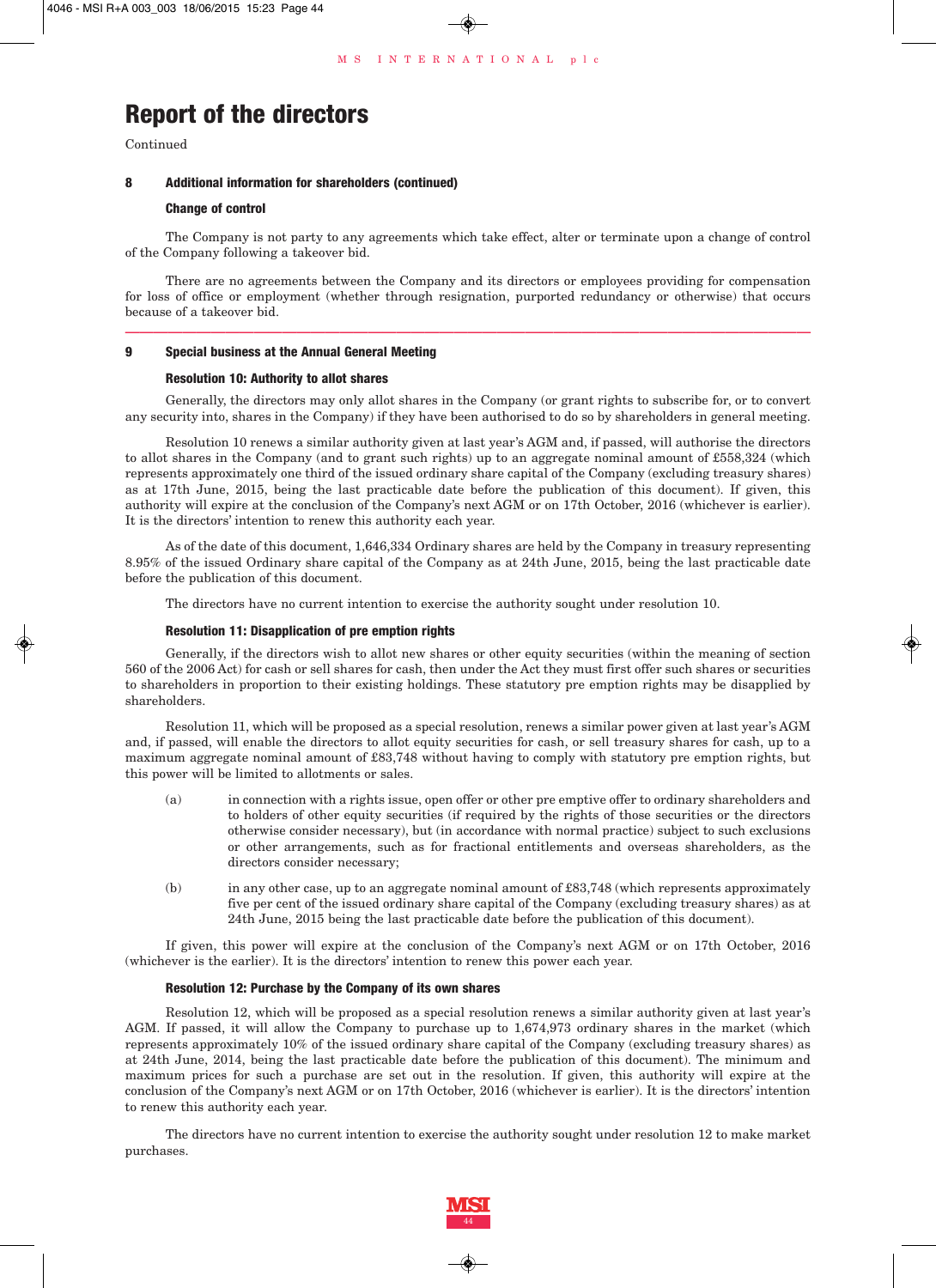Continued

#### **9 Special business at the Annual General Meeting (continued)**

The Company is permitted to hold shares in treasury as an alternative to cancelling them. Shares held in treasury may be subsequently cancelled, or sold for cash or used to satisfy options under the Company's share schemes. While held in treasury, the shares are not entitled to receive any dividends or dividend equivalents (apart form any issue of bonus shares) and have no voting rights. The directors believe it is appropriate for the Company to have the option to hold its own shares in treasury, if, at a future date, the directors exercise this authority in order to provide the Company with additional flexibility in the management of its capital base. The directors will have regard to institutional shareholder guidelines which may be in force at the time of such purchase, holding or re-sale of shares held in treasury. As at 17th June, 2015, the Company holds 1,646,334 Ordinary shares of 10p each in treasury which represents 8.95% of the total number of Ordinary shares of 10p each issued.

#### **Resolution 13: Notice period for general meetings**

Resolution 13 will be proposed as a special resolution to allow the Company to call general meetings (other than an AGM) on 14 clear days' notice.

Changes made to the 2006 Act by the Companies (Shareholders' Rights) Regulations 2009 increase the notice period required for general meetings of the Company to 21 days unless shareholders approve a shorter notice period, which cannot however be less than 14 clear days. AGMs will continue to be held on at least 21 clear days' notice.

Before the Regulations came into force, the Company was able to call general meetings other than an AGM on 14 clear days' notice without obtaining shareholder approval. Resolution 11 seeks such approval in order to preserve this flexibility. The shorter notice period would not however be used as a matter of routine for such meetings, but only where it is merited by the business of the meeting and is considered to be in the interests of shareholders as a whole. If given, the approval will be effective until the Company's next annual general meeting, when it is intended that a similar resolution will be proposed.

Note that the changes to the 2006 Act mean that, in order to be able to call a general meeting on less than 21 clear days' notice, the Company must make a means of electronic voting available to all shareholders for that meeting. **222222222222222222222222222222222222222222222222**

#### **10 Auditors**

A resolution to reappoint the auditors, Ernst & Young LLP, will be proposed at the Annual General Meeting. **222222222222222222222222222222222222222222222222**

#### **11 Directors' statement as to disclosure of information to auditors**

The directors who were members of the board at the time of approving the directors' report are listed on page 5. Having made enquiries of fellow directors and of the Company's auditors, each of the directors confirms that:

- <sup>l</sup> to the best of each director's knowledge and belief, there is no information relevant to the preparation of their report of which the Company's auditors are unaware; and
- <sup>l</sup> each director has taken all the steps a director might reasonably be expected to have taken to be aware of relevant audit information and to establish that the Company's auditors are aware of that information. **222222222222222222222222222222222222222222222222**

#### **12 We confirm that to the best of our knowledge:**

- <sup>l</sup> the financial statements, prepared in accordance with International Financial Reporting Standards as adopted by the EU, give a true and fair view of the assets, liabilities, financial position and profit or loss of the Company and the undertakings included in the consolidation taken as a whole; and
- <sup>l</sup> the business review, together with the Chairman's statement, includes a fair review of the development and performance of the business and the position of the Company and the undertakings included in the consolidation taken as a whole, together with a description of the principal risks and uncertainties that they face

By order of the Board,

**David Kirkup** Secretary

17th June, 2015

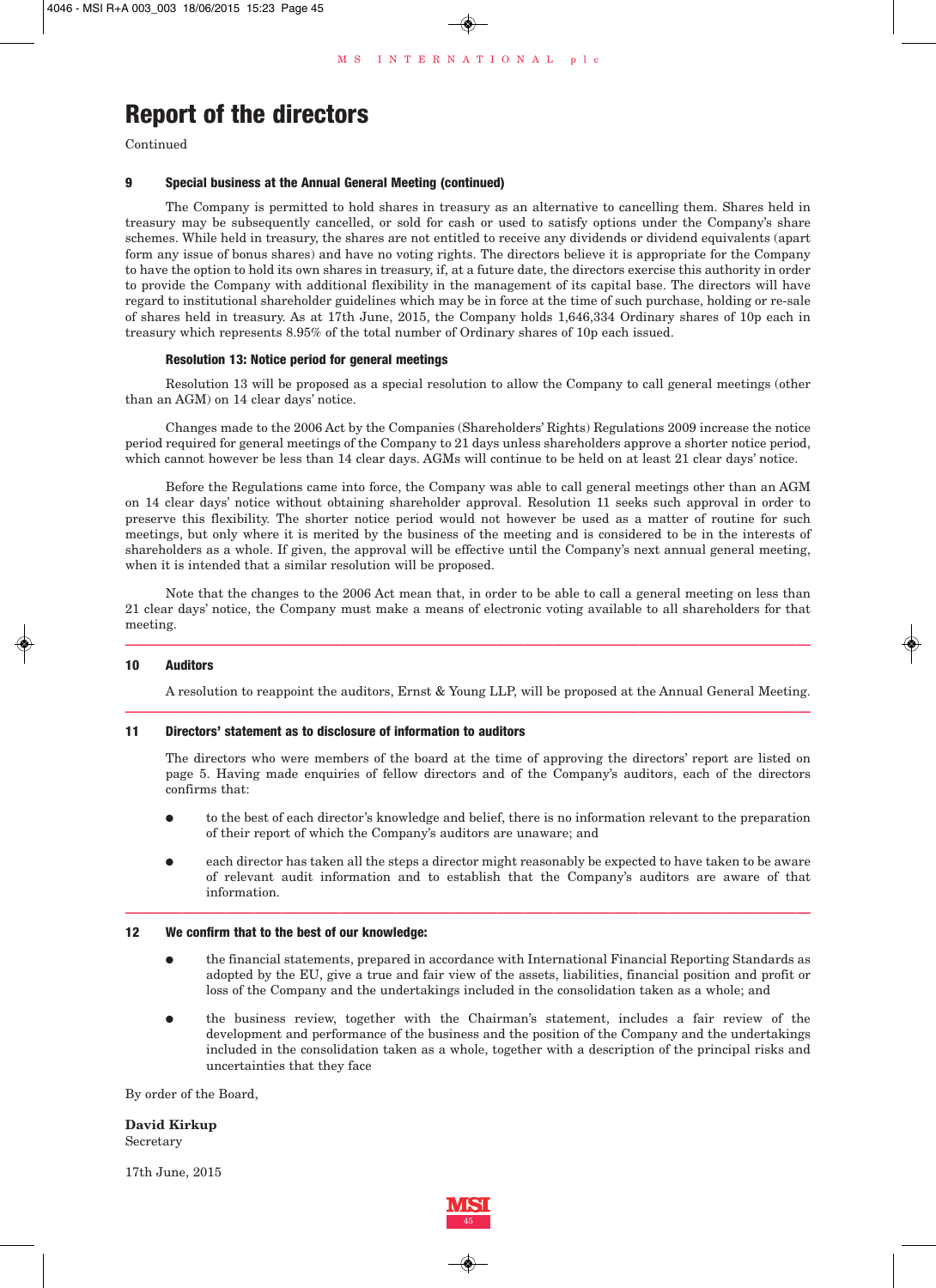## **Directors' remuneration report**

*Information not subject to audit*

#### **Policy on remuneration of executive directors**

The Remuneration Committee which, currently, comprises the non-executive directors, Roger Lane-Smith and David Pyle, aims to ensure that remuneration packages and service contracts are competitive and designed to retain, attract and motivate executive directors of the right calibre.

The salary for each director is determined by the Remuneration Committee by reference to a range of factors including experience appropriate to the Group, length of service and salary rates for similar jobs in comparative companies. In view of the size and nature of the Group and the continuing need to optimise subordinate management structures particular emphasis is given to the advantages which flow from the long term continuity of the executive directors. All aspects of the executive directors' current remuneration packages were established in June 1996 when revised contracts of service, embracing reduced notice periods, were agreed. The contracts of service are reviewed from time to time and consideration given to whether any amendment is appropriate. The Remuneration Committee has not sought any external advice during the year.

The main components of the remuneration package for the executive directors are as follows:

1. Basic Salary

Salaries for executive directors are reviewed annually by the Remuneration Committee.

2. Performance related annual bonus

An annual bonus is paid depending on achievement of profitability targets. Bonus payments achieved for  $2014/2015$  amounted in total to  $2.8\%$  (2014 – 11.5%) of total executive basic salaries.

3. Share Options

Directors are eligible to participate in the Employee and the Enterprise Management Incentive share option schemes. The Remuneration Committee is responsible for granting options. Options have only been granted at an exercise price of not less than the price paid by the scheme to acquire the shares. Share options are issued without performance criteria and have no vesting period.

4. Until 27th April 2013, pension contributions were calculated as a percentage of total emoluments. From 28th April, 2013, pension contributions will be calculated as a percentage of basic pay and bonus only. The executive directors have full discretion as to how they choose to invest their Pension Contributions. All pension contributions for executive directors over the age of 65 will cease from 30th April, 2015.

5. Other benefits are provided in the form of company cars, death in service benefit cover and medical and disability insurance.

#### **Service Contracts**

As from 28th April, 2013 Michael Bell and Michael O'Connell have one year rolling contracts. As from 22nd July, 2013, Nicholas Bell has a one year rolling contract. The contracts are terminable by the directors at one year's notice and by the Company at one year's notice. Directors are entitled to termination payments equivalent to the unexpired portion of the contract based on basic salary and benefits including bonus payments.

Prior to 28th April, 2013 Michael Bell had a three-year rolling contract and Michael O'Connell a two year rolling contract. These notice periods were reduced without compensation in April, 2013.

Prior to June 1996 each of the executive directors had a four-year rolling contract. These notice periods were reduced without compensation in June 1996.

The dates of appointments are shown below:

Michael Bell – 9th July, 1980

Michael O'Connell – 4th February, 1985

Nicholas Bell – 22nd July, 2013

#### **Non-executive directors**

The level of the non-executive directors' remuneration has been determined by the Board as an annual fee and is paid monthly. There are no formal service contracts between the Company and any of the non-executive directors.

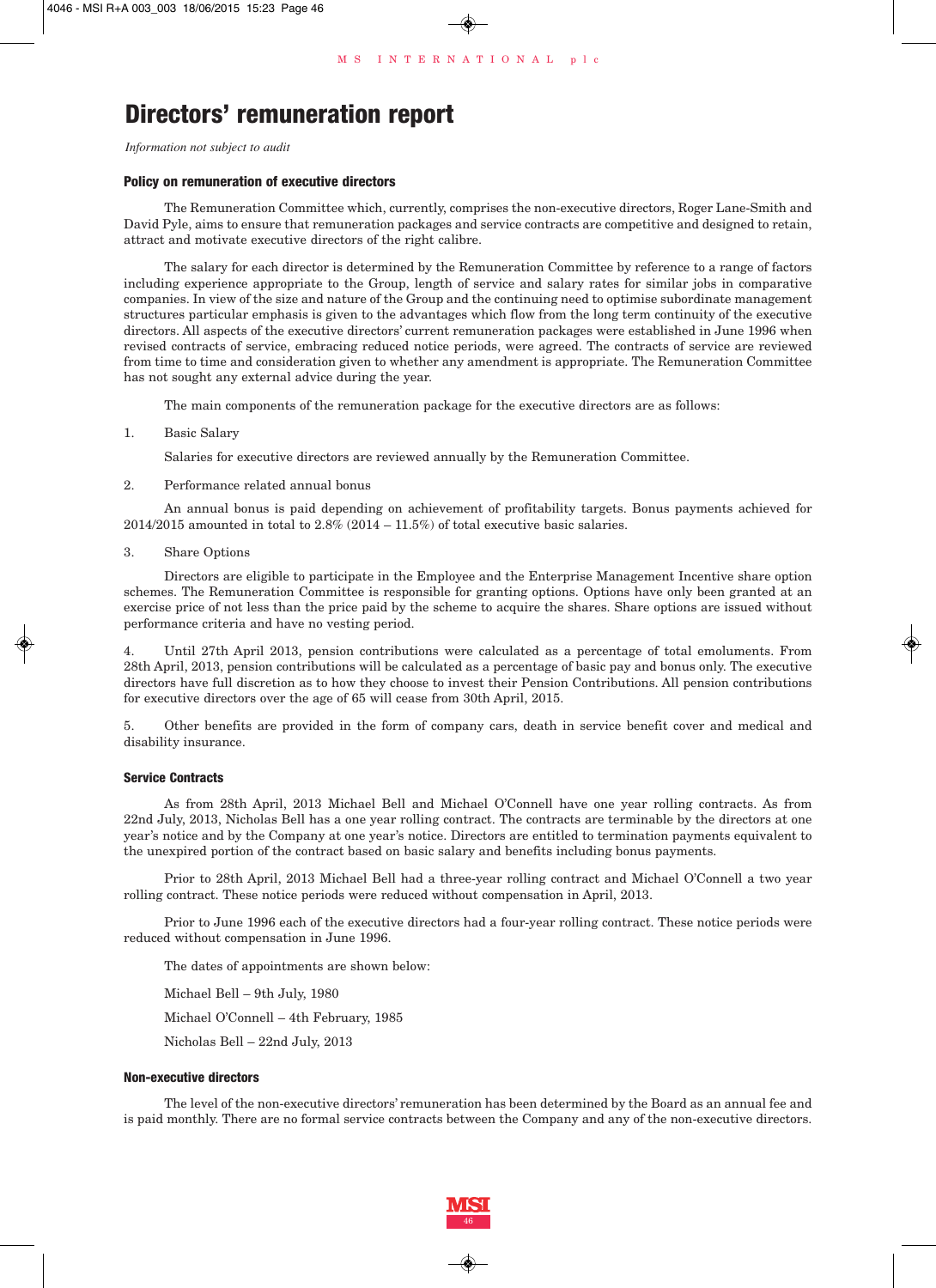## **Directors' remuneration report**

Continued *Information not subject to audit*

### **Performance Graph**

The performance graph shows the accumulated value, by 2nd May, 2015, of £100 invested in MS INTERNATIONAL plc on 28th April, 2010 compared to the accumulated value of £100 invested in the FTSE Small Cap Index, over the same period. The other points plotted are the accumulated values at intervening year ends. The FTSE Small Cap Index is considered by the Board to be the most relevant index for comparison.





### **Emoluments of directors**

Directors' remuneration in respect of the period to 2nd May, 2015

|                   | 2015<br><b>Basic salary</b> Basic salary | 2014          | 2015<br><b>Other</b> | 2014<br>Other | 2015              | 2014              | 2015              | 2014       |
|-------------------|------------------------------------------|---------------|----------------------|---------------|-------------------|-------------------|-------------------|------------|
|                   | and fees<br>£                            | and fees<br>£ | <b>benefits</b><br>£ | benefits<br>£ | <b>Bonus</b><br>£ | <b>Bonus</b><br>£ | <b>Total</b><br>£ | Total<br>£ |
| Michael Bell      | 400.000                                  | 400,000       | 73,175               | 82,293        | 11,636            | 44,828            | 484.811           | 527,121    |
| Michael O'Connell | 225,000                                  | 225,000       | 39,493               | 36,755        | 5,818             | 22,414            | 270.311           | 284,169    |
| Nicholas Bell     | 200,000                                  | 117,115       | 18,693               | 8,259         | 5,818             | 17,379            | 224.511           | 142,753    |
| David Pyle        | 50,000                                   | 100,000       | 21,173               | 17,246        |                   | —                 | 71,173            | 117,246    |
| David Hansell     | 50,000                                   |               |                      |               |                   | —                 | 50,000            |            |
| Roger Lane-Smith  | 40,000                                   | 40,000        | -                    |               |                   | —                 | 40,000            | 40,000     |

Other benefits represent the provision of company cars, death in service benefit and medical and disability insurance

| <b>Pension contributions</b> | 2015              | 2014       |
|------------------------------|-------------------|------------|
|                              | <b>Total</b><br>£ | Total<br>£ |
| Michael Bell                 | 61,745            | 133,448    |
| Michael O'Connell            | 34,623            | 74,224     |
| Nicholas Bell                | 30,873            | 20,174     |
| David Pyle                   |                   | -          |
| Roger Lane-Smith             |                   |            |
| David Hansell                |                   |            |

The pension contributions are paid to personal retirement benefit schemes.

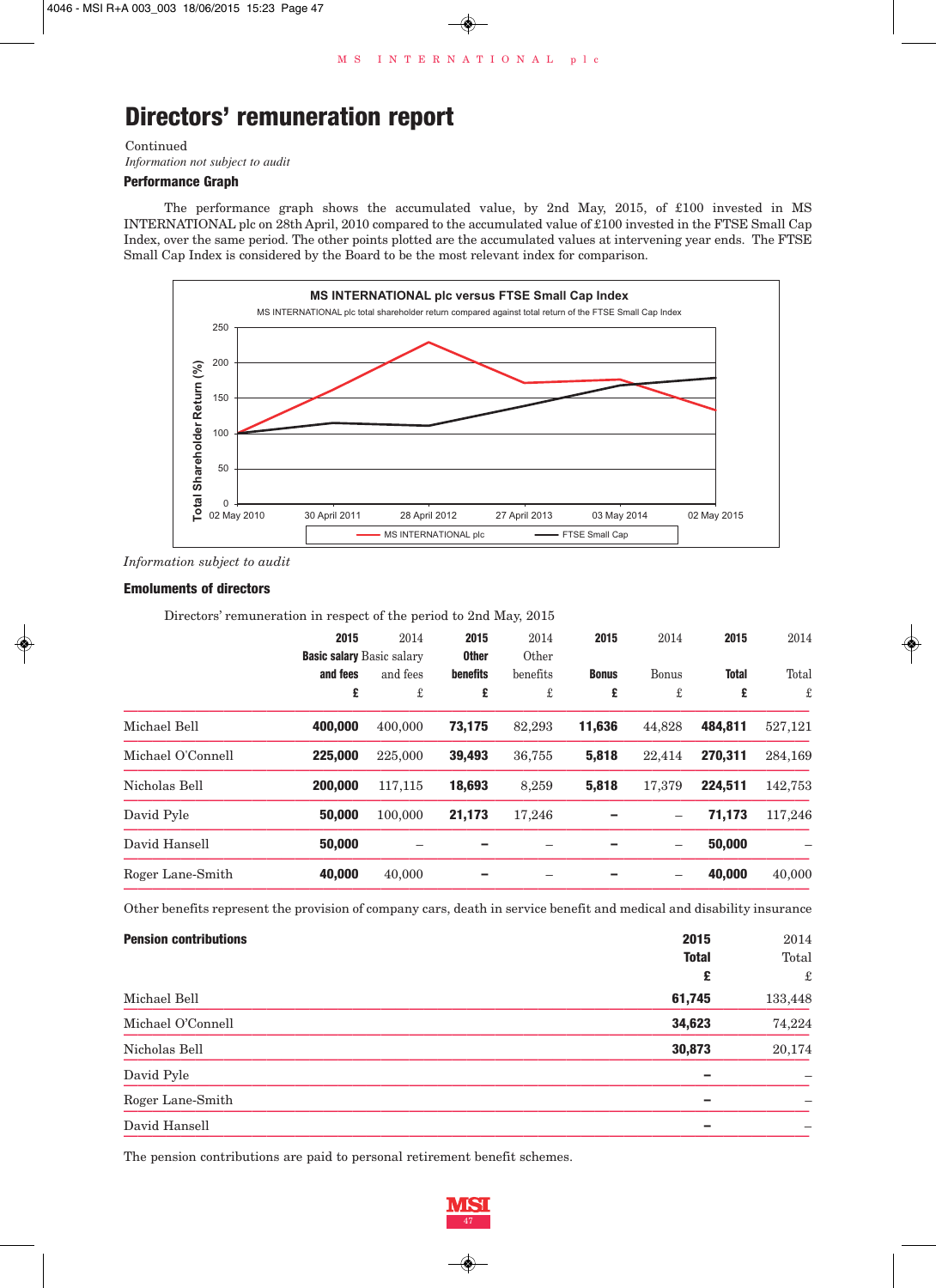## **Directors' remuneration report**

Continued *Information not subject to audit*

### **Directors' share options**

Details of directors' options at 17th June, 2015 and 2nd May, 2015 granted under the Enterprise Management Incentive scheme are set out below. The directors' options were all granted at market price. The market price of the Company's shares at 2nd May, 2015 was 141p and the range during the financial year was 119p to 211.5p.

|                                  | Date              | Exercise           | Michael   | <b>Nicholas</b> | David  | David   |         |
|----------------------------------|-------------------|--------------------|-----------|-----------------|--------|---------|---------|
|                                  | Issued            | price              | O'Connell | Bell            | Pyle   | Hansell | Total   |
| Share options at 17th June, 2015 |                   |                    |           |                 |        |         |         |
| and 2nd May, 2015 exercisable    |                   |                    |           |                 |        |         |         |
| between:                         |                   |                    |           |                 |        |         |         |
| 1st October, 2008 to             |                   |                    |           |                 |        |         |         |
| 30th September, 2017             | 1st October, 2007 | 194.0 <sub>p</sub> | 75,000    | 32,000          | 75,000 | 32,000  | 214,000 |

By order of the Board,

**David Kirkup** Secretary

17th June, 2015

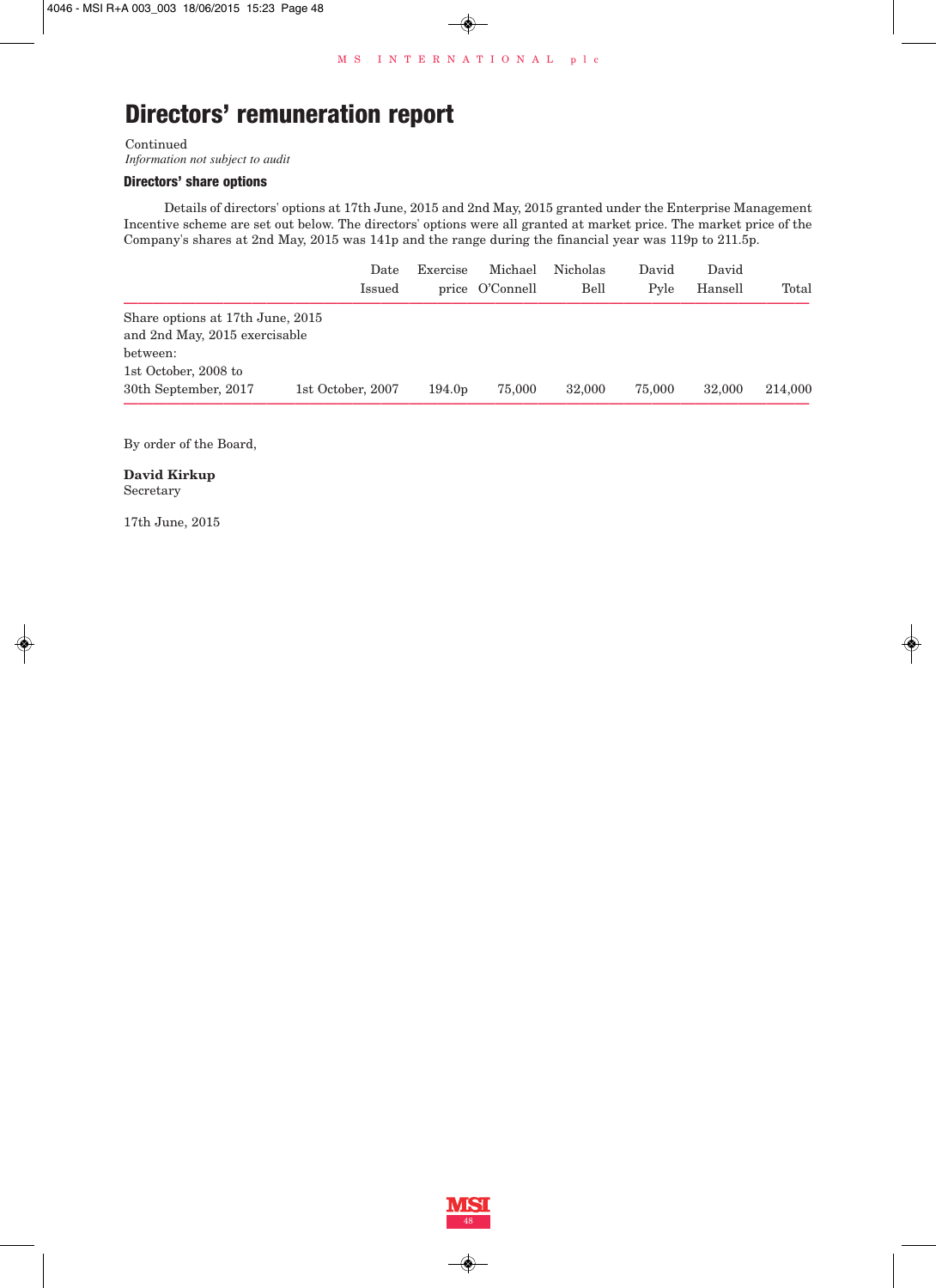## **Principal operating subsidiaries**

| MSI-Defence Systems Ltd.              | Salhouse Road,<br>Norwich,<br>NR79AY<br>England                           | Design, manufacture and service of defence<br>equipment.                                                                         |
|---------------------------------------|---------------------------------------------------------------------------|----------------------------------------------------------------------------------------------------------------------------------|
| MSI-Forks Ltd.                        | Balby Carr Bank,<br>Doncaster,<br>DN4 8DH<br>England                      | Manufacture of fork-arms for the fork lift truck,<br>construction, agricultural and quarrying<br>equipment industries.           |
| MSI-Forks Inc.                        | 280 Mount Gallant Road,<br>Rock Hill<br>SC 29730<br><b>USA</b>            | Manufacture of fork-arms for the fork lift truck,<br>construction, agricultural and quarrying<br>equipment industries.           |
| MSI-Forks Garfos<br>Industriais Ltda. | Rua Professor Campos<br>de Oliveira,<br>310<br>São Paulo<br><b>Brazil</b> | Manufacture of fork-arms for the fork lift truck,<br>construction, agricultural and quarrying<br>equipment industries.           |
| MSI-Quality Forgings Ltd.             | Balby Carr Bank,<br>Doncaster,<br>DN4 8DH<br>England                      | Manufacture of open die forgings.                                                                                                |
| Global-MSI plc                        | Balby Carr Bank,<br>Doncaster,<br>DN4 8DH<br>England                      | Design, manufacture and construction of petrol<br>station superstructures.                                                       |
| Global-MSI Sp. z o.o.                 | Ul. Działowskiego 13,<br>30-339 Krakow<br>Poland                          | Design, manufacture and construction of petrol<br>station superstructures.                                                       |
| Petrol Sign B.V.                      | De Hoef 8<br>5311 GH Gameren<br>The Netherlands                           | Design, restyling, production and installation of<br>the complete appearance of petrol station<br>superstructures and forecourt. |

### **NOTES**

1. 100% of the equity is held in all cases.

2. All companies are registered in England and Wales with the exception of MSI-Forks Inc. which is registered in America, MSI-Forks Garfos Industriais Ltda which is registered in Brazil, Global-MSI Sp. z o.o. which is registered in Poland and Petrol Sign B.V. which is registered in The Netherlands. All companies operate principally in the United Kingdom except for MSI-Forks Inc., MSI-Forks Garfos Industriais Ltda (which operate principally in the Americas), Global-MSI Sp. z o.o. (which operates in Poland and Eastern Europe) and Petrol Sign B.V. (which operates in The Netherlands and Western Europe).

All companies, apart from Petrol Sign B.V., (see note 31) have been included in the Group consolidated accounts.

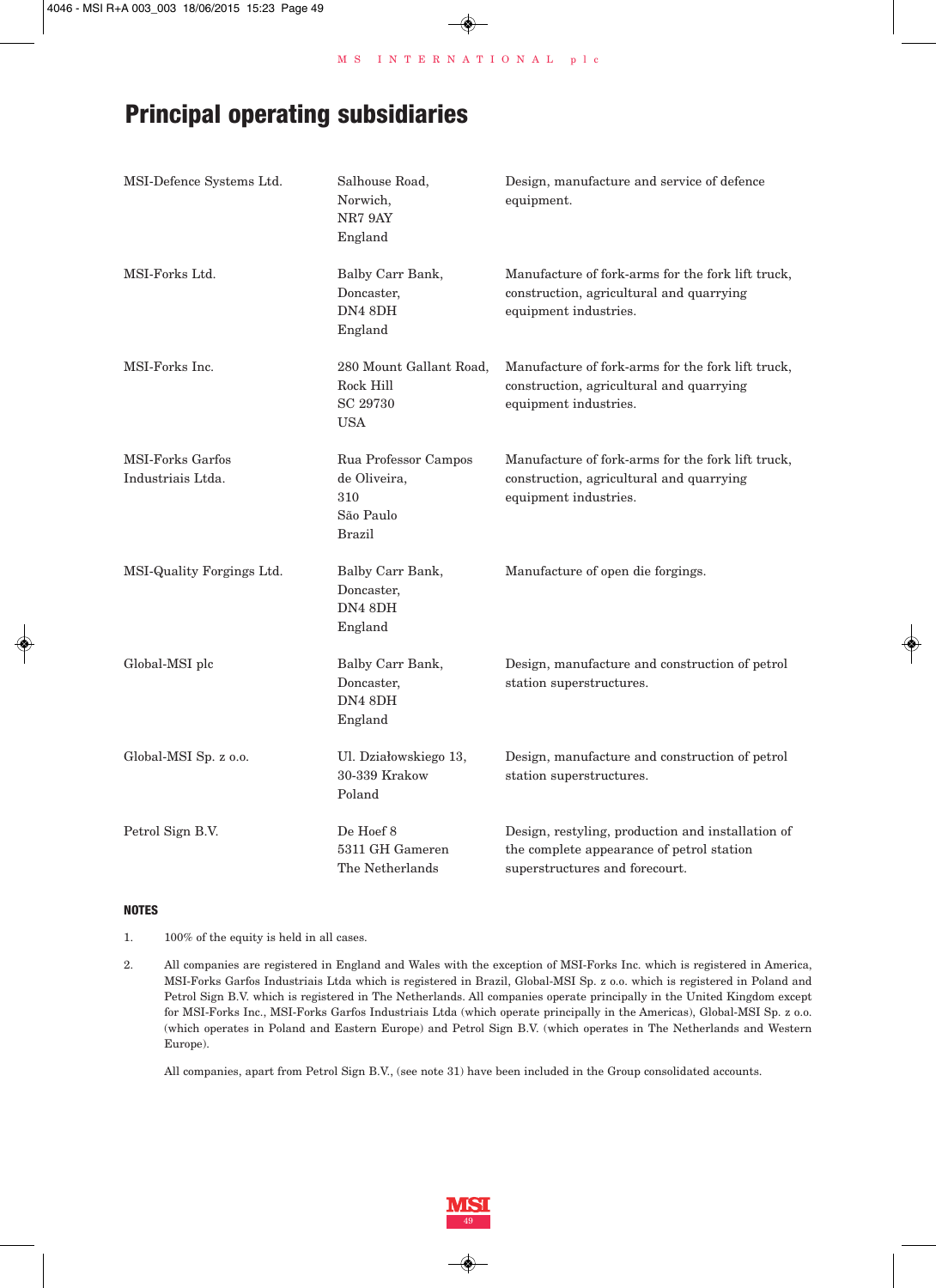**Notice is given that the fifty fifth annual general meeting of MS INTERNATIONAL plc** ("Company") will be held at The Holiday Inn, Warmsworth, Doncaster on 17th July, 2015 at 12 noon to consider and, if thought fit, to pass the following resolutions. Resolutions 1 to 10 will be proposed as **ordinary resolutions and resolutions 11 to 13 will be proposed as special resolutions:**

#### **As ordinary business:**

- 1. To receive the Company's annual accounts and directors' and auditors' reports for the 52 weeks ended 2nd May, 2015.
- 2. To approve the directors' remuneration report for the 52 weeks ended 2nd May, 2015.
- 3. To declare a final dividend for the year 52 weeks ended 2nd May, 2015 of 6.5p per ordinary share of 10p each in the capital of the Company, to be paid on 24th July, 2015 to shareholders whose names appear on the registered as at close of business on 26th June, 2015.
- 4. To re-elect as a director of the Company, Nicholas Bell, a director retiring by rotation. Nicholas Bell is aged 41 years old and joined the Company in 1999, becoming a director in 2013.
- 5. To reappoint as a non-executive director of the Company, Roger Lane-Smith who was appointed as a director on 21st January, 1983. He is a non-executive director of Dolphin Capital Investors, Timpson Group plc, Lomond Capital Partners and a number of other private companies. He is also a Senior Consultant at DLA Piper UK LLP.
- 6. To reappoint as a non-executive director of the Company David Pyle, who was appointed as an executive director in 1980, David joined the Company in 1968 and stepped down as company secretary and executive director on 27th April, 2013.
- 7. To reappoint as a non-executive director of the Company, David Hansell, who was appointed to the Board as a director on 3rd June, 2014. David joined the Company in 1962 becoming a director in 2014.
- 8. To reappoint Ernst & Young LLP as auditors of the Company.
- 9. To authorise the directors to determine the remuneration of the auditors.

#### **As special business:**

- 10. That, pursuant to section 551 of the Companies Act 2006 ("2006 Act"), the directors be and are generally and unconditionally authorised to exercise all powers of the Company to allot shares in the Company or to grant rights to subscribe for or to convert any security into shares in the Company up to an aggregate nominal amount of £558,324 provided that (unless previously revoked, varied or renewed) this authority shall expire at the conclusion of the next annual general meeting of the Company after the passing of this resolution or on 17th October, 2016 (whichever is the earlier), save that the Company may make an offer or agreement before this authority expires which would or might require shares to be allotted or rights to subscribe for or to convert any security into shares to be granted after this authority expires and the directors may allot shares or grant such rights pursuant to any such offer or agreement as if this authority had not expired. This authority is in substitution for all existing authorities under section 551 of the Companies Act 2006 (which, to the extent unused at the date of this resolution, are revoked with immediate effect).
- 11. That, subject to the passing of resolution 11 and pursuant to sections 570 and 573 of the Companies Act 2006 ("2006 Act"), the directors be and are generally empowered to allot equity securities (within the meaning of section 560 of the 2006 Act) for cash pursuant to the authority granted by resolution 11 and to sell Ordinary shares held by the Company as treasury shares for cash as if section 561(1) of the 2006 Act did not apply to any such allotment or sale, provided that this power shall be limited to the allotment of equity securities or sale of treasury shares:
	- 11.1 in connection with an offer of equity securities (whether by way of a rights issue, open offer or otherwise):
		- 11.1.1 to holders of Ordinary shares in the capital of the Company in proportion (as nearly as practicable) to the respective numbers of Ordinary shares held by them; and
		- 11.1.2 to holders of other equity securities in the capital of the Company, as required by the rights of those securities or, subject to such rights, as the directors otherwise consider necessary;

but subject to such exclusions or other arrangements as the directors may deem necessary or expedient in relation to treasury shares, fractional entitlements, record dates or any legal or

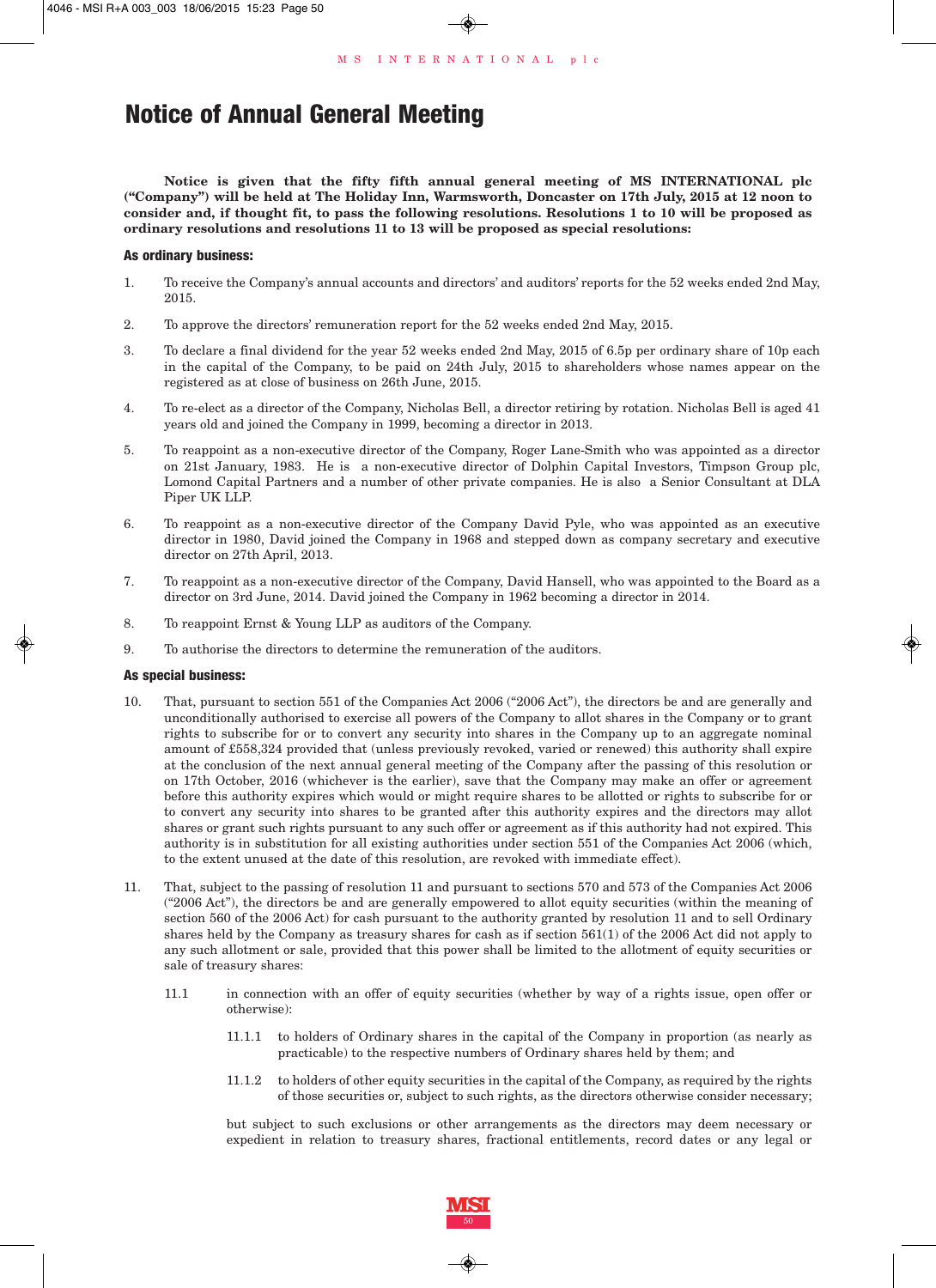Continued

practical problems under the laws of any territory or the requirements of any regulatory body or stock exchange; and

11.2 otherwise than pursuant to paragraph 12.1 of this resolution, up to an aggregate nominal amount of £167,496;

and (unless previously revoked, varied or renewed) this power shall expire at the conclusion of the next annual general meeting of the Company after the passing of this resolution or on 17th October, 2016 (whichever is the earlier), save that the Company may make an offer or agreement before this power expires which would or might require equity securities to be allotted or treasury shares to be sold for cash after this power expires and the directors may allot equity securities or sell treasury shares for cash pursuant to any such offer or agreement as if this power had not expired. This power is in substitution for all existing powers under section 570 and 573 of the Companies Act 2006 (which, to the extent unused at the date of this resolution, are revoked with immediate effect).

- 12. That, pursuant to section 701 of the Companies Act 2006 ("2006 Act"), the Company be and is generally and unconditionally authorised to make market purchases (within the meaning of section 693(4) of the 2006 Act) of Ordinary shares of £0.10 each in the capital of the Company ("Shares"), provided that:
	- (a) the maximum aggregate number of Shares which may be purchased is 1,674,973;
	- (b) the minimum price (excluding expenses) which may be paid for a Share is  $\text{\pounds}0.10$ ;
	- (c) the maximum price (excluding expenses) which may be paid for a Share is the higher of:
		- (i) an amount equal to 105% of the average of the middle market quotations for a Share as derived from the Daily Official List of the London Stock Exchange plc for the five business days immediately preceding the day on which the purchase is made; and
		- (ii) an amount equal to the higher of the price of the last independent trade of a Share and the highest current independent bid for a Share on the trading venue where the purchase is carried out,

and (unless previously revoked, varied or renewed) this authority shall expire at the conclusion of the next annual general meeting of the Company after the passing of this resolution or on 17th October, 2016 (whichever is the earlier), save that the Company may enter into a contract to purchase Shares before this authority expires under which such purchase will or may be completed or executed wholly or partly after this authority expires and may make a purchase of Shares pursuant to any such contract as if this authority had not expired.

13. That a general meeting of the Company (other than an annual general meeting) may be called on not less than 14 clear days' notice.

By Order of the Board

………………………………………………

**David Kirkup** Secretary

17th June, 2015

*Registered office:* Balby Carr Bank Doncaster DN4 8DH

Registered in England and Wales No. 653735

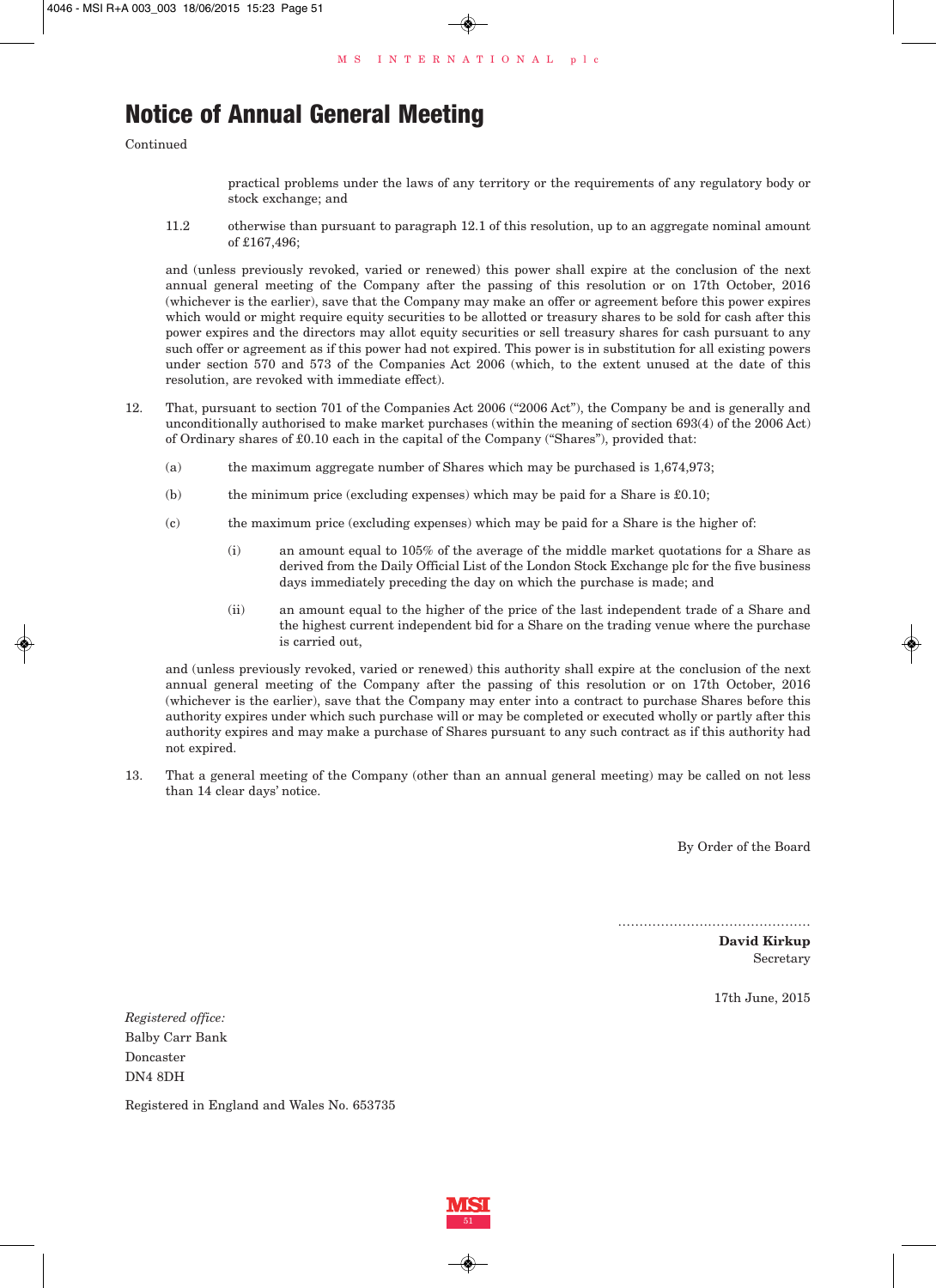Continued

#### **Notes**

#### **Entitlement to attend and vote**

1. The right to vote at the meeting is determined by reference to the register of members. Only those shareholders registered in the register of members of the Company as at 6 p.m. on 15th July, 2015 (or, if the meeting is adjourned, no later than two days prior to any adjourned meeting) shall be entitled to attend and vote at the meeting in respect of the number of shares registered in their name at that time. Changes to entries in the register of members after that time shall be disregarded in determining the rights of any person to attend or vote (and the number of votes they may cast) at the meeting.

#### **Proxies**

2. A shareholder is entitled to appoint another person as his or her proxy to exercise all or any of his or her rights to attend and to speak and vote at the meeting. A proxy need not be a member of the Company.

A shareholder may appoint more than one proxy in relation to the meeting, provided that each proxy is appointed to exercise the rights attached to a different share or shares held by that shareholder. Failure to specify the number of shares each proxy appointment relates to or specifying a number which when taken together with the numbers of shares set out in the other proxy appointments is in excess of the number of shares held by the shareholder may result in the proxy appointment being invalid.

A proxy may only be appointed in accordance with the procedures set out in notes 3 to 4 and the notes to the proxy form.

The appointment of a proxy will not preclude a shareholder from attending and voting in person at the meeting.

3. A form of proxy is enclosed. When appointing more than one proxy, the proxy form may be photocopied. Please indicate the proxy holder's name and the number of shares in relation to which they are authorised to act as your proxy (which, in aggregate, should not exceed the number of shares held by you). Please also indicate if the proxy instruction is one of multiple instructions being given. All forms must be signed and should be returned together in the same envelope.

To be valid, a proxy form must be received by post or (during normal business hours only) by hand at the offices of the Company's registrar, Capita Asset Services, PXS, 34 Beckenham Road, Kent, BR3 4TU, no later than 12 noon on 15th July, 2015 (or, if the meeting is adjourned, no later than 48 hours before the time of any adjourned meeting).

4. CREST members who wish to appoint a proxy or proxies for the meeting (or any adjournment of it) through the CREST electronic proxy appointment service may do so by using the procedures described in the CREST Manual. CREST personal members or other CREST sponsored members, and those CREST members who have appointed a voting service provider(s), should refer to their CREST sponsor or voting service provider(s), who will be able to take the appropriate action on their behalf.

In order for a proxy appointment or instruction made using the CREST service to be valid, the appropriate CREST message (a "CREST Proxy Instruction") must be properly authenticated in accordance with Euroclear UK & Ireland Limited's specifications and must contain the information required for such instructions, as described in the CREST Manual. The message, regardless of whether it constitutes the appointment of a proxy or is an amendment to the instruction given to a previously appointed proxy, must, in order to be valid, be transmitted so as to be received by Capita Asset Services (ID RA10) no later than 12 noon on 15th July, 2015 (or, if the meeting is adjourned, no later than 48 hours before the time of any adjourned meeting). For this purpose, the time of receipt will be taken to be the time (as determined by the timestamp applied to the message by the CREST Applications Host) from which Capita Registrars is able to retrieve the message by enquiry to CREST in the manner prescribed by CREST. After this time, any change of instructions to proxies appointed through CREST should be communicated to the appointee through other means.

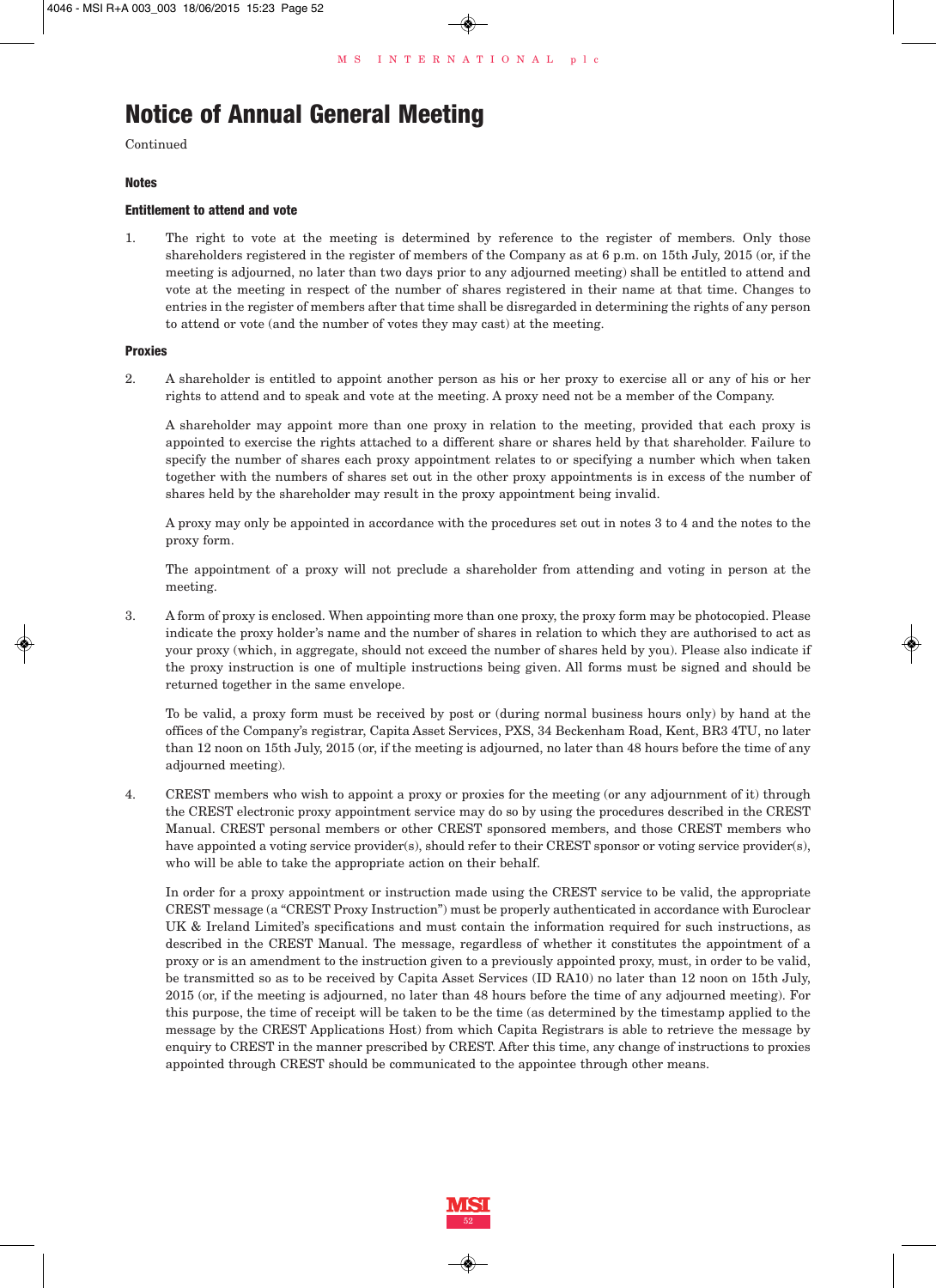Continued

CREST members and, where applicable, their CREST sponsors or voting service providers should note that Euroclear UK & Ireland Limited does not make available special procedures in CREST for any particular messages. Normal system timings and limitations will therefore apply in relation to the input of CREST Proxy Instructions. It is the responsibility of the CREST member concerned to take (or, if the CREST member is a CREST personal member or sponsored member or has appointed a voting service provider(s), to procure that his or her CREST sponsor or voting service provider(s) take(s)) such action as shall be necessary to ensure that a message is transmitted by means of the CREST system by any particular time. In this connection, CREST members and, where applicable, their CREST sponsors or voting service providers are referred, in particular, to those sections of the CREST Manual concerning practical limitations of the CREST system and timings.

The Company may treat a CREST Proxy Instruction as invalid in the circumstances set out in Regulation 35(5)(a) of the Uncertificated Securities Regulations 2001.

#### **Corporate representatives**

5. A shareholder which is a corporation may authorise one or more persons to act as its representative(s) at the meeting. Each such representative may exercise (on behalf of the corporation) the same powers as the corporation could exercise if it were an individual shareholder, provided that (where there is more than one representative and the vote is otherwise than on a show of hands) they do not do so in relation to the same shares.

#### **Total voting rights**

6. As at 24th June, 2015 (being the last practicable date before the publication of this notice), the Company's issued share capital consists of 18,396,073 Ordinary shares of 10p each, carrying one vote each. The Company holds 1,646,334 Ordinary shares in treasury. Therefore, the total voting rights in the Company as at 24th June, 2015 are 16,749,739.

#### **Nominated Persons**

- 7. Where a copy of this notice is being received by a person who has been nominated to enjoy information rights under section 146 of the Companies Act 2006 ("2006 Act") ("Nominated Person"):
	- (a) the Nominated Person may have a right under an agreement between him/her and the shareholder by whom he/she was nominated, to be appointed, or to have someone else appointed, as a proxy for the meeting; or
	- (b) if the Nominated Person has no such right or does not wish to exercise such right, he/she may have a right under such an agreement to give instructions to the shareholder as to the exercise of voting rights.

The statement of the rights of shareholders in relation to the appointment of proxies in notes 2 to 4 does not apply to a Nominated Person. The rights described in such notes can only be exercised by shareholders of the Company.

#### **Questions at the meeting**

8. Shareholders have the right to ask questions at the meeting relating to the business being dealt with at the meeting in accordance with section 319A of the 2006 Act. The Company must answer any such question unless:

(a) to do so would interfere unduly with the preparation for the meeting or would involve the disclosure of confidential information; or

(b) it is undesirable in the interests of the Company or the good order of the meeting that the question be answered.

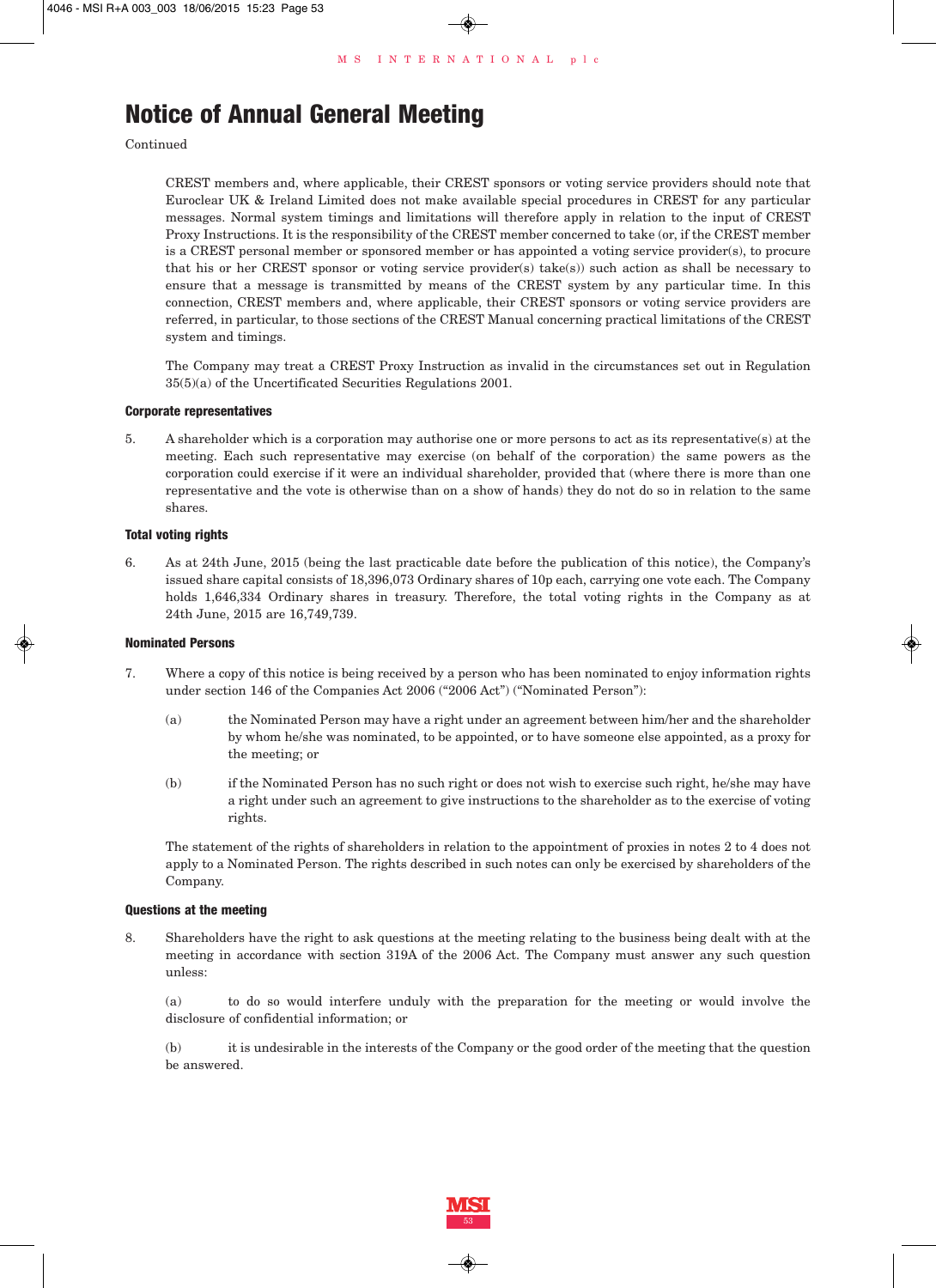#### **Documents available for inspection**

- 9. The following documents will be available for inspection during normal business hours at the registered office of the Company from the date of this notice until the time of the meeting. They will also be available for inspection at the place of the meeting from at least 15 minutes before the meeting until it ends.
	- (a) Copies of the service contracts of the executive directors; and
	- (b) Particulars of transactions of directors in the shares of the Company.

#### **Biographical details of directors**

10. Biographical details of all those directors who are offering themselves for reappointment at the meeting are set out in the Notice.

#### 11. **Dividend Warrants**

Dividend warrants will be posted on 23th July, 2015 to those members registered on the books of the Company on 26th June, 2015.

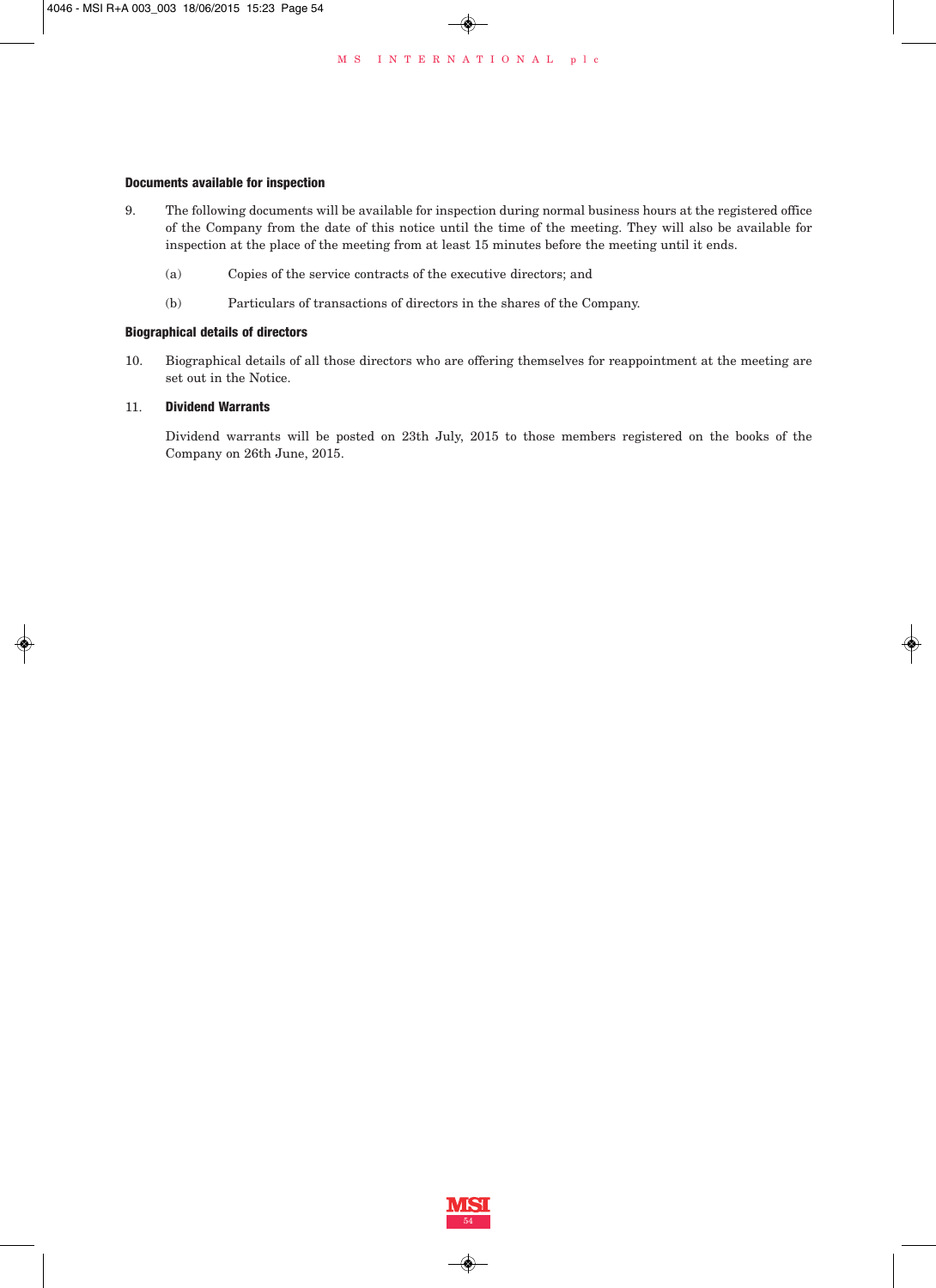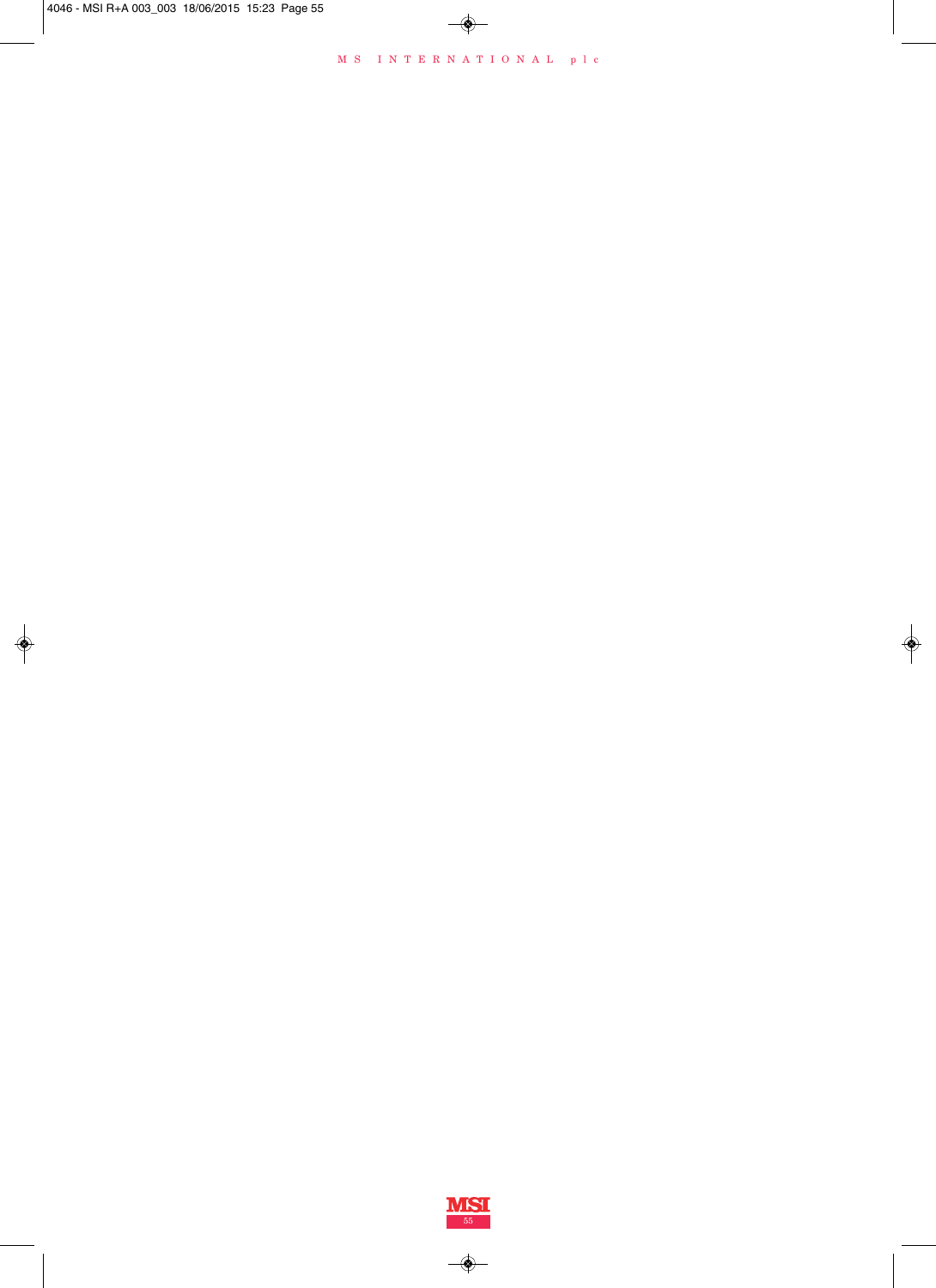